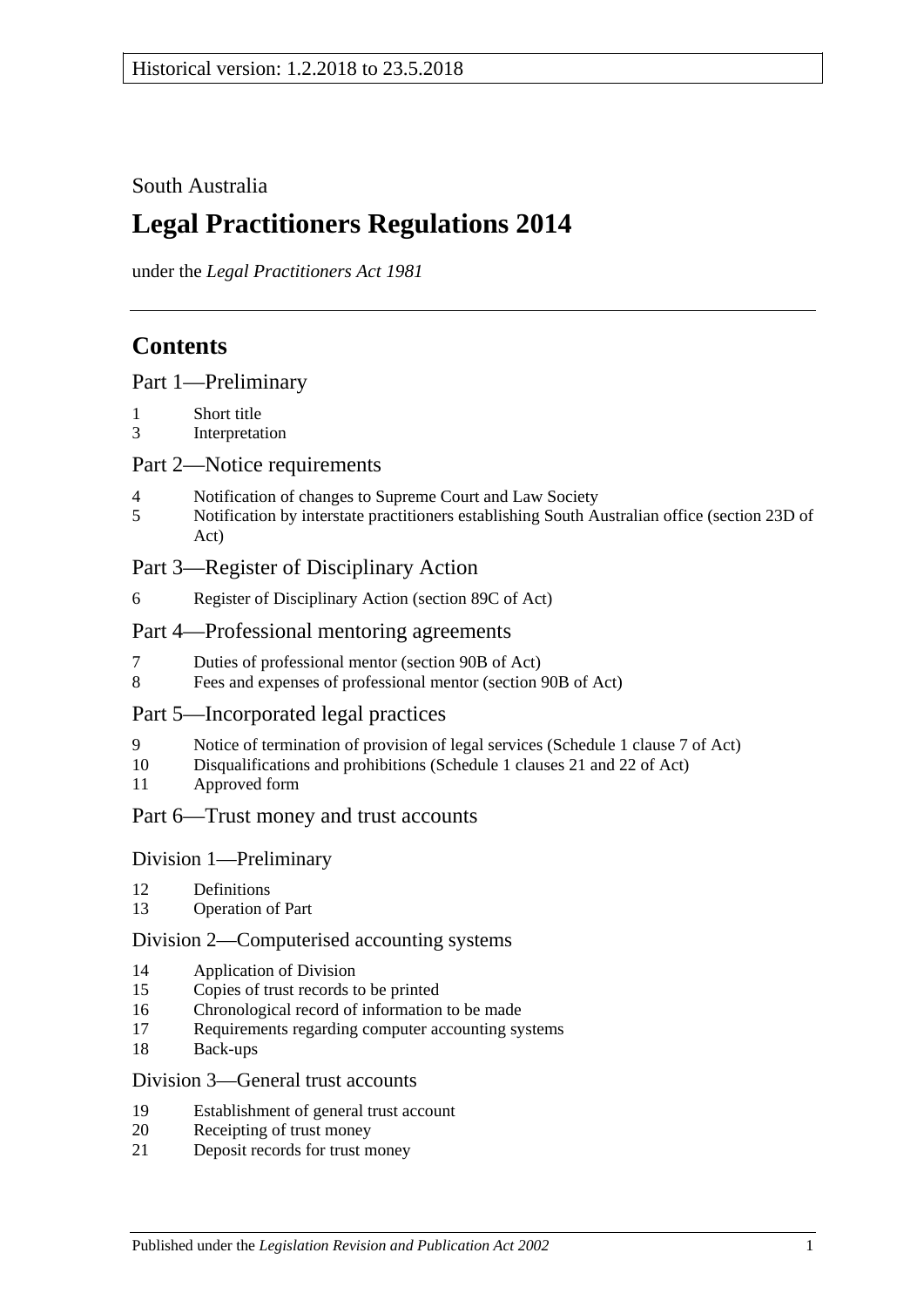- [Direction for non-deposit of trust money in general trust account \(Schedule](#page-11-1) 2 clause 12 of [Act\)](#page-11-1)
- [Written record to be kept of verbal direction to disburse trust money](#page-11-2)
- [Payment by cheque](#page-11-3)
- [Payment by electronic funds transfer](#page-13-0)
- [Recording transactions in trust account cash books](#page-14-0)
- [Trust account receipts cash book](#page-14-1)
- [Trust account payments cash book](#page-15-0)<br>29 Recording transactions in trust leds
- [Recording transactions in trust ledger accounts](#page-16-0)
- [Journal transfers](#page-17-0)
- [Reconciliation of trust records](#page-18-0)
- [Trust ledger account in name of law practice or legal practitioner associate](#page-18-1)
- [Notification requirements regarding general trust accounts](#page-19-0)

### Division [4—Controlled money](#page-20-0)

- [Maintenance of controlled money accounts \(Schedule](#page-20-1) 2 clause 15 of Act)
- [Receipt of controlled money](#page-20-2)
- [Deposit of controlled money \(Schedule](#page-21-0) 2 clause 15 of Act)
- [Withdrawal of controlled money must be authorised](#page-21-1)
- [Register of controlled money](#page-22-0)

Division [5—Transit money](#page-23-0)

[Information to be recorded about transit money \(Schedule](#page-23-1) 2 clause 17 of Act)

## Division [6—Trust money generally](#page-23-2)

- [Trust account statements](#page-23-3)
- [Trust account statements for sophisticated clients](#page-24-0)
- [Register of investments](#page-24-1)<br>43 Trust money subject to s
- [Trust money subject to specific powers \(Schedule 2 clause 18 of Act\)](#page-25-0)
- [Register of powers and estates in relation to trust money](#page-25-1)<br>45 Withdrawing trust money for legal costs (Schedule 2 clar
- [Withdrawing trust money for legal costs \(Schedule](#page-26-0) 2 clause 22 of Act)
- [Keeping of trust records \(Schedule](#page-27-0) 2 clause 25 of Act)
- [Keeping other records and information](#page-27-1)
- [Statements regarding receipt or holding of trust money](#page-27-2)

## Division [7—External examinations](#page-28-0)

- [Appointment of external examiner \(Schedule](#page-28-1) 2 clause 34 of Act)
- [No requirement for external examinations for transit money](#page-28-2)
- [Carrying out examination \(Schedule](#page-29-0) 2 clause 38 of Act)<br>52 External examiner's report (Schedule 2 clause 39 of Act)
- [External examiner's report \(Schedule](#page-29-1) 2 clause 39 of Act)<br>53 Conditions on approval of ADIs (Schedule 2 clause 41 of
- [Conditions on approval of ADIs \(Schedule](#page-30-0) 2 clause 41 of Act)
- [Information to be provided to Society \(Schedule](#page-31-0) 2 clause 48 of Act)

## Division [8—Miscellaneous](#page-31-1)

- [Law practice closing down, closing office or ceasing to receive or hold trust money](#page-31-2)
- [Exemptions](#page-32-0)
- [Transitional provision—retention of accounts and records kept under revoked regulations](#page-32-1)

## Part [7—Costs disclosure and assessment](#page-32-2)

- [Substantial connection with this State \(Schedule](#page-32-3) 3 of Act)
- [Disclosure of costs to clients—form \(Schedule](#page-33-0) 3 clause 10 of Act)
- [Exceptions to requirement for disclosure \(Schedule](#page-33-1) 3 clause 13 of Act)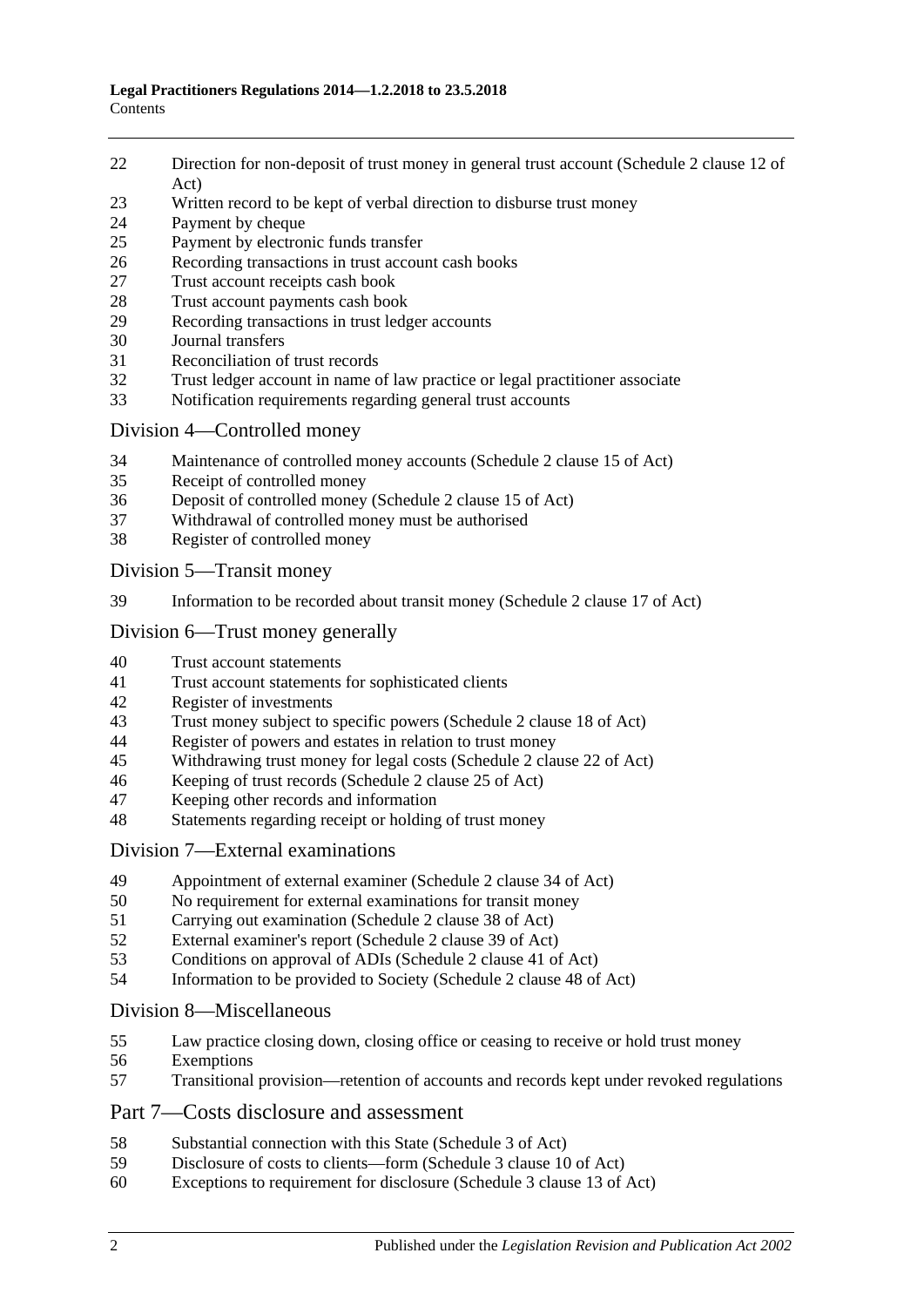- 61 [Interest on unpaid legal costs \(Schedule](#page-33-2) 3 clause 23 of Act)
- 62 [Costs agreement with associated third party payer \(Schedule](#page-33-3) 3 clause 24)
- 63 [Notification of client's rights—form \(Schedule](#page-33-4) 3 clause 33 of Act)

#### Part [8—Miscellaneous](#page-33-5)

- 64 [Fees](#page-33-6)
- 65 [Miscellaneous prescribed matters under Act](#page-34-0)
- 67 [Obligation to provide information to Supreme Court](#page-34-1)
- 68 [Offences](#page-34-2)
- 69 [General defence](#page-35-0)

## Part 9—Transitional provisions—*[Legal Practitioners \(Miscellaneous\)](#page-35-1)  [Amendment Act](#page-35-1) 2013*

- 70 [Operation of amendment \(requirement of incorporated legal](#page-35-2) practice to give notice)
- 71 [Reporting obligations for 2013/2014 financial year](#page-35-3)

Schedule [1—Forms](#page-35-4)

[Schedule](#page-36-0) 2—Fees

[Legislative history](#page-37-0)

# <span id="page-2-0"></span>**Part 1—Preliminary**

#### <span id="page-2-1"></span>**1—Short title**

These regulations may be cited as the *Legal Practitioners Regulations 2014*.

## <span id="page-2-2"></span>**3—Interpretation**

In these regulations—

*Act* means the *[Legal Practitioners Act](http://www.legislation.sa.gov.au/index.aspx?action=legref&type=act&legtitle=Legal%20Practitioners%20Act%201981) 1981*.

# <span id="page-2-3"></span>**Part 2—Notice requirements**

## <span id="page-2-8"></span><span id="page-2-4"></span>**4—Notification of changes to Supreme Court and Law Society**

- <span id="page-2-6"></span>(1) Subject to [subregulation](#page-2-5) (2), a law practice must, within 1 month, give the Supreme Court and the Society notice in writing containing details of any of the following events:
	- (a) establishment of a new place of business by the law practice;
	- (b) closure of a place of business of the law practice;
	- (c) amalgamation of the law practice with another law practice.
- <span id="page-2-7"></span><span id="page-2-5"></span>(2) A law practice that is required to give the Society written notice in accordance with [regulation](#page-5-4) 9 or [regulation](#page-31-3) 55(1) is not required to give notice under [subregulation](#page-2-6)  $(1)(a)$  or  $(b)$ .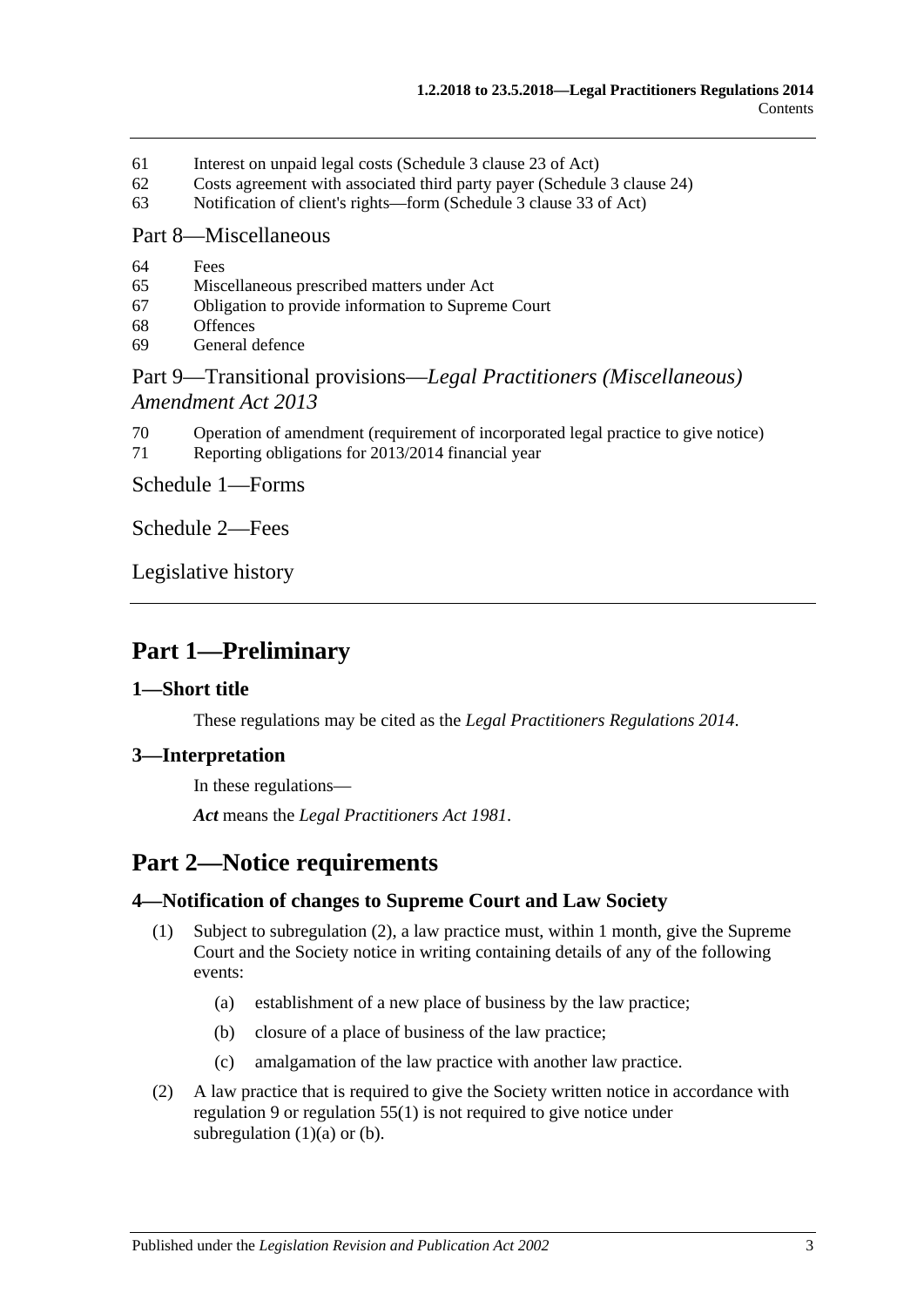- <span id="page-3-2"></span><span id="page-3-1"></span>(3) A legal practitioner must, within 1 month, give the Supreme Court and the Society notice in writing containing details of any of the following events:
	- (a) commencement or recommencement of practice on the part of the practitioner;
	- (b) cessation of practice by the practitioner;
	- (c) entry by the practitioner into partnership with another practitioner;
	- (d) if the practitioner practises in partnership—dissolution of the partnership or the death or retirement of a member of the partnership or addition of a new member.
- (4) For the purposes of [subregulation](#page-3-1) (3)(b), a reference to ceasing to practise includes a reference to ceasing to practise in a way that entitles the practitioner to receive trust money or will involve the receipt of trust money.
- <span id="page-3-3"></span>(5) The legal representative of a practitioner who dies while engaged in practice on his or her own behalf and not in partnership with another practitioner must, within 1 month after the death or 14 days after the grant of probate or letters of administration (whichever is the later), notify the Supreme Court and the Society of the death.
- (6) If the function of receiving notices under [subregulation](#page-2-8) (1), [\(3\)](#page-3-2) or [\(5\)](#page-3-3) is assigned to the Society under section 52A of the Act, the subregulation is to be taken to require that the notices be given only to the Society.

#### **Note—**

The functions of the Supreme Court under [subregulations](#page-2-8) (1), [\(3\)](#page-3-2) and [\(5\)](#page-3-3) are assigned by the Court, by rules of court, to the Law Society (see section 52A of the Act and Chapter 17 of the *Supreme Court Civil Rules 2006*).

## <span id="page-3-0"></span>**5—Notification by interstate practitioners establishing South Australian office (section 23D of Act)**

- (1) For the purposes of section 23D(1) of the Act, an interstate legal practitioner who establishes an office in this State must give the notice required under that section within 28 days after establishing the office.
- (2) For the purposes of section  $23D(2)$  of the Act, the notice must contain the following particulars:
	- (a) the practitioner's full name and date of birth;
	- (b) each jurisdiction in which the practitioner currently holds an interstate practising certificate;
	- (c) what conditions or limitations (if any) are imposed on an interstate practising certificate held by the practitioner;
	- (d) the address of the practitioner's place of business in this State;
	- (e) the practitioner's current residential and other business addresses;
	- (f) whether the practitioner will practise in this State as a member of a partnership, as an employee, or as a legal practitioner director, and, if so, the name and business addresses of the firm, employer or incorporated legal practice of which the practitioner is a member, employee or director;
	- (g) whether the practitioner will operate a trust account in this State.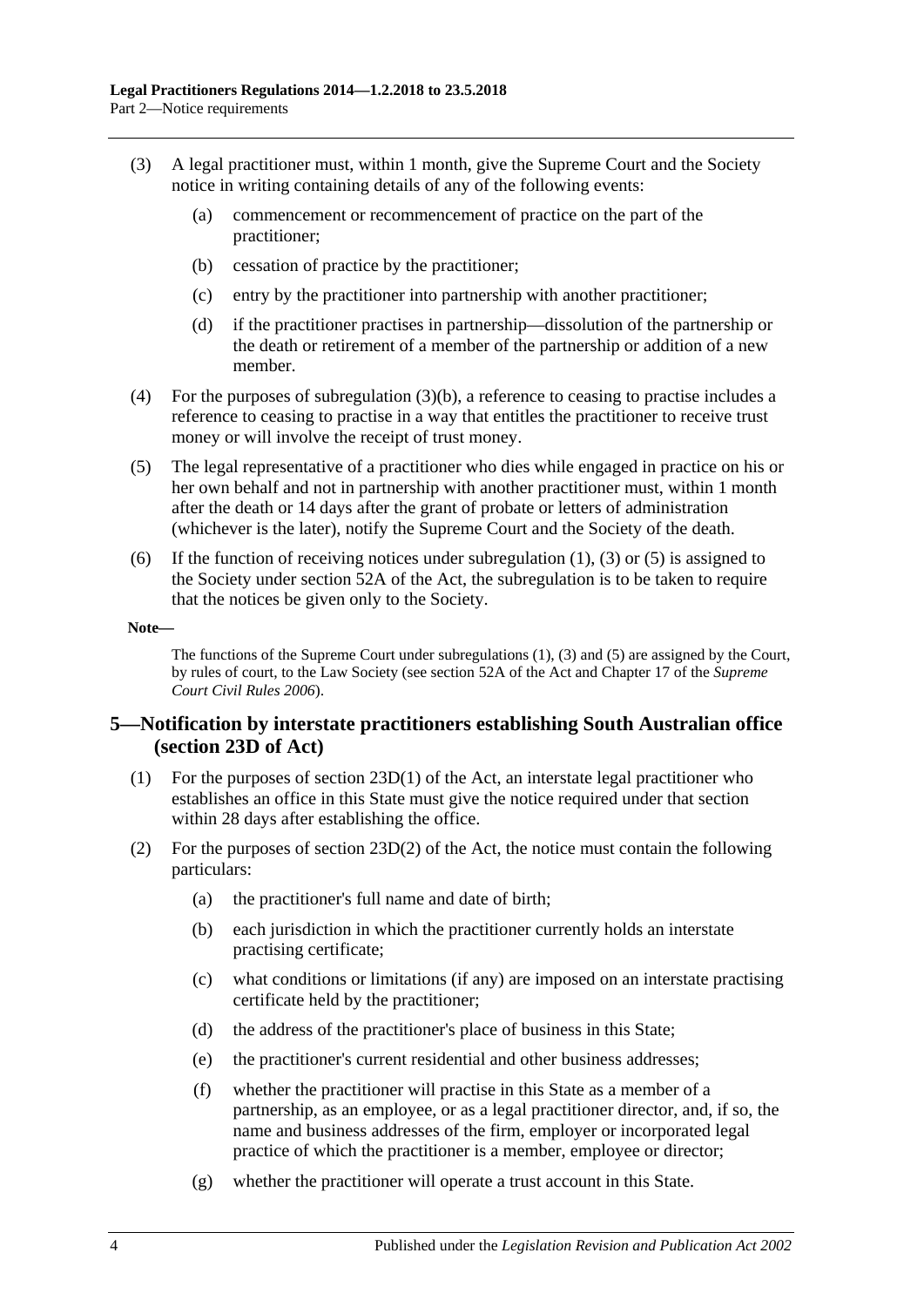# <span id="page-4-0"></span>**Part 3—Register of Disciplinary Action**

### <span id="page-4-1"></span>**6—Register of Disciplinary Action (section 89C of Act)**

- (1) For the purposes of section 89C(3)(e) of the Act, particulars of the date and jurisdiction of the person's first and each later admission to the legal profession are prescribed as particulars to be included in the Register of Disciplinary Action.
- (2) For the purposes of section 89C(7a) of the Act, the Commissioner may cause an entry in the Register of Disciplinary Action to be removed from the Register—
	- (a) if the entry relates to the making of an order by the Supreme Court suspending a legal practitioner's practising certificate and the suspension ceases to operate; or
	- $(h)$  if—
		- (i) the entry relates to information about other disciplinary action, other than an entry where part of the entry relates to prescribed information; and
		- (ii) at least 2 years have expired since—
			- (A) the recording of the entry; or
			- (B) the fulfilment of the order or requirement to which the entry relates,

whichever occurs later.

(3) In this regulation—

*prescribed information* means—

- (a) information about an order removing the name of a legal practitioner from a roll of legal practitioners maintained under this Act or a corresponding law; or
- (b) information about a refusal to issue or renew a legal practitioner's practising certificate; or
- (c) information about an order suspending or cancelling a legal practitioner's practising certificate; or
- <span id="page-4-2"></span>(d) information about an order imposing a condition on a legal practitioner's practising certificate that has not been revoked or fulfilled; or
- (e) without limiting [paragraph](#page-4-2) (d), information about an order—
	- (i) requiring a legal practitioner to undertake training, education or counselling or to be supervised that has not been revoked or fulfilled; or
	- (ii) with respect to the examination of a legal practitioner's files and records by a person approved by the Commissioner at the intervals, and for the period, specified in the order if the period for which the order applies has not expired; or
- (f) information about an order that a legal practitioner pay a fine.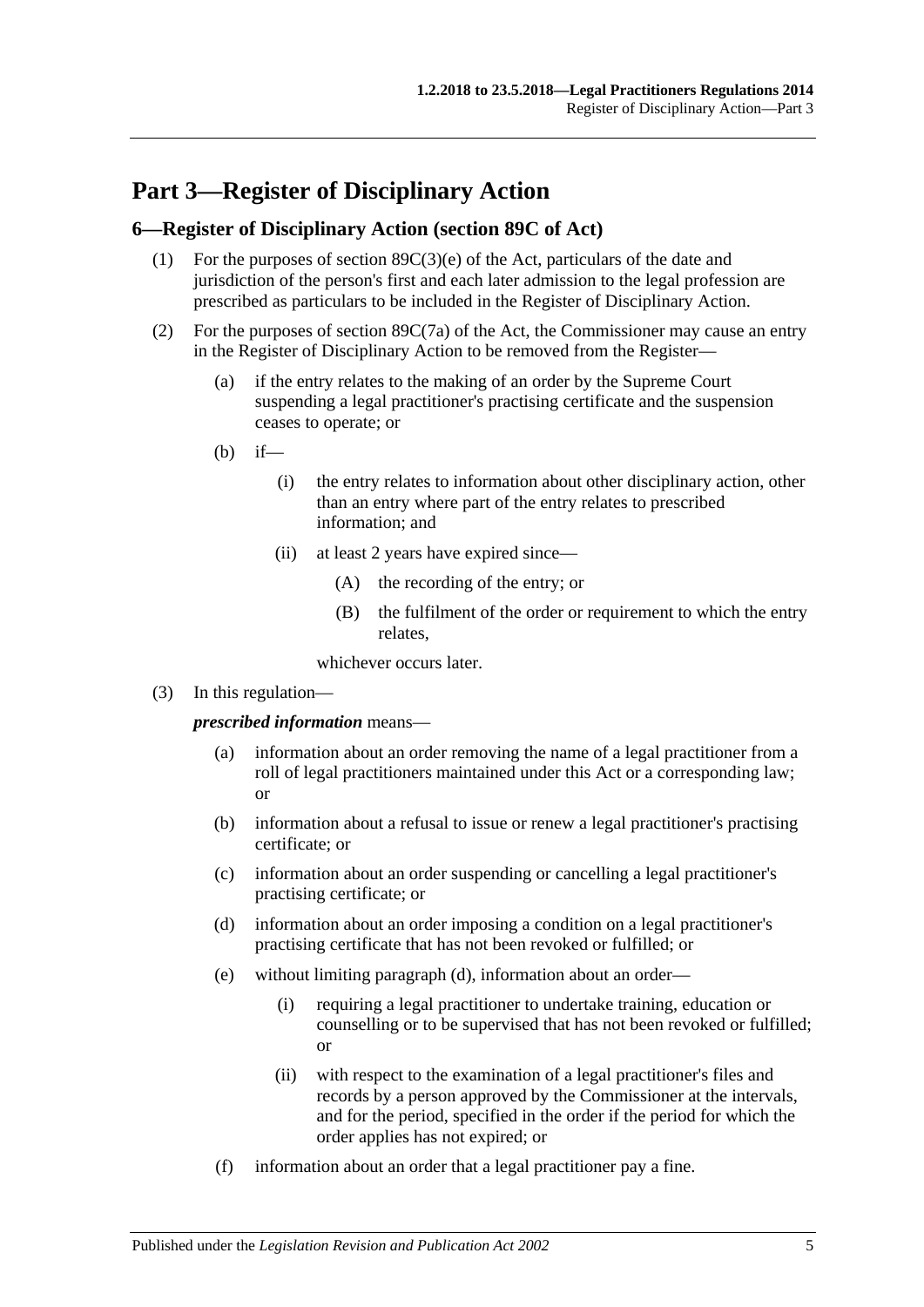# <span id="page-5-0"></span>**Part 4—Professional mentoring agreements**

## <span id="page-5-1"></span>**7—Duties of professional mentor (section 90B of Act)**

- (1) A professional mentor appointed under section 90B of the Act has the following duties:
	- (a) to act in good faith;
	- (b) to maintain confidentiality in his or her dealings with the practitioner, and in particular to maintain confidentiality in respect of the practitioner's practice and the practitioner's dealings with the profession at large;
	- (c) to respect the relationships between the legal practitioner and his or her staff, professional colleagues and clients;
	- (d) to meet with the practitioner as required under the professional mentoring agreement.
- (2) For the purposes of section 90B(3)(c) of the Act, a professional mentor must report on the practitioner and the practitioner's practice as follows:
	- (a) if the professional mentor is appointed under an agreement entered into with the Commissioner—in accordance with agreements made from time to time with the Society;
	- (b) in any other case—as required by the Society.

#### <span id="page-5-2"></span>**8—Fees and expenses of professional mentor (section 90B of Act)**

For the purposes of section 90B(6) of the Act—

- (a) the fees set out in the scale of costs in force under the *Supreme Court Civil Rules 2006*; and
- (b) the expenses reasonably incurred by the professional mentor in the performance of his or her duties imposed by or under the Act,

are payable to the professional mentor by the practitioner or law practice.

# <span id="page-5-3"></span>**Part 5—Incorporated legal practices**

## <span id="page-5-4"></span>**9—Notice of termination of provision of legal services (Schedule 1 clause 7 of Act)**

For the purposes of Schedule 1 clause 7 of the Act, the prescribed period within which a corporation must give a notice under that clause is 14 days after it ceases to engage in legal practice in this jurisdiction.

## <span id="page-5-5"></span>**10—Disqualifications and prohibitions (Schedule 1 clauses 21 and 22 of Act)**

- (1) This regulation applies to—
	- (a) an order made under Schedule 1 clause 21 of the Act disqualifying a corporation from providing legal services in this jurisdiction; or
	- (b) an order made under Schedule 1 clause 22 of the Act disqualifying a person from managing a corporation that is an incorporated legal practice.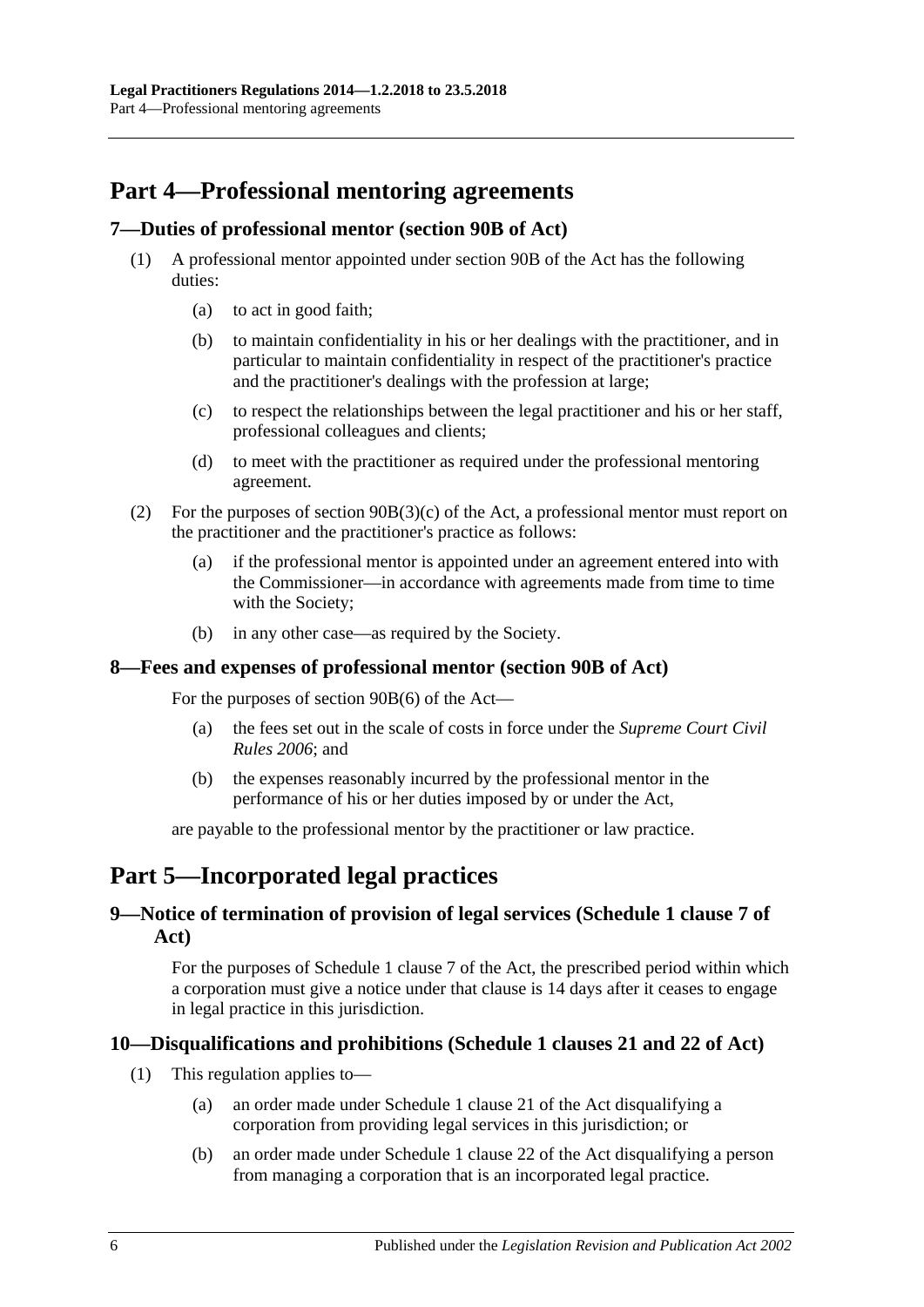- (2) The Regulator, the Attorney-General or the Society or all of them may publicise an order in any manner the Regulator, the Attorney-General or Society thinks fit.
- <span id="page-6-0"></span>(3) The applicant for an order—
	- (a) must, as soon as practicable after the order is made, give written notice of the order to the corresponding authority of every other jurisdiction; and
	- (b) may give written notice of the order to any other regulatory authority of any jurisdiction.
- (4) The notice under [subregulation](#page-6-0) (3) for an order made under Schedule 1 clause 21 of the Act—
	- (a) must state—
		- (i) the corporation's name; and
		- (ii) the Australian Company Number (ACN) of the corporation; and
		- (iii) the office or business address of the corporation, as last known to the applicant for the order; and
		- (iv) the date of the order; and
	- (b) may contain other relevant information; and
	- (c) may be accompanied by a copy or summary of, or extract from, the order.
- (5) The notice under [subregulation](#page-6-0) (3) for an order made under Schedule 1 clause 22 of the Act—
	- (a) must state—
		- (i) the person's name; and
		- (ii) the person's address, as last known to the applicant for the order; and
		- (iii) the date of the order; and
	- (b) may contain other relevant information; and
	- (c) may be accompanied by a copy or summary of, or extract from, the order.
- (6) No liability is incurred by a protected person in respect of anything done or omitted to be done in good faith for the purpose of this regulation.
- (7) In this regulation—

*protected person* means—

- (a) the State; or
- (b) the Regulator; or
- (c) the Society; or
- (d) a person responsible for keeping the whole or any part of a register or any similar record in or by which an order is publicised; or
- (e) an Internet service provider or Internet content host; or
- (f) a person acting at the direction of the State or of any person or body referred to in this definition.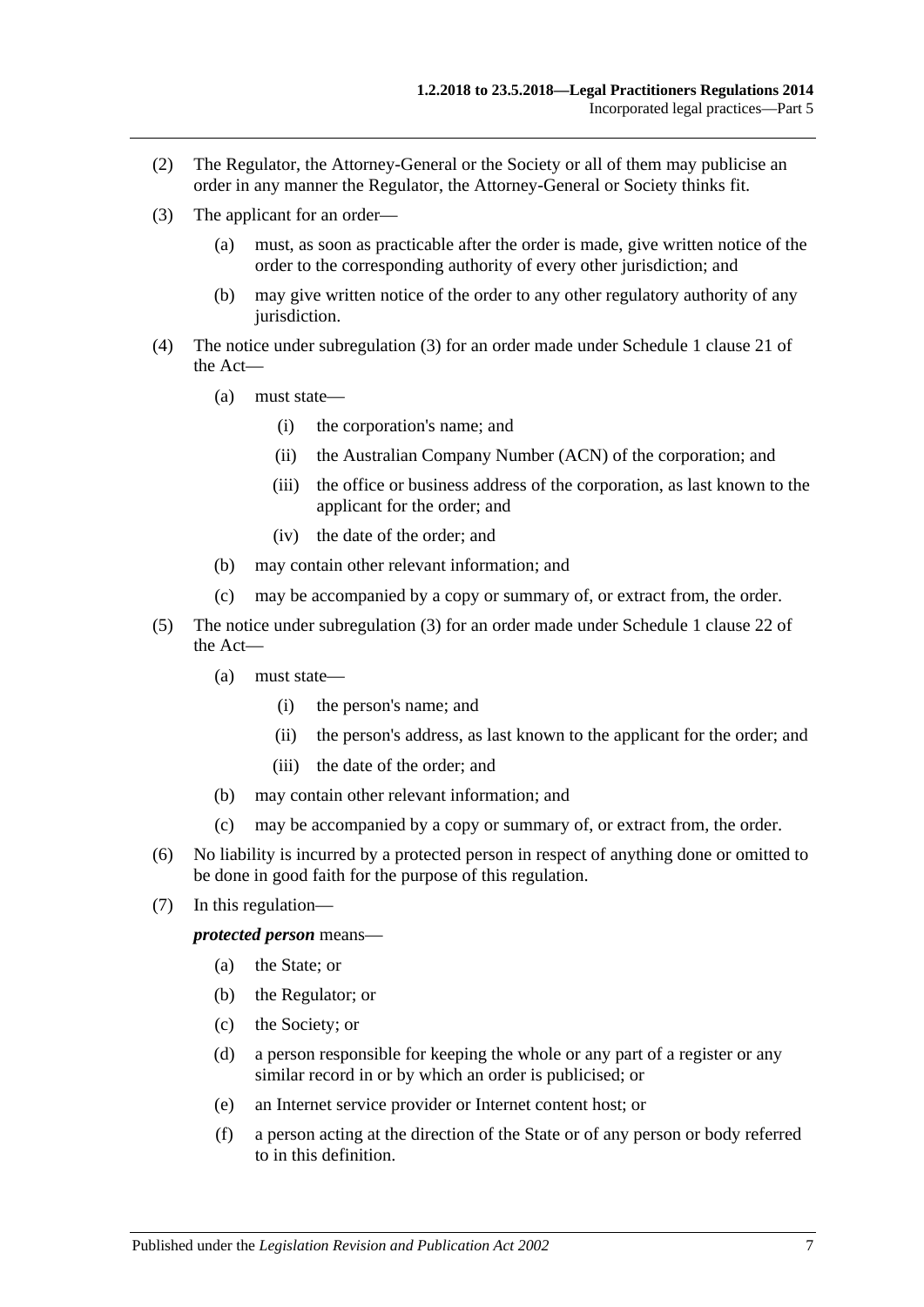### <span id="page-7-0"></span>**11—Approved form**

For the purposes of Schedule 1 clauses 4, 5 and 7 of the Act, an approved form is a form approved by the Supreme Court.

## <span id="page-7-2"></span><span id="page-7-1"></span>**Part 6—Trust money and trust accounts**

## **Division 1—Preliminary**

### <span id="page-7-3"></span>**12—Definitions**

In this Part—

**BSB number** (Bank State Branch number) means the number assigned to identify a particular branch of a particular ADI;

*business day* means a day other than a Saturday, a Sunday or a public holiday;

*matter description* means a brief phrase or expression assigned by a law practice to describe a matter;

*matter reference* means a number or other reference assigned by a law practice to identify a matter;

*named month* means one of the 12 named months of the year starting with January;

*trust money* means trust money to which this Part applies, in accordance with [regulation](#page-7-4) 13.

## <span id="page-7-4"></span>**13—Operation of Part**

This Part has effect for the purposes of Schedule 2 of the Act, and accordingly applies to a law practice in respect of—

- (a) trust money received by the practice in this jurisdiction, unless the practice has an office in 1 or more other jurisdictions but not in this jurisdiction; and
- (b) trust money received by the practice in another jurisdiction, if the practice has an office in this jurisdiction but in no other jurisdiction; and
- (c) trust money received by the practice in another jurisdiction, if the practice has an office in—
	- (i) this jurisdiction; and
	- (ii) 1 or more other jurisdictions but not in the jurisdiction in which the money was received,

unless the money is dealt with in accordance with the corresponding law of a jurisdiction in which the practice has an office.

## <span id="page-7-5"></span>**Division 2—Computerised accounting systems**

#### <span id="page-7-6"></span>**14—Application of Division**

This Division applies if a law practice maintains trust records (including records relating to controlled money) by means of a computerised accounting system.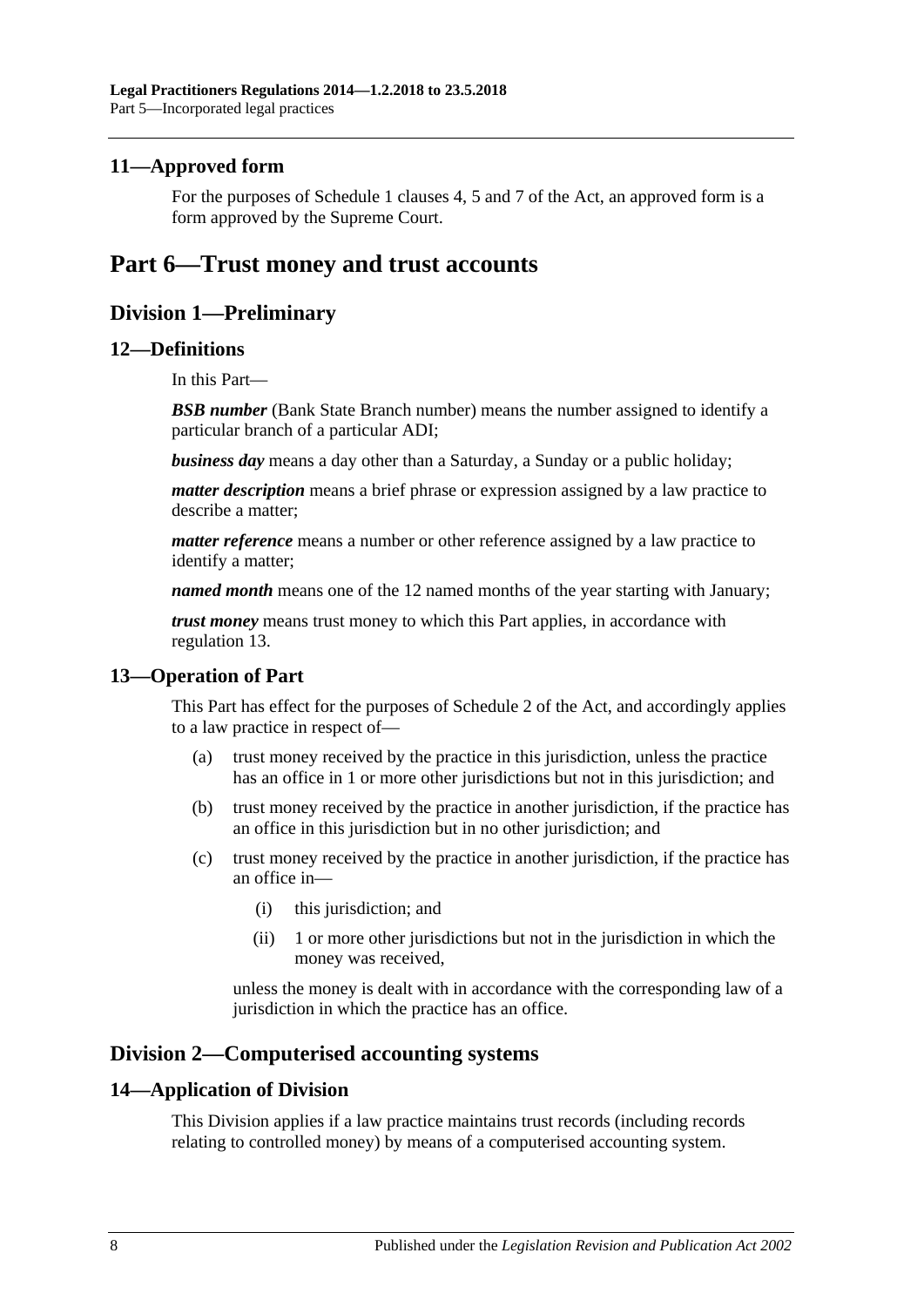## <span id="page-8-5"></span><span id="page-8-0"></span>**15—Copies of trust records to be printed**

- <span id="page-8-3"></span>(1) The law practice must print a paper copy of trust records as follows:
	- (a) trust account receipts and payments cash books are to be printed monthly as at the end of each named month, unless a copy of the books as at the end of the named month is kept in electronic form that is readable or reportable on demand;
	- (b) reconciliation statements prepared under [regulation](#page-18-0) 31 are to be printed as at the end of each named month;
	- (c) lists of trust account ledgers and their balances are to be printed monthly as at the end of each named month;
	- (d) lists of controlled money accounts and their balances are to be printed monthly as at the end of each named month;
	- (e) trust ledger accounts, the register of controlled money and the trust account transfer journal are to be printed before they are archived or deleted from the system;
	- (f) trust ledger account and controlled money account details are to be printed on request by and provided to an investigator (within the meaning of Schedule 2 clause 1 of the Act).
- <span id="page-8-4"></span>(2) The trust records printed monthly as at the end of a named month under [subregulation](#page-8-3)  $(1)(a)$  to  $(d)$  must be printed within 15 business days after the named month.
- (3) The paper copies printed under [subregulation](#page-8-5) (1) are to be kept by the law practice, except where they are printed on request under that subregulation.
- (4) The electronic copy of the trust account cash books under [subregulation](#page-8-3)  $(1)(a)$  is to be kept by the law practice.

## <span id="page-8-1"></span>**16—Chronological record of information to be made**

- (1) The law practice must maintain a record, compiled in chronological sequence, of the creation, amendment or deletion of information in its computerised accounting system in relation to the following:
	- (a) client name;
	- (b) client address;
	- (c) matter reference;
	- (d) matter description;
	- (e) ledger account number or other descriptor.
- (2) The record is to be kept by the law practice.

## <span id="page-8-2"></span>**17—Requirements regarding computer accounting systems**

(1) The law practice must ensure that its computerised accounting system is not capable of accepting, in respect of a trust ledger account, the entry of a transaction resulting in a debit balance to the account, unless a contemporaneous record of the transaction is made in a manner that enables the production in a permanent form, on demand, of a separate chronological report of all occurrences of that kind.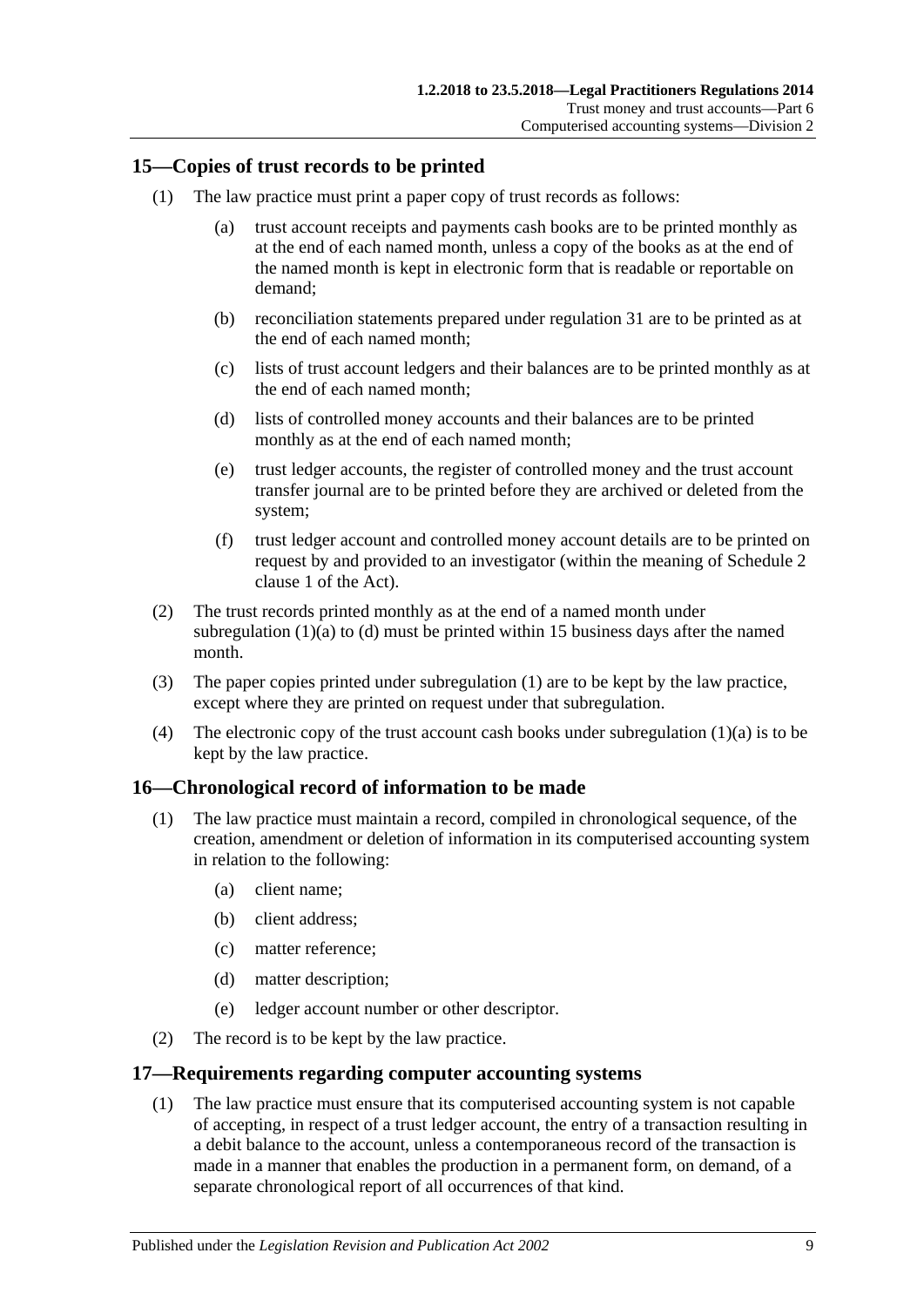- (2) The law practice must ensure that the system is not capable of deleting a trust ledger account unless—
	- (a) the balance of the account is 0 and all outstanding cheques have been presented; and
	- (b) when the account is deleted, a copy of the account is kept in a permanent form.
- (3) The law practice must ensure that any entry in a record produced in a permanent form appears in chronological sequence.
- (4) The law practice must ensure that each page of each printed record is numbered sequentially or is printed in such a way that no page can be extracted.
- (5) The law practice must ensure that its computerised accounting system is not capable of amending the particulars of a transaction already recorded otherwise than by a transaction separately recorded that makes the amendment.
- (6) The law practice must ensure that its computerised accounting system requires input in every field of a data entry screen intended to receive information required by this Part to be included in trust records.

### <span id="page-9-0"></span>**18—Back-ups**

The law practice must ensure that—

- (a) a back-up copy of all records required by this Part is made not less frequently than once each month; and
- (b) each back-up copy is kept by the law practice; and
- (c) a complete set of back-up copies is kept in a separate location so that any incident that may adversely affect the records would not also affect the back-up copy.

## <span id="page-9-1"></span>**Division 3—General trust accounts**

## <span id="page-9-2"></span>**19—Establishment of general trust account**

- (1) A law practice may at any time establish a general trust account that satisfies the requirements of this regulation, but must, as soon as practicable after receiving trust money that is required to be paid into a general trust account, establish a general trust account that satisfies those requirements if the practice does not already have such a general trust account.
- <span id="page-9-3"></span>(2) A general trust account satisfies the requirements of this regulation if—
	- (a) the account is established in this jurisdiction, before or after the commencement of this regulation, with an approved ADI (within the meaning of Schedule 2 of the Act); and
	- (b) the account is and is to be maintained in this jurisdiction; and
	- (c) the name of the account includes—
		- (i) the name of the law practice or the business name under which the law practice engages in legal practice; and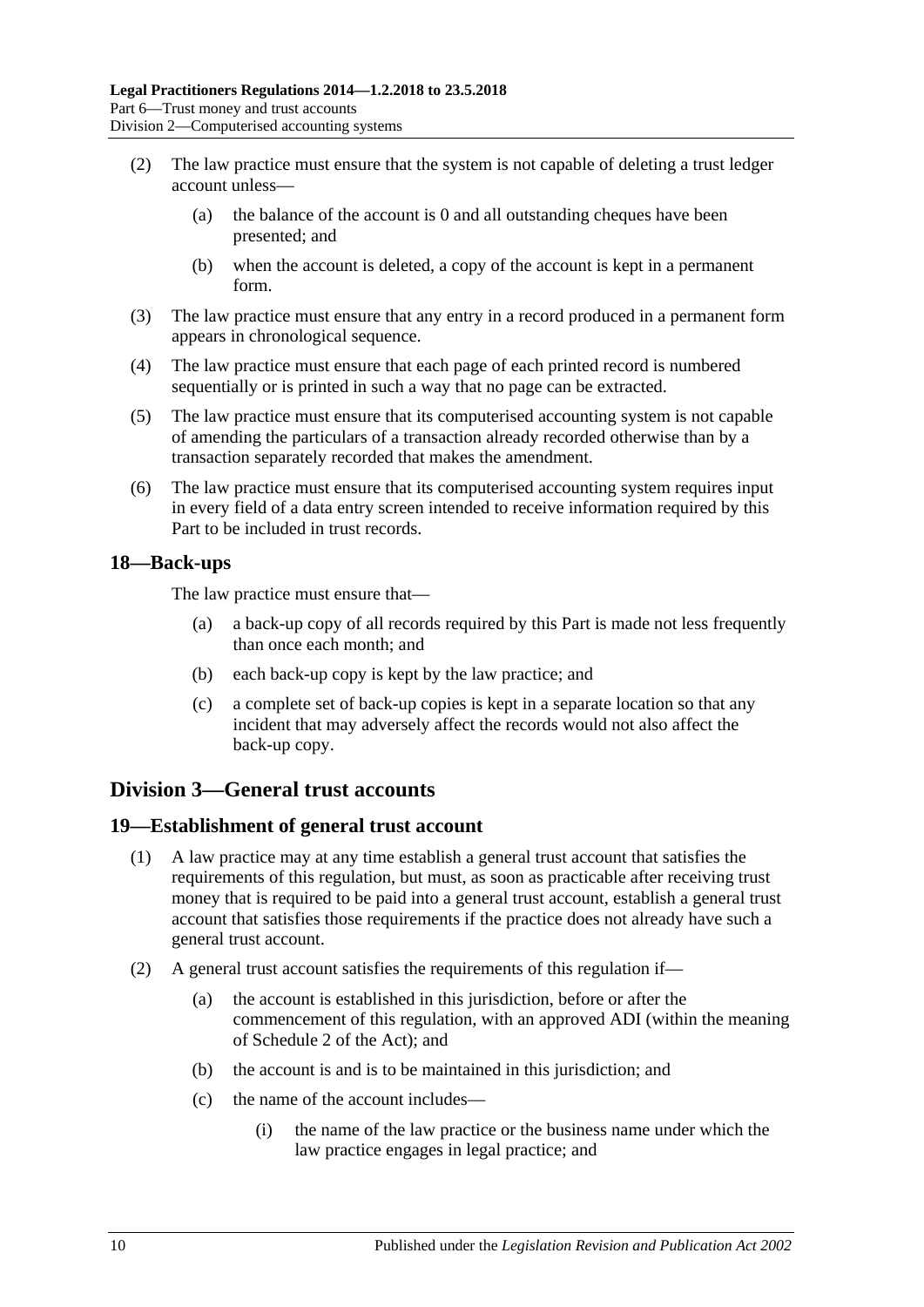- (ii) the expression "law practice trust account" or "law practice trust  $a/c$ "; and
- (d) the account is of a kind that is for the time being approved by the Society.
- <span id="page-10-1"></span>(3) [Subregulation](#page-9-3) (2)(c) does not apply to an account established in this jurisdiction before the commencement of this regulation.
- (4) [Subregulation](#page-10-1)  $(2)(c)(ii)$  does not require the repetition of the words "law practice" if those words form part of the name or business name of the law practice.

### <span id="page-10-0"></span>**20—Receipting of trust money**

- (1) This regulation applies if a law practice receives trust money that is required to be paid into a general trust account.
- (2) After receiving the trust money, the law practice must make out a receipt.
- <span id="page-10-2"></span>(3) The receipt must be made out as soon as practicable—
	- (a) after the trust money is received, except as provided by [paragraph](#page-10-2) (b); or
	- (b) in the case of trust money received by direct deposit—after the law practice receives or accesses notice or confirmation (in written or electronic form) of the deposit from the ADI concerned.
- <span id="page-10-3"></span>(4) The receipt, containing the required particulars, must be made out in duplicate, whether by way of making a carbon copy or otherwise, unless at the time the receipt is made out those particulars are recorded by computer program in the trust account receipts cash book.
- (5) For the purposes of [subregulation](#page-10-3) (4), the *required particulars* are as follows:
	- (a) the date the receipt is made out and, if different, the date of receipt of the money;
	- (b) the amount of money received;
	- (c) the form in which the money was received;
	- (d) the name of the person from whom the money was received;
	- (e) details clearly identifying the name of the client in respect of whom the money was received and the matter description and matter reference;
	- (f) particulars sufficient to identify the purpose for which the money was received;
	- (g) the name of the law practice, or the business name under which the law practice engages in legal practice, and the expression "trust account" or "trust a/c";
	- (h) the name of the person who made out the receipt;
	- (i) the number of the receipt.
- (6) The original receipt is to be delivered, on request, to the person from whom the trust money was received.
- (7) Receipts must be consecutively numbered and issued in consecutive sequence.
- (8) If a receipt is cancelled or not delivered, the original receipt must be kept.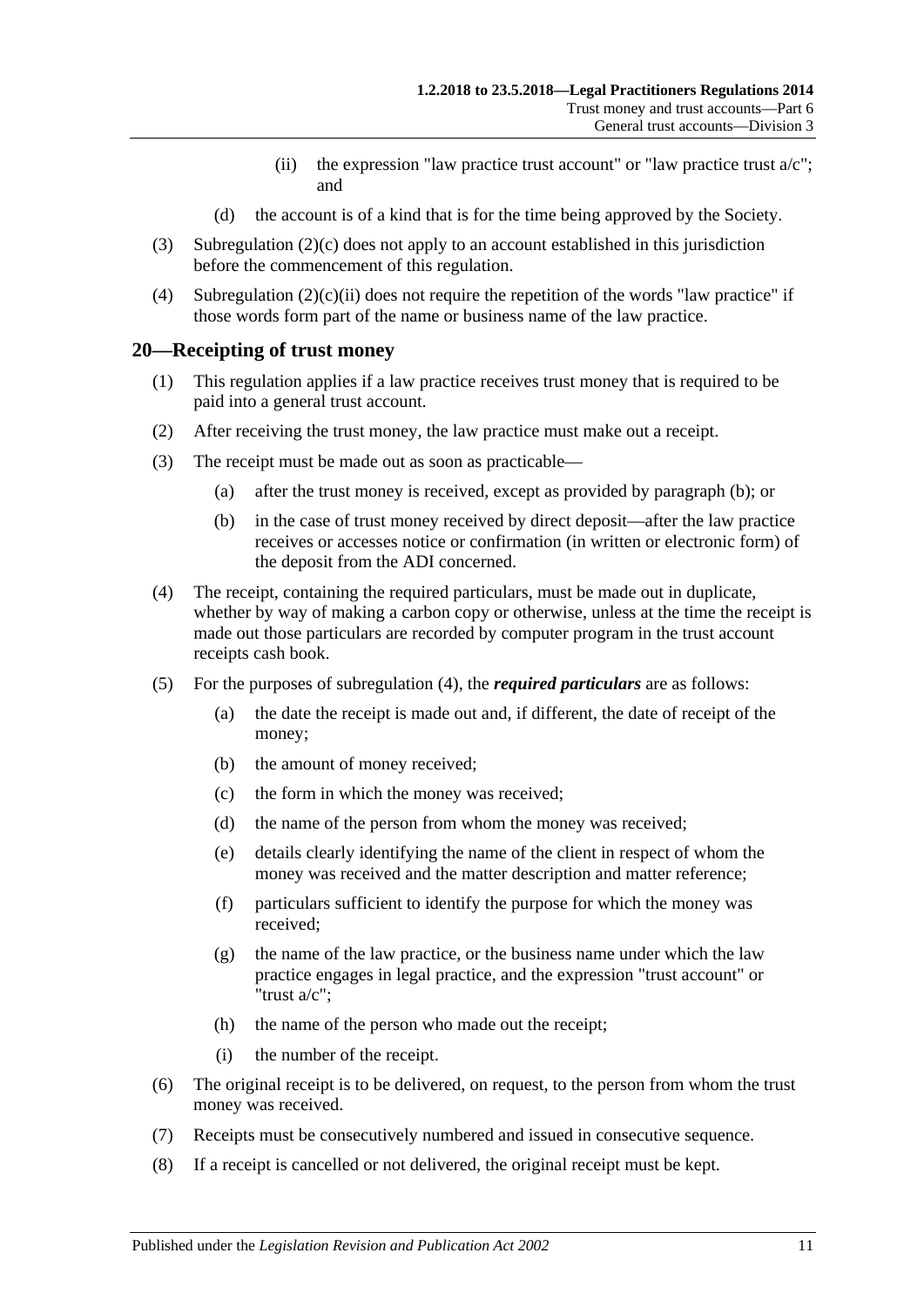#### <span id="page-11-0"></span>**21—Deposit records for trust money**

- (1) This regulation applies if a law practice receives trust money that is required to be paid into a general trust account and the money is not paid into a general trust account by direct deposit.
- (2) A deposit record must be produced to the approved ADI at the time the deposit is made.
- (3) The following particulars must be recorded on the deposit record:
	- (a) the date of the deposit;
	- (b) the amount of the deposit;
	- (c) whether the deposit consists of cheques, notes or coins (and the amount of each);
	- (d) for each cheque—
		- (i) the name of the drawer of the cheque; and
		- (ii) the name and branch (or BSB number) of the ADI on which the cheque is drawn; and
		- (iii) the amount of the cheque.
- (4) The deposit record must be made out in duplicate, whether by way of making a carbon copy or otherwise.
- (5) The duplicate deposit record must be kept for each deposit to the general trust account and must be kept in a deposit book or be otherwise securely filed in the order in which the deposits were made.

## <span id="page-11-1"></span>**22—Direction for non-deposit of trust money in general trust account (Schedule 2 clause 12 of Act)**

For the purposes of Schedule 2 clause 12(3) of the Act, the prescribed period for which a written direction referred to in Schedule 2 clause  $12(1)(a)$  of the Act is to be kept is 7 years after finalisation of the matter to which the direction relates.

## <span id="page-11-2"></span>**23—Written record to be kept of verbal direction to disburse trust money**

If the person on whose behalf trust money is held gives a verbal direction for the money to be disbursed, a contemporaneous written record of the direction must be made by the law practice setting out the date and time that the direction was given and the purpose of the disbursement.

## <span id="page-11-3"></span>**24—Payment by cheque**

- (1) This regulation applies to the withdrawal of trust money from a general trust account of a law practice by cheque.
- <span id="page-11-4"></span>(2) A cheque—
	- (a) must be made payable to or to the order of a specified person or persons and not to bearer or cash; and
	- (b) must be crossed "not negotiable"; and
	- (c) must include—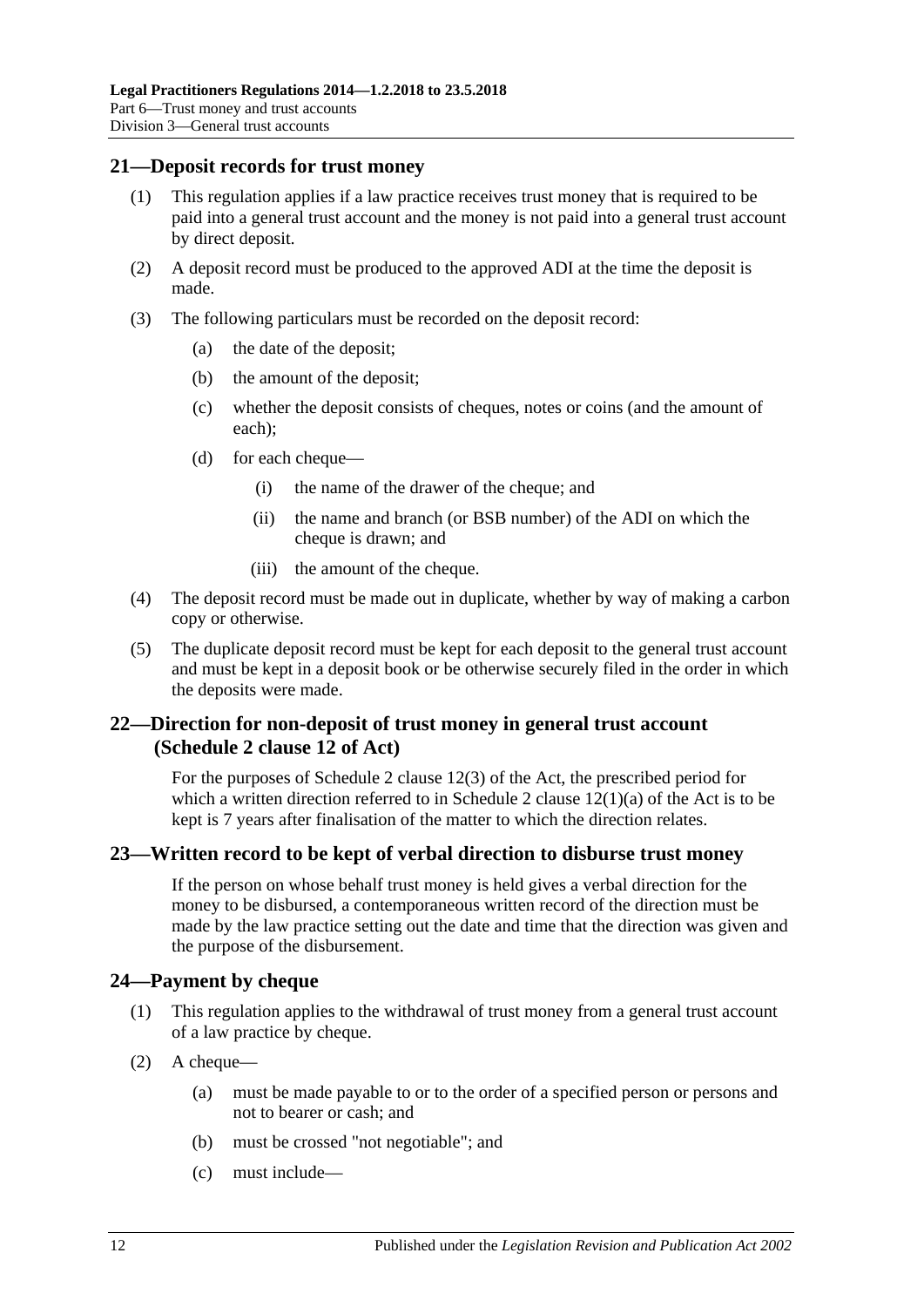- (i) the name of the law practice or the business name under which the law practice engages in legal practice; and
- (ii) the expression "law practice trust account" or "law practice trust  $a/c$ ".
- <span id="page-12-5"></span><span id="page-12-1"></span><span id="page-12-0"></span>(3) A cheque must be signed—
	- (a) by an authorised principal of the law practice; or
	- (b) if a principal referred to in [paragraph](#page-12-0) (a) is not available—
		- (i) by an authorised legal practitioner associate; or
		- (ii) by an authorised legal practitioner who holds a practising certificate that does not prohibit the receipt of trust money; or
		- (iii) by 2 or more authorised associates jointly.
- <span id="page-12-2"></span>(4) A person referred to in [subregulation](#page-12-1) (3) must not sign a cheque unless—
	- (a) he or she has seen a written direction, given by the person on whose behalf the trust money is held, authorising the disbursement; or
	- (b) if the money is being disbursed in accordance with a verbal direction given by the person on whose behalf the trust money is held—he or she has made a contemporaneous written record of the direction or seen a contemporaneous written record of the direction made by the person to whom the direction was given.
- (5) [Subregulation](#page-12-2) (4) does not apply if the trust money is disbursed in accordance with an order of a court or as otherwise authorised by law.
- <span id="page-12-3"></span>(6) A written record of the required particulars (which may be in the form of a cheque butt) must be kept of each payment made by cheque, whether by way of making a carbon copy or otherwise, unless at the time the cheque is issued those particulars are recorded by computer program in the trust account payments cash book.
- <span id="page-12-4"></span>(7) If at the time the cheque is issued the required particulars are recorded by computer program in the trust account payments cash book, a written record must be kept that is sufficient to enable the accuracy of the particulars recorded by the computer program to be verified.
- (8) For the purposes of [subregulations](#page-12-3) (6) and [\(7\),](#page-12-4) the *required particulars* are as follows:
	- (a) the date and number of the cheque;
	- (b) the amount ordered to be paid by the cheque;
	- (c) the name of the person to whom the payment is to be made or, in the case of a cheque made payable to an ADI, the name of the ADI and the name of the person receiving the benefit of the payment;
	- (d) details clearly identifying the name of the person on whose behalf the payment was made and the matter reference;
	- (e) details clearly identifying the ledger account to be debited;
	- (f) particulars sufficient to identify the purpose for which the payment was made;
	- (g) the name of the person or persons effecting, directing or authorising the payment.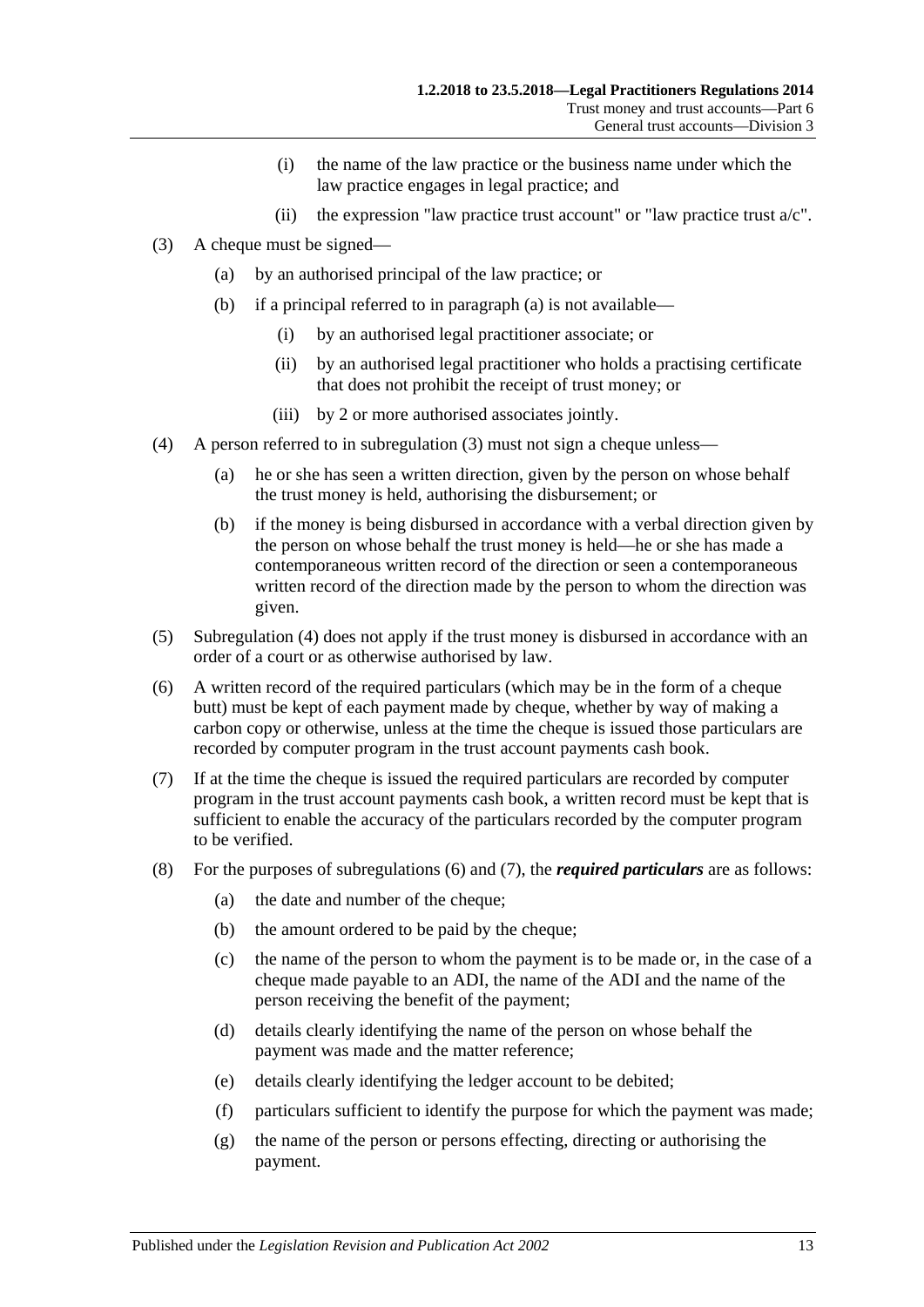- (9) Written records relating to payments by cheque (including cheque requisitions) must be kept in the order in which the cheques were issued.
- (10) [Subregulation](#page-11-4)  $(2)(c)$  does not apply to an account established in this jurisdiction before the commencement of this regulation.
- (11) [Subregulation](#page-12-5)  $(2)(c)(ii)$  does not require the repetition of the words "law practice" if those words form part of the name or business name of the law practice.
- (12) In this regulation—

*associate* means an associate of the law practice;

*authorised* means authorised by the law practice to sign cheques drawn on the general trust account.

### <span id="page-13-0"></span>**25—Payment by electronic funds transfer**

- (1) This regulation applies to the withdrawal of trust money from a general trust account of a law practice by electronic funds transfer.
- <span id="page-13-1"></span>(2) An electronic funds transfer must be effected by, under the direction of or with the authority of—
	- (a) an authorised principal of the law practice; or
	- (b) if a principal referred to in [paragraph](#page-13-1) (a) is not available—
		- (i) an authorised legal practitioner associate; or
		- (ii) an authorised legal practitioner who holds a practising certificate that does not prohibit the receipt of trust money; or
		- (iii) 2 or more authorised associates jointly.
- <span id="page-13-2"></span>(3) A person referred to in [subregulation](#page-12-1) (3) must not effect, direct or authorise an electronic funds transfer unless—
	- (a) he or she has seen a written direction, given by the person on whose behalf the trust money is held, authorising the disbursement; or
	- (b) if the money is being disbursed in accordance with a verbal direction given by the person on whose behalf the trust money is held—he or she has made a contemporaneous written record of the direction or seen a contemporaneous written record of the direction made by the person to whom the direction was given.
- (4) [Subregulation](#page-13-2) (3) does not apply if the trust money is disbursed in accordance with an order of a court or as otherwise authorised by law.
- <span id="page-13-3"></span>(5) A written record of the required particulars must be kept of each payment unless at the time the electronic funds transfer is effected those particulars are recorded by computer program in the trust account payments cash book.
- <span id="page-13-4"></span>(6) If at the time the electronic funds transfer is effected the required particulars are recorded by computer program in the trust account payments cash book, a written record must be kept that is sufficient to enable the accuracy of the particulars recorded by the computer program to be verified.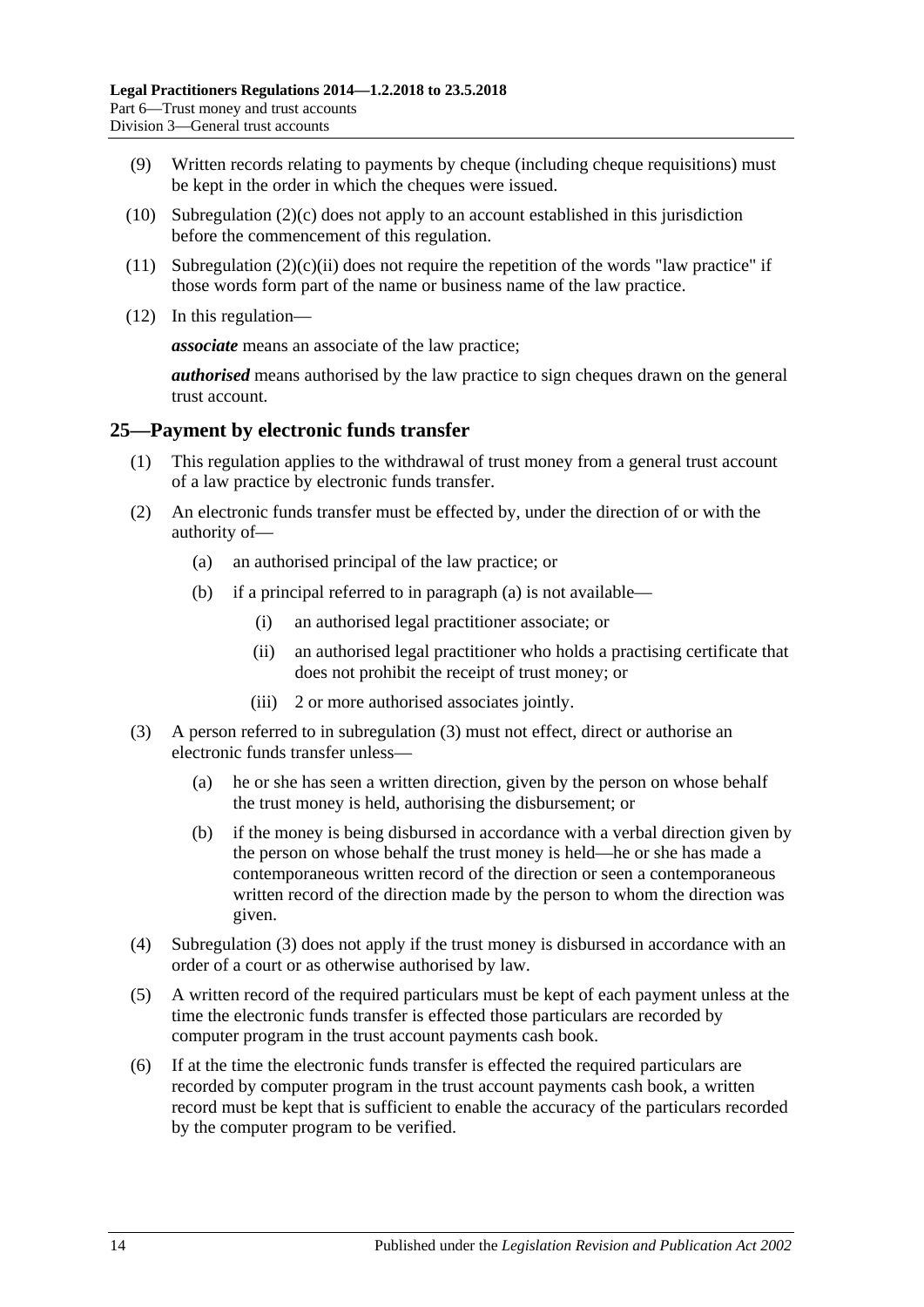- (7) For the purposes of [subregulations](#page-13-3) (5) and [\(6\),](#page-13-4) the *required particulars* are as follows:
	- (a) the date and number of the transaction;
	- (b) the amount transferred;
	- (c) the name and number of the account to which the amount was transferred and relevant BSB number;
	- (d) the name of the person to whom the payment was made or, in the case of a payment to an ADI, the name or BSB number of the ADI and the name of the person receiving the benefit of the payment;
	- (e) details clearly identifying the name of the person on whose behalf the payment was made and the matter reference;
	- (f) details clearly identifying the ledger account to be debited;
	- (g) particulars sufficient to identify the purpose for which the payment was made;
	- (h) the name of the person or persons effecting, directing or authorising the payment.
- (8) Any written confirmation that an electronic funds transfer has been made must be retained by the law practice.
- (9) Written records relating to payments by electronic funds transfer (including transfer requisitions) must be kept in the order in which the transfers were effected.
- (10) In this regulation—

*associate* means an associate of the law practice;

*authorised* means authorised by the law practice to effect, direct or give authority for an electronic funds transfer from the general trust account.

#### <span id="page-14-0"></span>**26—Recording transactions in trust account cash books**

A law practice that maintains a general trust account must keep the following trust account cash books:

- (a) a trust account receipts cash book in accordance with [regulation](#page-14-1) 27;
- (b) a trust account payments cash book in accordance with [regulation](#page-15-0) 28.

#### <span id="page-14-1"></span>**27—Trust account receipts cash book**

- (1) The following particulars must be recorded in a law practice's trust account receipts cash book in respect of each receipt of trust money:
	- (a) the date a receipt was made out for the money and, if different, the date of receipt of the money;
	- (b) the receipt number;
	- (c) the amount of money received;
	- (d) the form in which the money was received;
	- (e) the name of the person from whom the money was received;
	- (f) details clearly identifying the name of the client in respect of whom the money was received and the matter description and matter reference;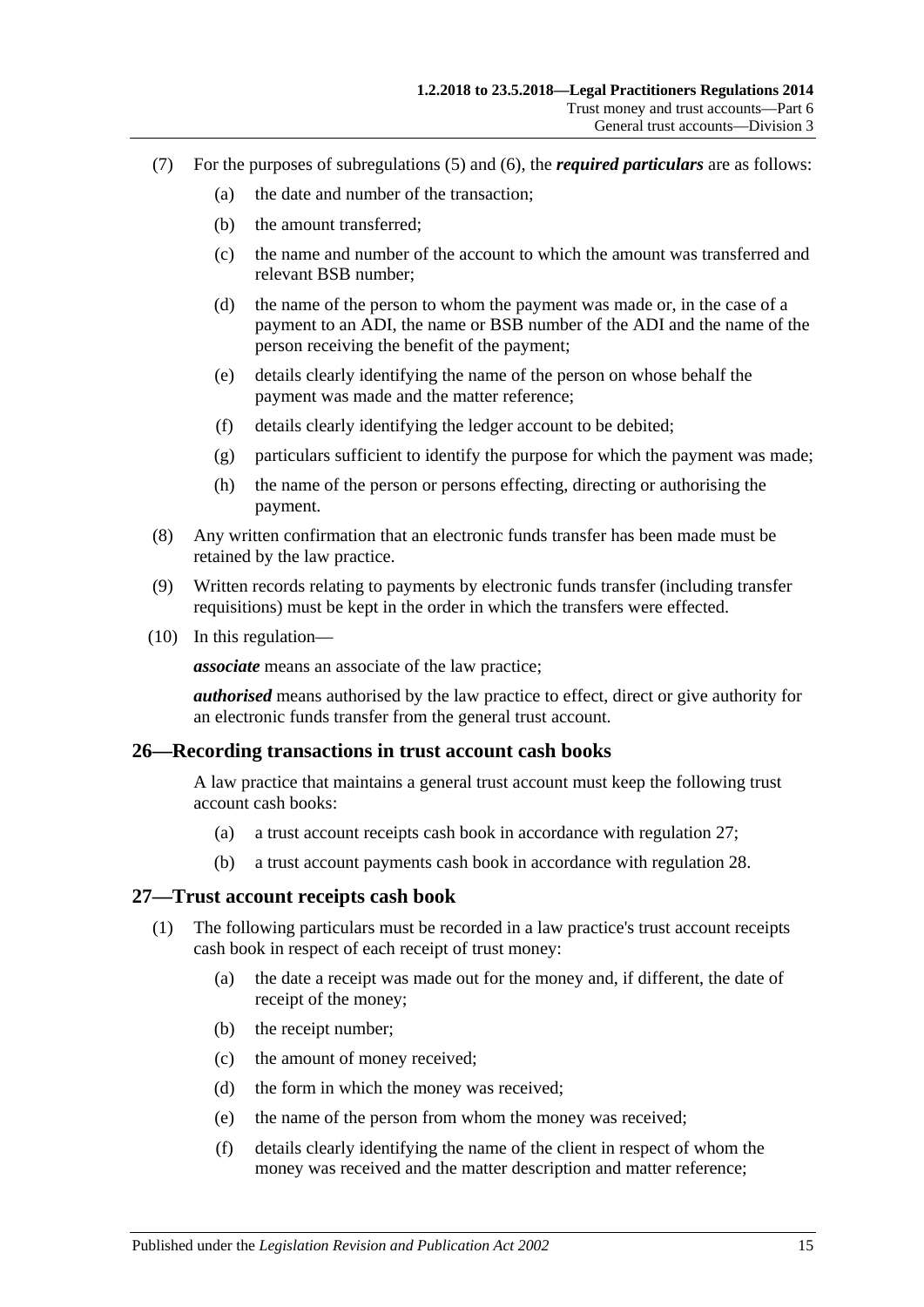- (g) particulars sufficient to identify the purpose for which the money was received;
- (h) details clearly identifying the ledger account to be credited.
- (2) The date and amount of each deposit in the general trust account must be recorded in the trust account receipts cash book.
- (3) The particulars in respect of receipts must be recorded in the order in which the receipts are made out.
- (4) The particulars in respect of a receipt must be recorded within 5 business days counting from and including the day the receipt was made out.

### <span id="page-15-0"></span>**28—Trust account payments cash book**

- (1) The following particulars must be recorded in a law practice's trust account payments cash book in respect of each payment of trust money by cheque:
	- (a) the date and number of the cheque;
	- (b) the amount ordered to be paid by the cheque;
	- (c) the name of the person to whom the payment is to be made or, in the case of a cheque made payable to an ADI, the name or BSB number of the ADI and the name of the person receiving the benefit of the payment;
	- (d) details clearly identifying the name of the person on whose behalf the payment was made and the matter reference;
	- (e) details clearly identifying the ledger account to be debited;
	- (f) particulars sufficient to identify the purpose for which the payment was made.
- (2) The following particulars must be recorded in a law practice's trust accounts payments cash book in respect of each payment of trust money by electronic funds transfer:
	- (a) the date and number of the transaction;
	- (b) the amount transferred;
	- (c) the name and number of the account to which the amount was transferred and the relevant BSB number;
	- (d) the name of the person to whom the payment was made or, in the case of a payment to an ADI, the name or BSB number of the ADI and the name of the person receiving the benefit of the payment;
	- (e) details clearly identifying the name of the person on whose behalf the payment was made and the matter reference;
	- (f) details clearly identifying the ledger account to be debited;
	- (g) particulars sufficient to identify the purpose for which the payment was made.
- (3) The particulars in respect of payments must be recorded in the order in which the payments are made.
- (4) The particulars in respect of a payment must be recorded within 5 business days counting from and including the day the payment was made.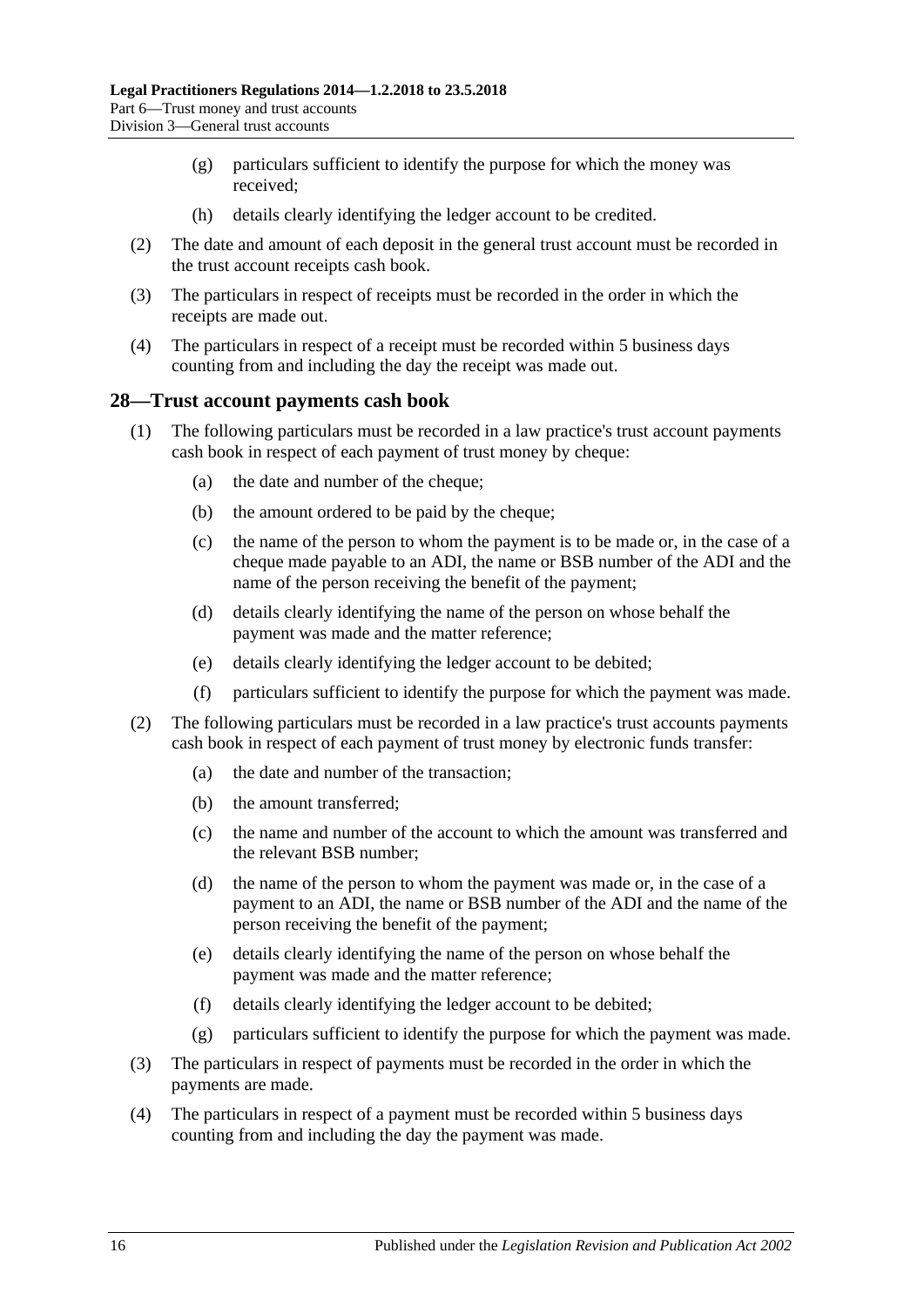### <span id="page-16-0"></span>**29—Recording transactions in trust ledger accounts**

- (1) A law practice that maintains a general trust account must keep a trust account ledger containing separate trust ledger accounts in relation to each client of the practice in each matter for which trust money has been received by the practice.
- (2) The following particulars must be recorded in the title of a trust ledger account:
	- (a) the name of the person for or on behalf of whom the trust money was paid;
	- (b) the person's address;
	- (c) particulars sufficient to identify the matter in relation to which the trust money was received.
- (3) Details of any changes in the title of a trust ledger account must be recorded.
- (4) The following particulars must be recorded in the trust ledger account in respect of each receipt of trust money for the matter:
	- (a) the date a receipt was made out for the money and, if different, the date of receipt of the money;
	- (b) the receipt number;
	- (c) the amount of money received;
	- (d) the name of the person from whom the money was received;
	- (e) particulars sufficient to identify the purpose for which the money was received.
- (5) The following particulars must be recorded in the trust ledger account in respect of each payment of trust money by cheque:
	- (a) the date and number of the cheque;
	- (b) the amount ordered to be paid by the cheque;
	- (c) the name of the person to whom the payment is to be made or, in the case of a cheque made payable to an ADI, the name or BSB number of the ADI and the name of the person receiving the benefit of the payment;
	- (d) particulars sufficient to identify the purpose for which the payment was made.
- (6) The following particulars must be recorded in the trust ledger account in respect of each payment of trust money by electronic funds transfer:
	- (a) the date and number of the transaction;
	- (b) the amount transferred;
	- (c) the name and number of the account to which the amount was transferred and the relevant BSB number;
	- (d) the name of the person to whom the payment was made or, in the case of a payment to an ADI, the name or BSB number of the ADI and the name of the person receiving the benefit of the payment;
	- (e) particulars sufficient to identify the purpose for which the payment was made.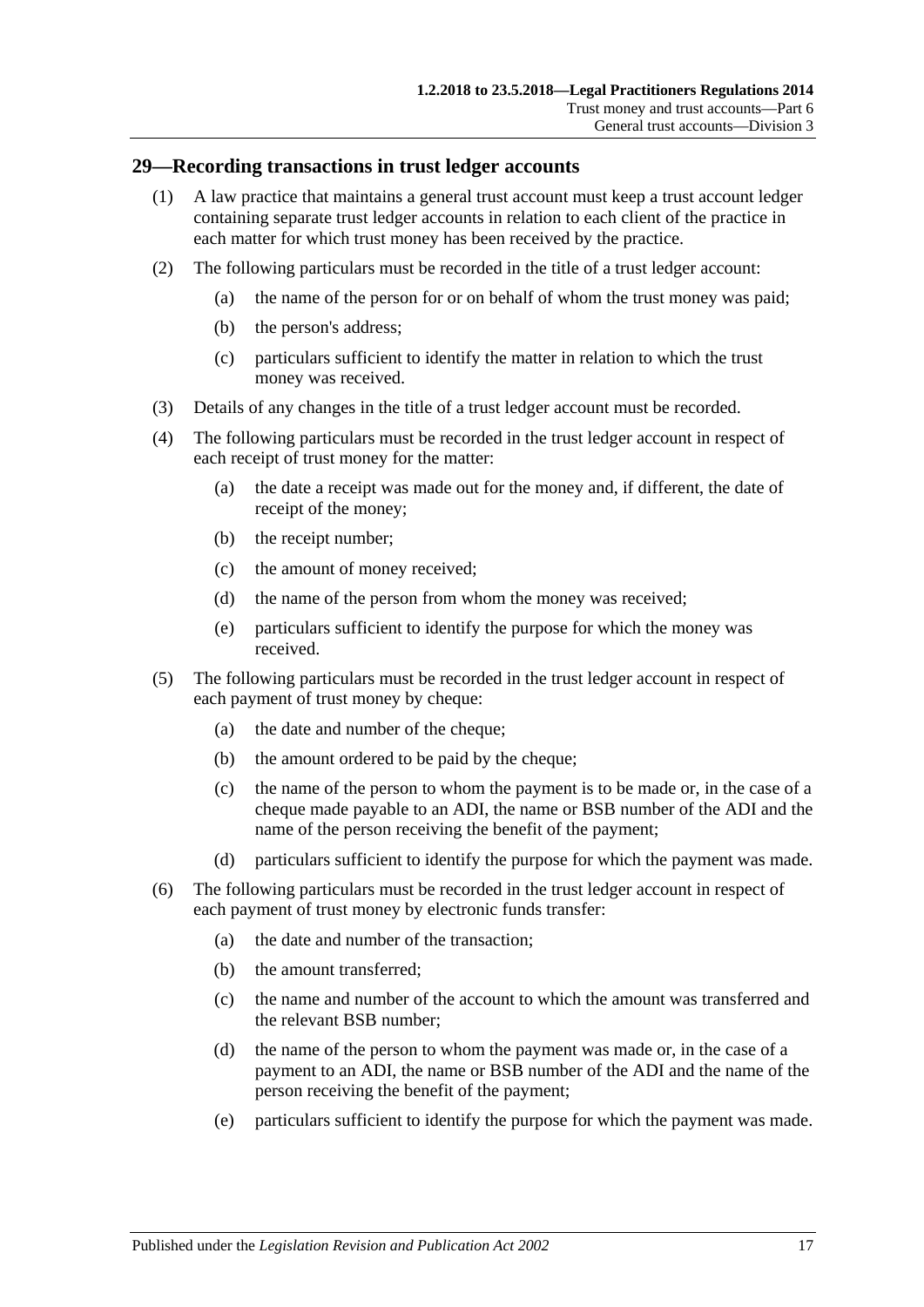- (7) The following particulars must be recorded in the trust ledger account in respect of each transfer of trust money effected by a journal entry:
	- (a) the date of the transfer;
	- (b) the amount transferred;
	- (c) the journal reference number;
	- (d) the name of the other trust ledger account from which or to which the money was transferred;
	- (e) particulars sufficient to identify the purpose for which the payment was made.
- (8) Transactions relating to trust money must be recorded in the trust ledger account in the order in which the transactions occur.
- (9) The particulars in respect of a receipt, payment or transfer of trust money must be recorded within 5 business days counting from and including the day the receipt was made out, the payment was made or the transfer was effected, as the case requires.
- (10) The trust ledger account balance is to be recorded in the trust ledger account after each receipt, payment or transfer of trust money.

#### <span id="page-17-0"></span>**30—Journal transfers**

- (1) Trust money may be transferred by journal entry from 1 trust ledger account in a law practice's trust ledger to another trust ledger account in the trust ledger, but only if—
	- (a) the law practice is entitled to withdraw the money and pay it to the other trust ledger account; and
	- (b) [subregulation](#page-17-1) (2) is complied with.
- <span id="page-17-2"></span><span id="page-17-1"></span>(2) The transfer must be authorised in writing—
	- (a) by an authorised principal of the law practice; or
	- (b) if a principal referred to in [paragraph](#page-17-2) (a) is not available—
		- (i) by an authorised legal practitioner associate; or
		- (ii) by an authorised legal practitioner who holds a practising certificate that does not prohibit the receipt of trust money; or
		- (iii) by 2 or more authorised associates jointly; or
	- (c) by a supervisor or manager appointed in relation to the practice.
- (3) In a paragraph of [subregulation](#page-17-1) (2)—

*associate* means an associate of the law practice;

*authorised* means authorised by the law practice or a supervisor or manager appointed in relation to the practice to effect, direct or give authority for the transfer of trust money by journal entry from one trust ledger account in the practice's trust ledger to another trust ledger account in the trust ledger.

(4) A law practice must keep a trust account transfer journal if it transfers trust money by journal entry.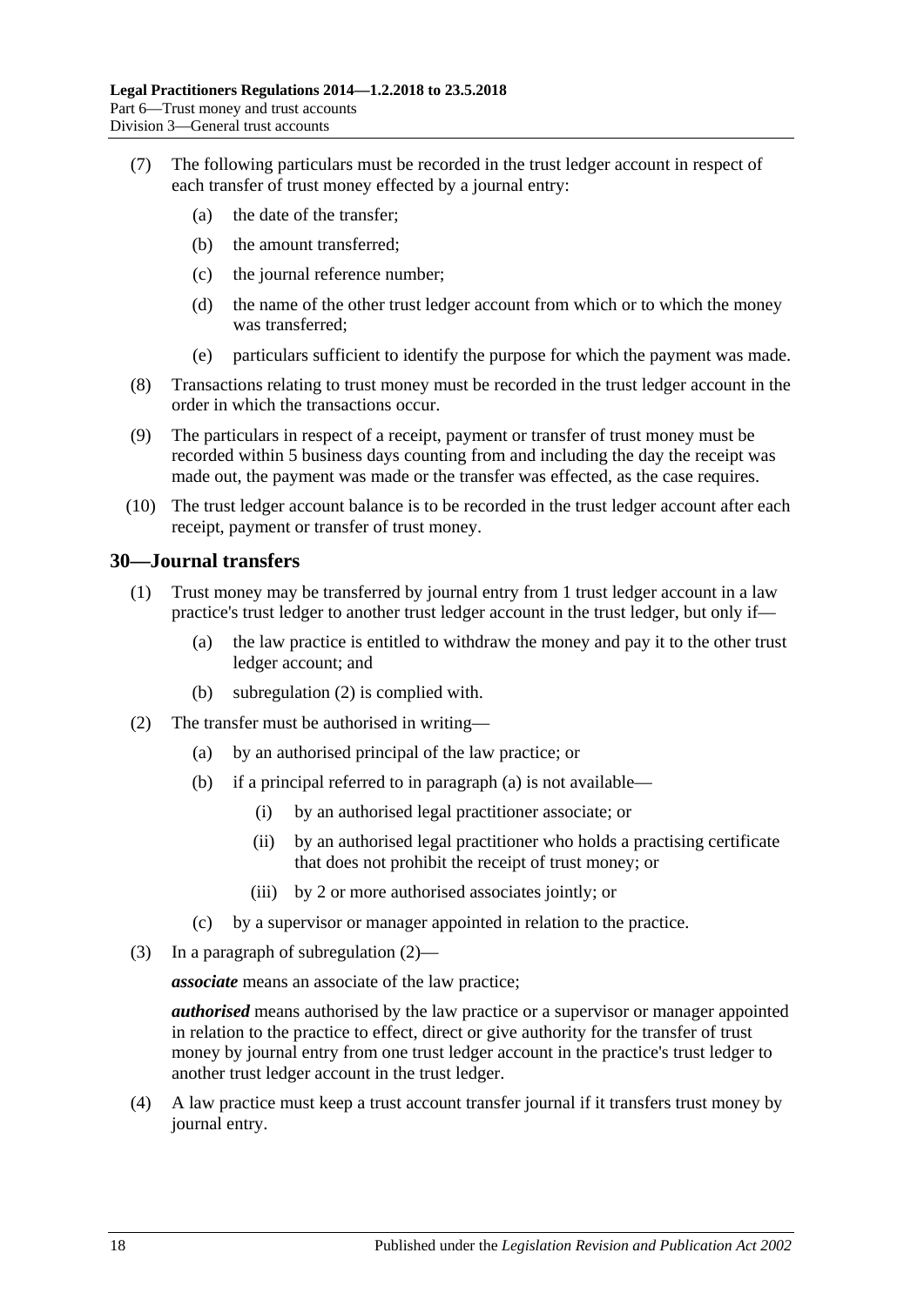- (5) The following particulars must be recorded in the trust account transfer journal in respect of each transfer of trust money by journal entry:
	- (a) the date of the transfer;
	- (b) the trust ledger account from which the money is transferred (including its identifying reference);
	- (c) the trust ledger account to which the money is transferred (including its identifying reference);
	- (d) the amount transferred;
	- (e) particulars sufficient to identify the purpose for which the transfer is made, the matter reference and a short description of the matter.
- (6) Journal pages or entries must be consecutively numbered.
- (7) A law practice must keep particulars of the authorisation for each transfer of trust money by journal entry, whether in the trust account transfer journal or in some other way.

### <span id="page-18-0"></span>**31—Reconciliation of trust records**

- (1) A law practice that maintains 1 or more general trust accounts must reconcile the trust records relating to each account.
- (2) The trust records relating to a general trust account are to be reconciled as at the end of each named month by preparing—
	- (a) a statement—
		- (i) reconciling the general trust account balance as shown in ADI records with the balance of the practice's trust account cash books; and
		- (ii) showing the date the statement was prepared; and
	- (b) a statement—
		- (i) reconciling the balance of the trust ledger accounts with the balance of the practice's trust account cash books; and
		- (ii) containing a list of the practice's trust ledger accounts showing the name, identifying reference and balance of each and a short description of the matter to which each relates; and
		- (iii) showing the date the statement was prepared.
- (3) The statements must be prepared within 15 business days after the end of the month concerned.
- (4) The statements must be kept by the law practice.

### <span id="page-18-1"></span>**32—Trust ledger account in name of law practice or legal practitioner associate**

(1) A law practice must not maintain a trust ledger account in the name of the practice or a legal practitioner associate of the practice except as authorised by this regulation.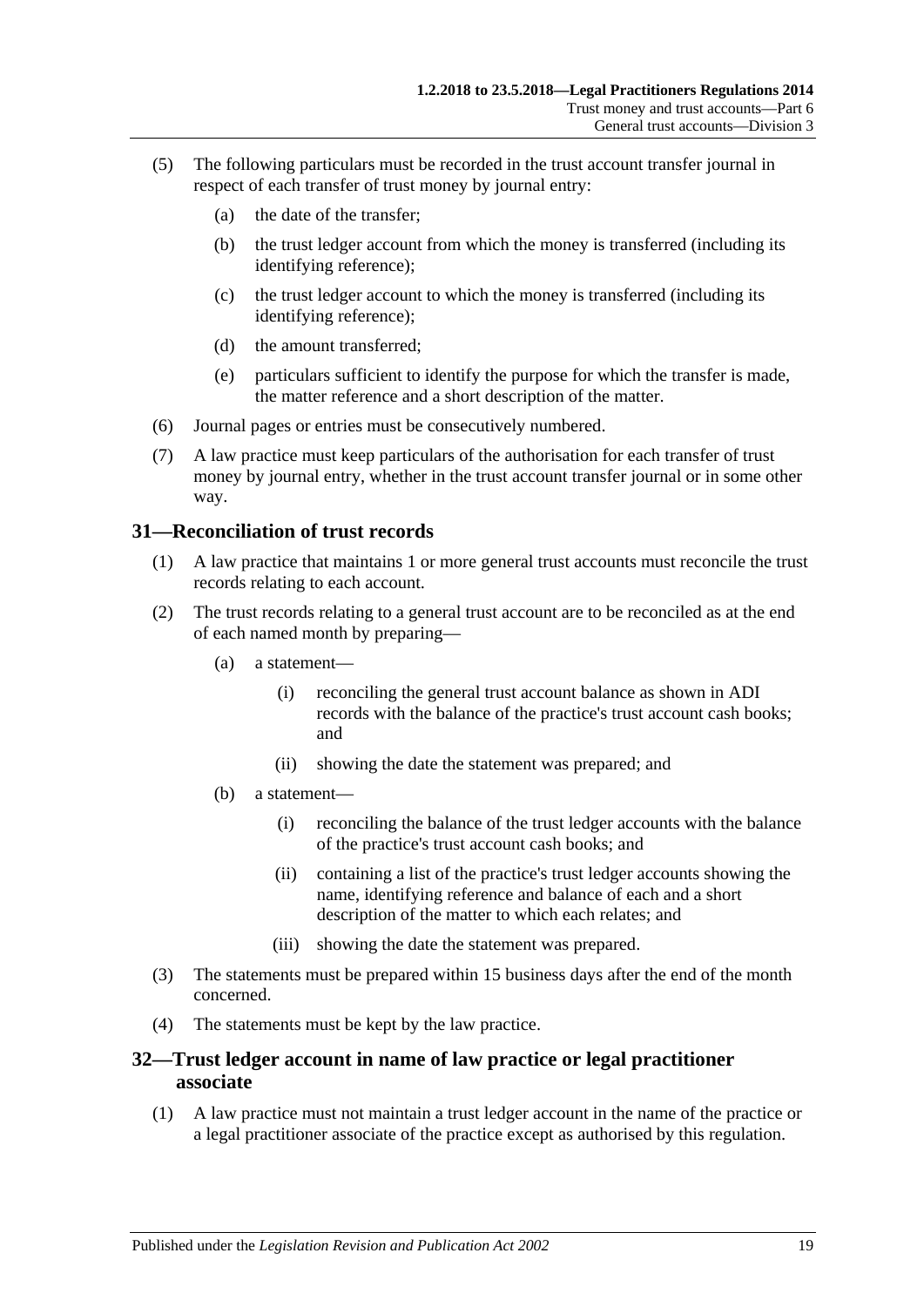- <span id="page-19-1"></span>(2) A law practice may maintain in its trust ledger—
	- (a) a trust ledger account in the practice's name, but only for the purpose of aggregating in the account, by transfer from other accounts in the trust ledger, money properly due to the practice for legal costs; and
	- (b) a trust ledger account in a legal practitioner associate's name, but only in respect of money in which the associate has a personal and beneficial interest as a vendor, purchaser, lessor or lessee or in another similar capacity.
- <span id="page-19-2"></span>(3) In a case to which [subregulation](#page-19-1) (2)(a) applies, the law practice must ensure that the money in the trust ledger account is withdrawn from the general trust account not later than 1 month after the day on which the money was transferred to the trust ledger account.
- (4) In a case to which [subregulation](#page-19-2) (2)(b) applies, the law practice must ensure that the money in the trust ledger account is withdrawn from the general trust account at the conclusion of the matter to which the money relates.

### <span id="page-19-3"></span><span id="page-19-0"></span>**33—Notification requirements regarding general trust accounts**

- (1) Within 14 days after establishing a general trust account, a law practice must give the Society written notice of that fact.
- (2) [Subregulation](#page-19-3) (1) does not apply to a general trust account established before the commencement of this regulation.
- (3) A law practice—
	- (a) either before, or within 14 days after, authorising or terminating the authority of an associate of the practice—
		- (i) to sign cheques drawn on a general trust account of the practice; or
		- (ii) otherwise to effect, direct or give authority for the withdrawal of money from a general trust account of the practice,

must give the Society written notice of that fact (including the name and address of the associate or practitioner and indicating, in the case of an associate, whether the associate is an employee of the practice); and

- (b) during April of each year, must give the Society written notice of the associates (including their names and addresses) who are authorised, as at 31 March of that year—
	- (i) to sign cheques drawn on a general trust account of the practice; or
	- (ii) otherwise to effect, direct or give authority for the withdrawal of money from a general trust account of the practice.
- (4) A law practice must, within 14 days after closing a general trust account maintained by the practice, give the Society written notice of the closure.
- (5) A notice under this regulation given by a law practice must include particulars sufficient to identify the general trust accounts of the practice.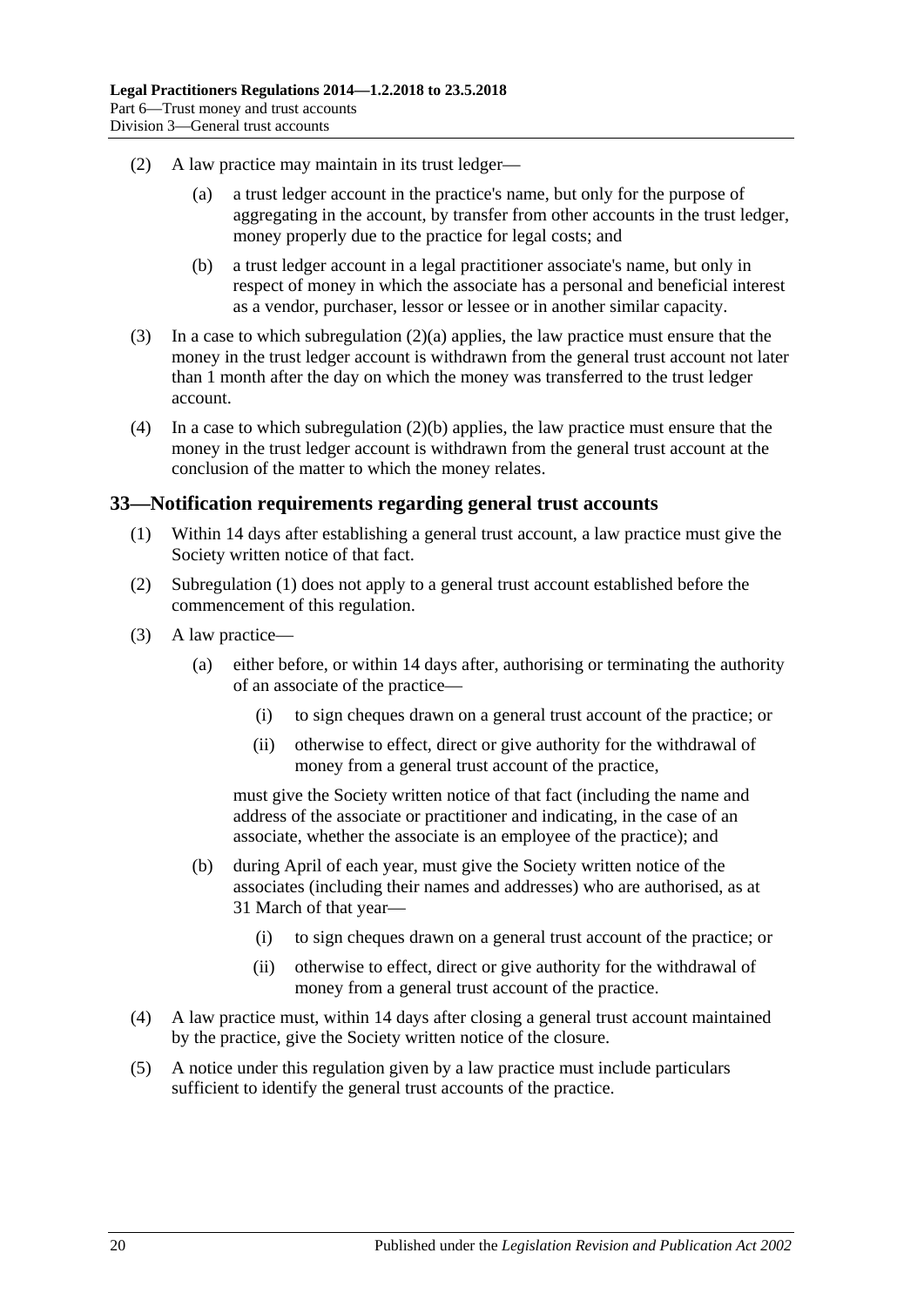(6) In this regulation—

*law practice* includes a former law practice and the persons who were principals of a law practice immediately before the law practice ceased to exist as a law practice or to engage in legal practice in this jurisdiction.

## <span id="page-20-0"></span>**Division 4—Controlled money**

## <span id="page-20-1"></span>**34—Maintenance of controlled money accounts (Schedule 2 clause 15 of Act)**

- (1) For the purposes of Schedule 2 clause 15(4) of the Act, a controlled money account must be maintained under an account name that includes the following particulars:
	- (a) the name of the law practice concerned;
	- (b) the expression "controlled money account" or the abbreviation "CMA" or "CMA/c";
	- (c) such particulars as are sufficient to identify the purpose of the account and to distinguish the account from any other account maintained by the law practice.
- (2) This regulation does not apply to an account established in this jurisdiction before the commencement of this regulation.

### <span id="page-20-2"></span>**35—Receipt of controlled money**

- (1) This regulation applies if a law practice receives controlled money.
- (2) The law practice must operate a single controlled money receipt system for the receipt of controlled money for all its controlled money accounts.
- (3) After receiving controlled money, the law practice must make out a receipt.
- <span id="page-20-3"></span>(4) The receipt must be made out as soon as practicable—
	- (a) after the controlled money is received, except as provided by [paragraph](#page-20-3) (b); or
	- (b) in the case of controlled money received by direct deposit—after the law practice receives or accesses notice or confirmation (in written or electronic form) of the deposit from the ADI concerned.
- <span id="page-20-4"></span>(5) The receipt, containing the required particulars, must be made out in duplicate, whether by way of making a carbon copy or otherwise, unless at the time the receipt is made out those particulars are recorded by computer program in the register of controlled money.
- (6) For the purposes of [subregulation](#page-20-4) (5), the *required particulars* are as follows:
	- (a) the date the receipt is made out and, if different, the date of receipt of the money;
	- (b) the amount of money received;
	- (c) the form in which the money was received;
	- (d) the name of the person from whom the money was received;
	- (e) details clearly identifying the name of the person on whose behalf the money was received and the matter description and matter reference;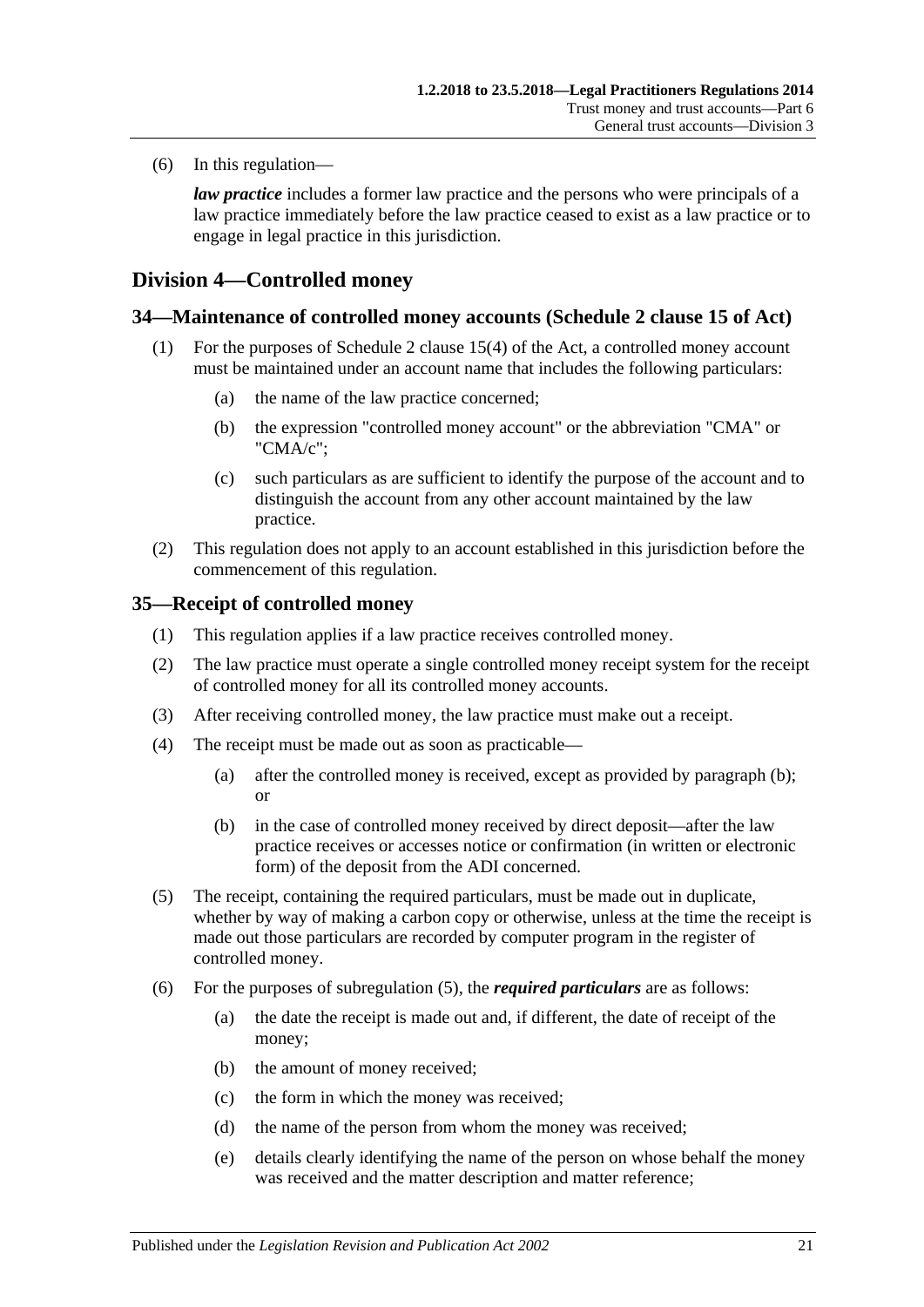- (f) particulars sufficient to identify the purpose for which the money was received;
- (g) the name of and other details clearly identifying the controlled money account to be credited, unless the account has not been established by the time the receipt is made out;
- (h) the name of the law practice, or the business name under which the law practice engages in legal practice, and the expression "controlled money receipt";
- (i) the name of the person who made out the receipt;
- (j) the number of the receipt.
- (7) If the controlled money account to be credited has not been established by the time the receipt is made out, the name of and other details clearly identifying the account when established must be included on the duplicate receipt (if any).
- (8) The original receipt is to be delivered, on request, to the person from whom the controlled money was received.
- (9) Receipts must be consecutively numbered and issued in consecutive sequence.
- (10) If a receipt is cancelled or not delivered, the original receipt must be kept.
- (11) A receipt is not required to be made out for any interest or other income received from the investment of controlled money and credited directly to a controlled money account.

## <span id="page-21-0"></span>**36—Deposit of controlled money (Schedule 2 clause 15 of Act)**

For the purposes of Schedule 2 clause 15(5) of the Act, the prescribed period for which a written direction referred to in Schedule 2 clause  $15(1)$  of the Act is to be kept is 7 years after finalisation of the matter to which the direction relates.

## <span id="page-21-1"></span>**37—Withdrawal of controlled money must be authorised**

- <span id="page-21-2"></span>(1) A withdrawal of money from a controlled money account of a law practice must be effected by, under the direction of or with the authority of—
	- (a) an authorised principal of the law practice; or
	- (b) if a principal referred to in [paragraph](#page-21-2) (a) is not available—
		- (i) an authorised legal practitioner associate; or
		- (ii) an authorised legal practitioner who holds a practising certificate that does not prohibit the receipt of trust money; or
		- (iii) 2 or more authorised associates jointly.
- <span id="page-21-3"></span>(2) A written record of the required particulars must be kept of each withdrawal unless at the time the withdrawal is made those particulars are recorded by computer program.
- <span id="page-21-4"></span>(3) If at the time the withdrawal is made the required particulars are recorded by computer program, a written record must be kept that is sufficient to enable the accuracy of the particulars recorded by the computer program to be verified.
- <span id="page-21-5"></span>(4) For the purposes of [subregulations](#page-21-3) (2) and [\(3\),](#page-21-4) the required particulars are as follows:
	- (a) the date and number of the transaction;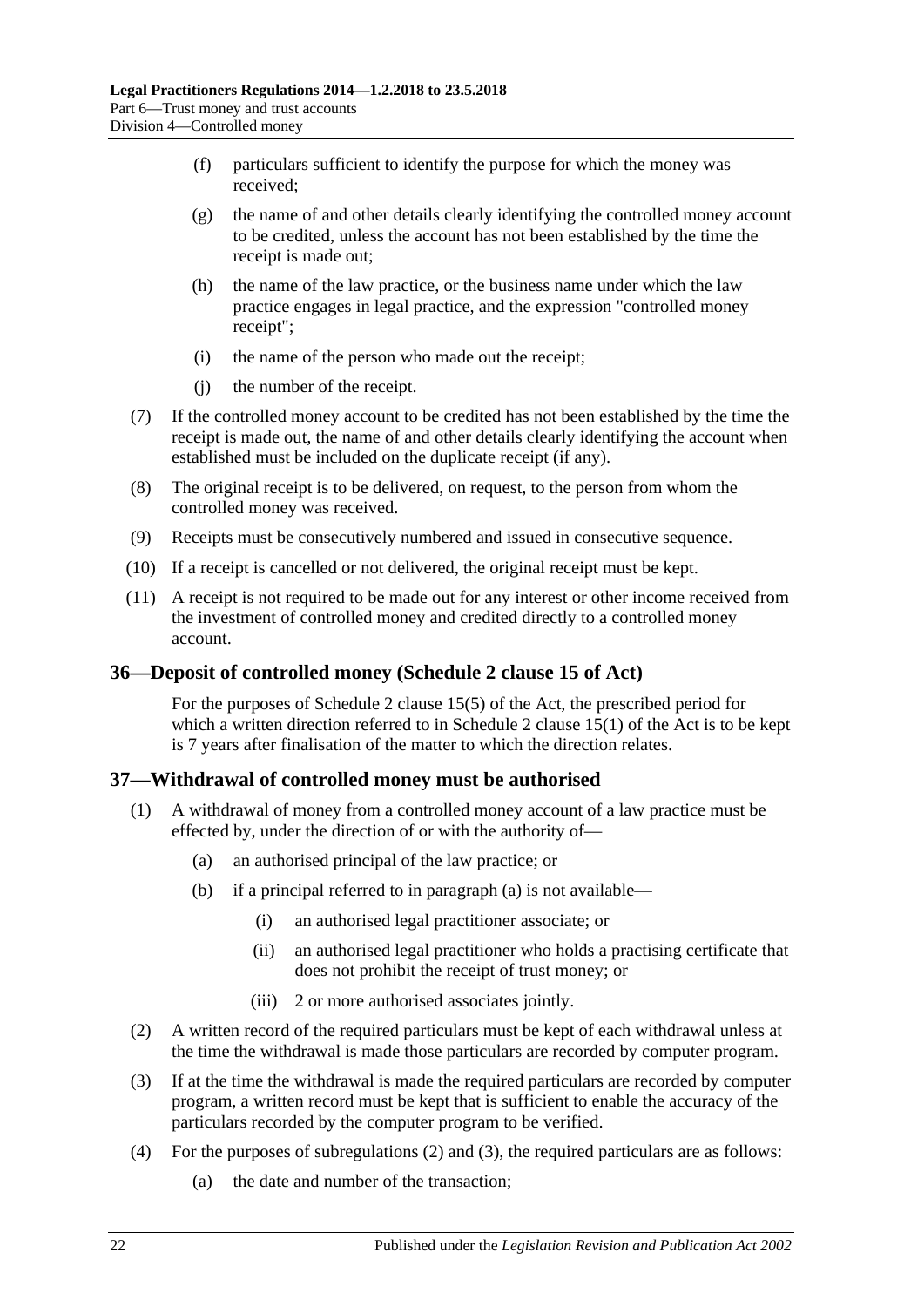- (b) the amount withdrawn;
- (c) in the case of a transfer made by electronic funds transfer—the name and number of the account to which the amount was transferred and the relevant BSB number;
- (d) the name of the person to whom payment is to be made or, in the case of a payment to an ADI, the name or BSB number of the ADI and the name of the person receiving the benefit of the payment;
- (e) details clearly identifying the name of the person on whose behalf the payment was made and the matter reference;
- (f) particulars sufficient to identify the purpose for which the payment was made;
- (g) the person or persons effecting, directing or authorising the withdrawal.
- (5) The particulars are to be recorded in the order in which the payments are recorded and are to be recorded separately for each controlled money account.
- (6) In this regulation—

*associate* means an associate of the law practice;

*authorised* means authorised by the law practice to effect, direct or give authority for a withdrawal of money from the controlled money account.

#### <span id="page-22-0"></span>**38—Register of controlled money**

- (1) A law practice that receives controlled money must maintain a register of controlled money consisting of the records of controlled money movements for the controlled money accounts of the practice.
- (2) A separate record of controlled money movements must be maintained for each controlled money account.
- <span id="page-22-1"></span>(3) A record of controlled money movements for a controlled money account must record the following information:
	- (a) the name of the person on whose behalf the controlled money is held;
	- (b) the person's address;
	- (c) particulars sufficient to identify the matter;
	- (d) any changes to the information referred to in [paragraphs](#page-22-1) (a) to [\(c\).](#page-22-2)
- <span id="page-22-2"></span>(4) The following particulars must be recorded in a record of controlled money movements for a controlled money account:
	- (a) the date the controlled money was received;
	- (b) the number of the receipt;
	- (c) the date the money was deposited in the controlled money account;
	- (d) the name of and other details clearly identifying the controlled money account;
	- (e) the amount of controlled money deposited;
	- (f) details of the deposit sufficient to identify the deposit;
	- (g) interest received;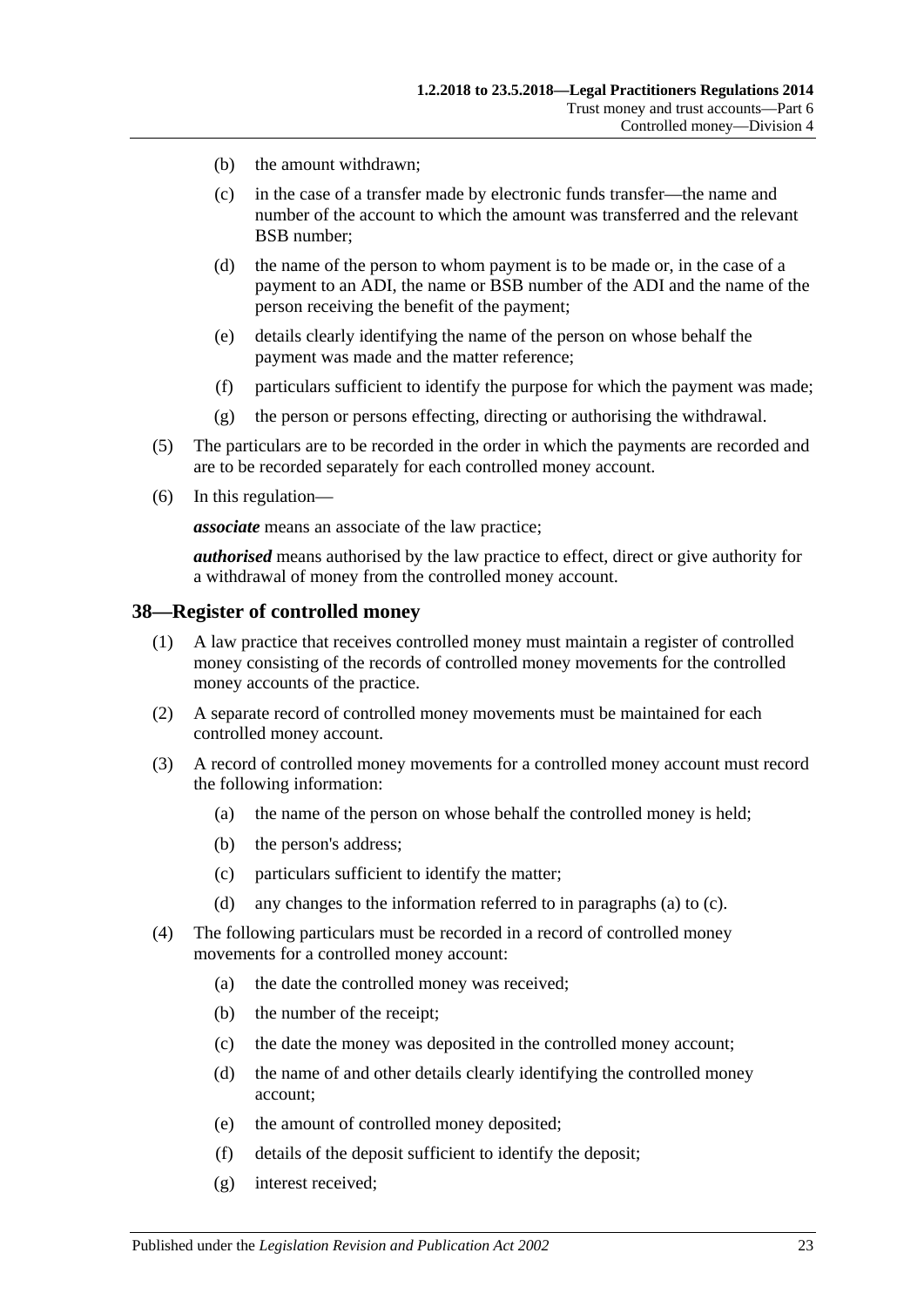- (h) details of any payments from the controlled money account, including the particulars required to be recorded under [regulation](#page-21-5) 37(4).
- (5) With the exception of interest and other income received in respect of controlled money, particulars of receipts and payments must be entered in the register as soon as practicable after the controlled money is received by the law practice or any payment is made.
- (6) Interest and other income received in respect of controlled money must be entered in the register as soon as practicable after the law practice is notified of its receipt.
- (7) The law practice must keep as part of its trust records all supporting information (including ADI statements and notifications of interest received) relating to controlled money.
- (8) Within 15 business days after each named month, the law practice must prepare and keep as a permanent record a statement as at the end of the named month—
	- (a) containing a list of the practice's controlled money accounts showing—
		- (i) the name, number and balance of each account in the register; and
		- (ii) the name of the person on whose behalf the controlled money in each account was held; and
		- (iii) a short description of the matter to which each account relates; and
	- (b) showing the date the statement was prepared.

## <span id="page-23-0"></span>**Division 5—Transit money**

## <span id="page-23-1"></span>**39—Information to be recorded about transit money (Schedule 2 clause 17 of Act)**

For the purposes of Schedule 2 clause 17(2) of the Act, a law practice must, in respect of transit money received by the practice, record and keep brief particulars sufficient to identify the relevant transaction and any purpose for which the money was received.

## <span id="page-23-2"></span>**Division 6—Trust money generally**

#### <span id="page-23-3"></span>**40—Trust account statements**

- (1) A law practice must furnish a trust account statement to each person for whom or on whose behalf trust money (other than transit money) is held or controlled by the law practice or an associate of the practice.
- (2) In the case of trust money in respect of which the law practice is required to maintain a trust ledger account, the practice must furnish a separate statement for each trust ledger account.
- (3) In the case of controlled money in respect of which the law practice is required to maintain a record of controlled money movements, the practice must furnish a separate statement for each record.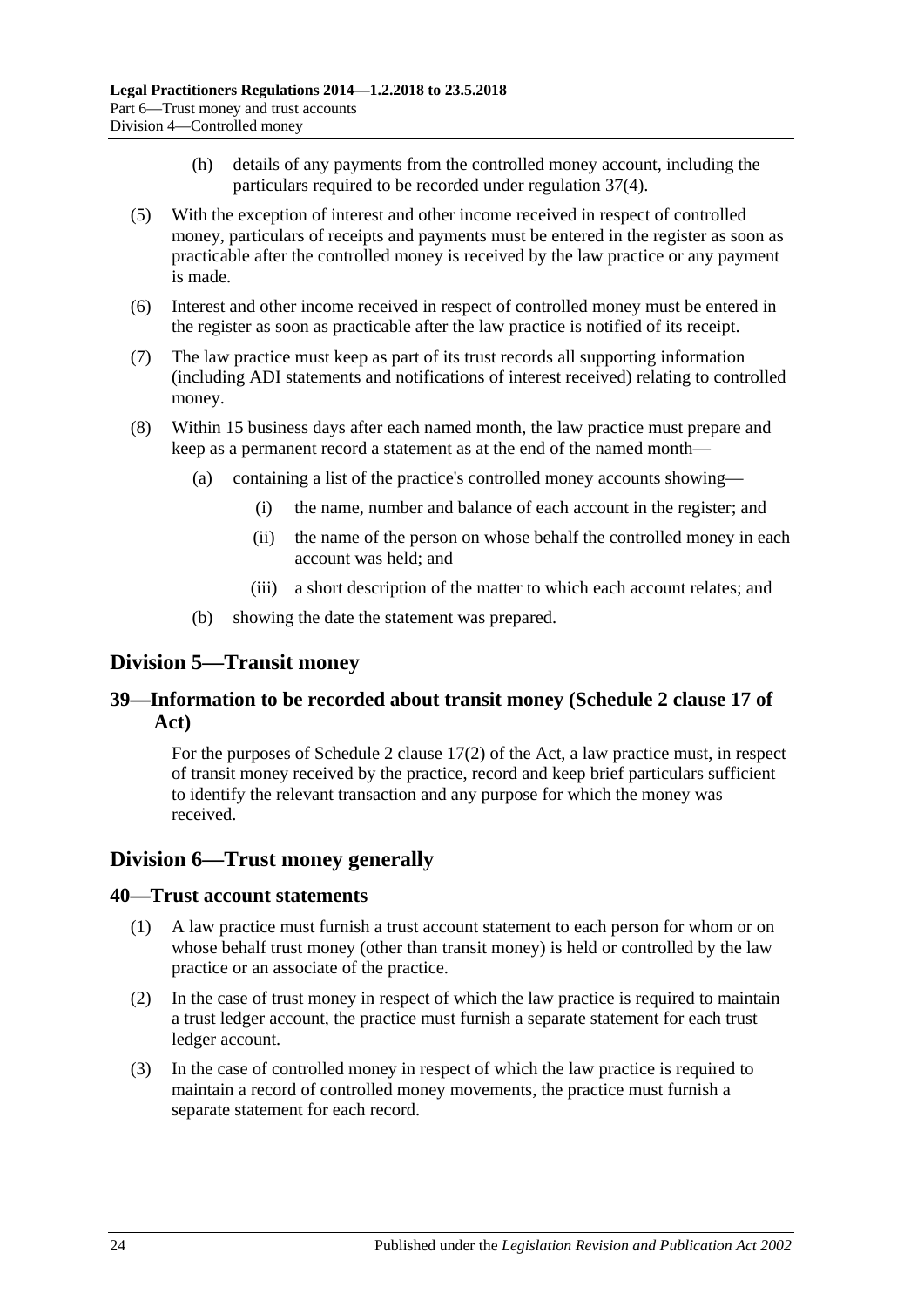- (4) In the case of trust money subject to a power given to the law practice or an associate of the practice in respect of which the practice is required to keep a record of all dealings with the money to which the practice or associate is a party, the practice must furnish a separate statement for each record.
- (5) A trust account statement is to contain particulars of—
	- (a) all the information required to be kept under this Part in relation to the trust money included in the relevant ledger account or record; and
	- (b) the remaining balance (if any) of the money.
- (6) A trust account statement is to be furnished—
	- (a) as soon as practicable after completion of the matter to which the ledger account or record relates; or
	- (b) as soon as practicable after the person for whom or on whose behalf the money is held or controlled makes a reasonable request for the statement during the course of the matter; or
	- (c) except as provided by [subregulation](#page-24-2) (7), as soon as practicable after 30 June in each year.
- <span id="page-24-3"></span><span id="page-24-2"></span>(7) The law practice is not required to furnish a trust account statement under [subregulation](#page-24-3)  $(6)(c)$  in respect of a ledger account or record if at 30 June—
	- (a) the ledger account or record has been open for less than 6 months; or
	- (b) the balance of the ledger account or record is 0 and no transaction affecting the account has taken place within the previous 12 months; or
	- (c) a trust account statement has been furnished within the previous 12 months and there has been no subsequent transaction affecting the ledger account or record.
- (8) The law practice must keep a copy of a trust account statement furnished under this regulation.

#### <span id="page-24-0"></span>**41—Trust account statements for sophisticated clients**

- (1) [Regulation](#page-23-3) 40 does not apply to a sophisticated client to the extent to which the client directs the law practice not to provide trust account statements under that regulation.
- (2) If the sophisticated client directs the law practice to provide trust account statements on a basis different from that prescribed by [regulation](#page-23-3) 40, the law practice must provide those statements as directed, except to the extent to which the direction is unreasonably onerous.
- (3) The law practice must keep a copy of a trust account statement provided under this regulation.
- (4) In this regulation—

*sophisticated client* has the same meaning as in Schedule 3 of the Act.

### <span id="page-24-1"></span>**42—Register of investments**

(1) The law practice must maintain a register of investments of trust money.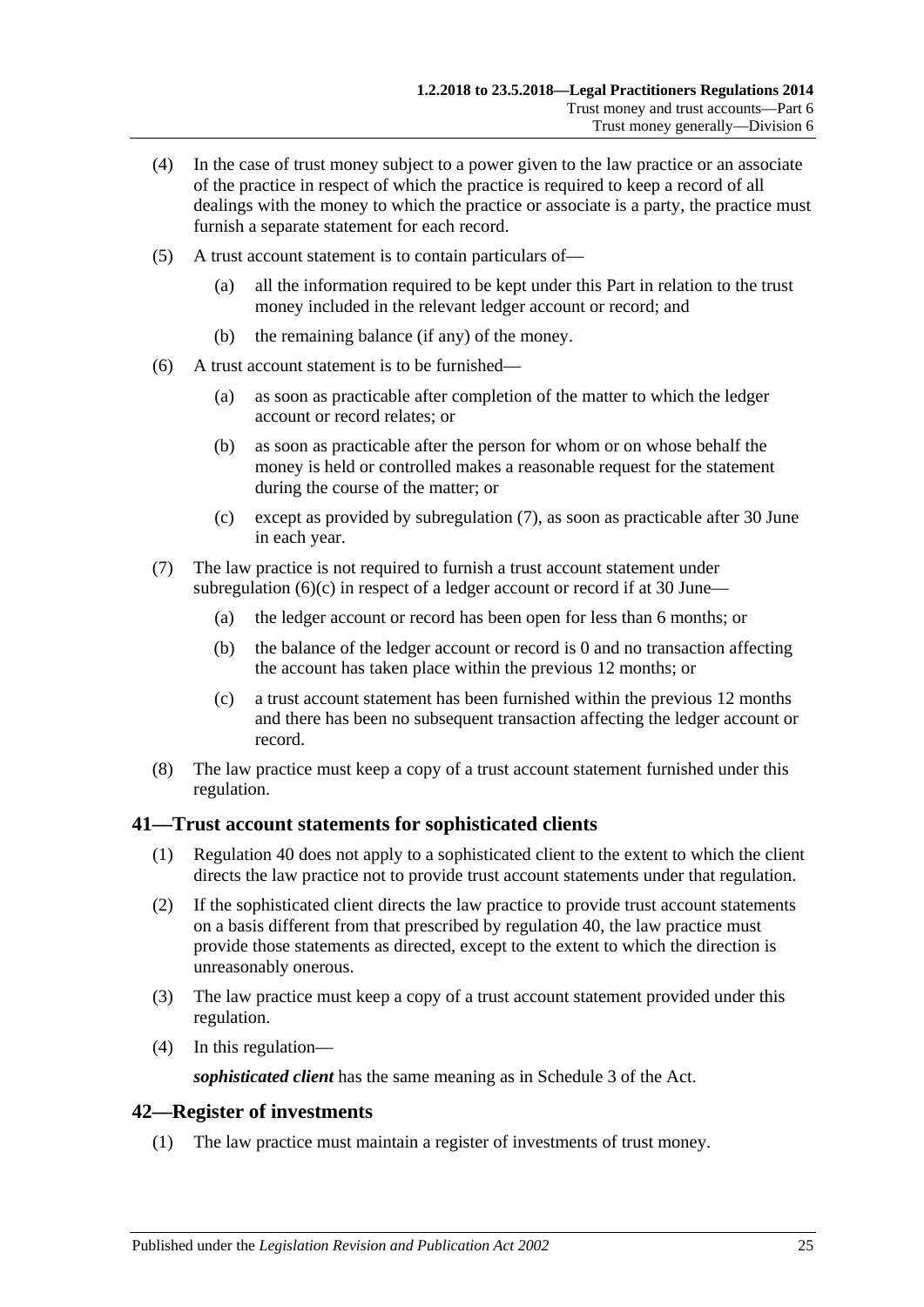- (2) The register must record the following information in relation to each investment:
	- (a) the name in which the investment is held;
	- (b) the name of the person on whose behalf the investment is made;
	- (c) the person's address;
	- (d) particulars sufficient to identify the investment;
	- (e) the amount invested;
	- (f) the date the investment was made;
	- (g) particulars sufficient to identify the source of the investment, including, for example—
		- (i) a reference to the relevant trust ledger; and
		- (ii) a reference to the written authority to make the investment; and
		- (iii) the number of the cheque for the amount to be invested;
	- (h) details of any documents evidencing the investment;
	- (i) details of any interest received from the investment or credited directly to the investment;
	- (j) details of the repayment of the investment and any interest, on maturity or otherwise.
- (3) This regulation does not require particulars to be recorded in the register if the particulars are required to be recorded elsewhere by another regulation.

## <span id="page-25-0"></span>**43—Trust money subject to specific powers (Schedule 2 clause 18 of Act)**

- (1) This regulation has effect for the purposes of Schedule 2 clause 18(2) of the Act.
- (2) If a law practice or an associate of the practice is given a power to deal with trust money for or on behalf of another person, the practice must keep—
	- (a) a record of all dealings with the money to which the practice or associate is a party; and
	- (b) all supporting information in relation to the dealings,

in a manner that enables the dealings to be clearly understood.

(3) The record, supporting information and power must be kept by the law practice as part of the practice's trust records.

#### <span id="page-25-2"></span><span id="page-25-1"></span>**44—Register of powers and estates in relation to trust money**

- (1) A law practice must maintain a register of powers and estates in respect of which the law practice or an associate of the practice is acting or entitled to act, alone or jointly with the law practice or 1 or more associates of the practice, in relation to trust money.
- (2) [Subregulation](#page-25-2) (1) does not apply where the law practice or associate is also required to act jointly with 1 or more persons who are not associates of the practice.
- (3) The register of powers and estates must record—
	- (a) the name and address of the donor and date of each power; and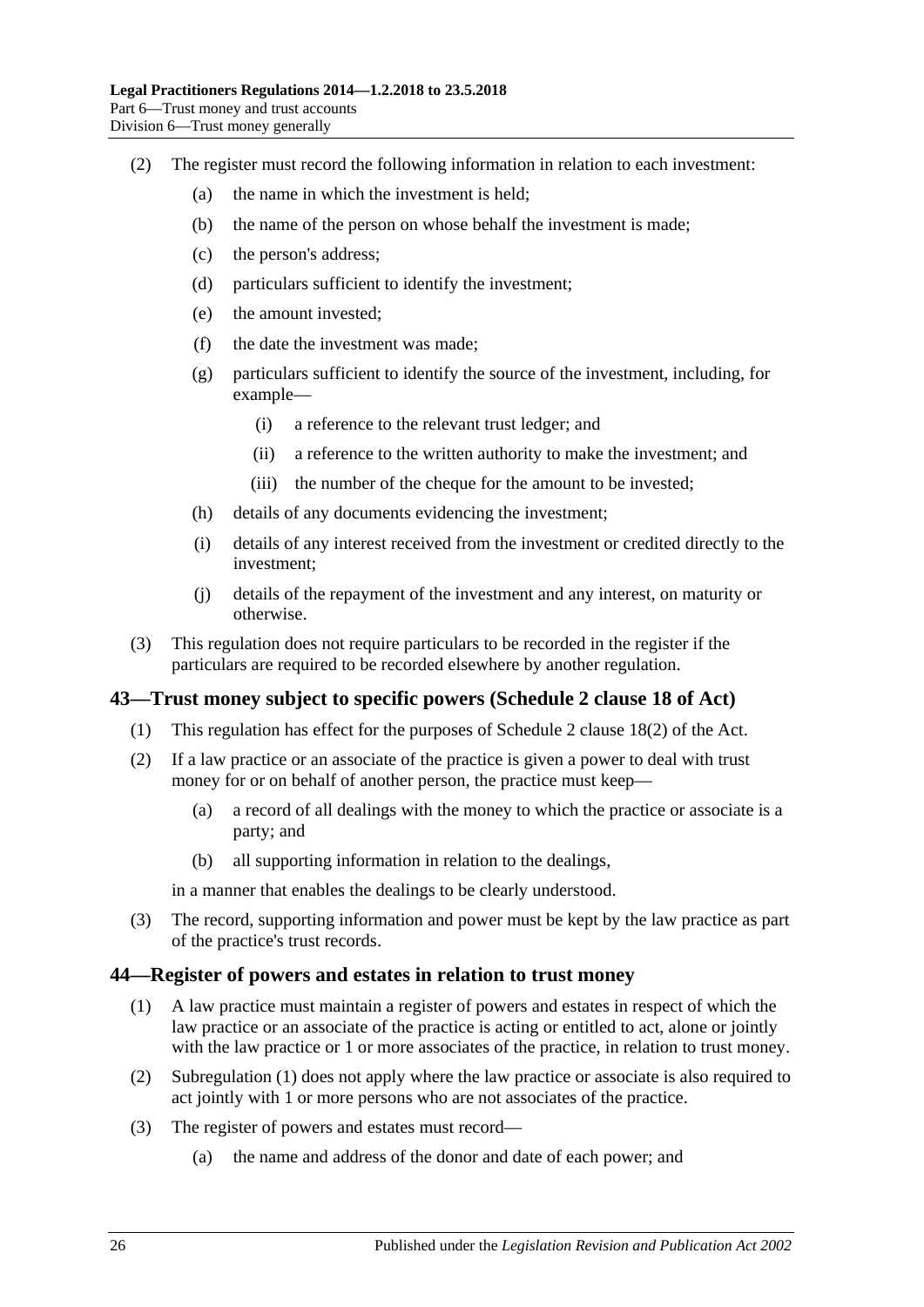(b) the name and date of death of the deceased in respect of each estate of which the law practice or associate is executor or administrator.

## <span id="page-26-0"></span>**45—Withdrawing trust money for legal costs (Schedule 2 clause 22 of Act)**

- (1) This regulation prescribes, for the purposes of Schedule 2 clause 22(1)(b) of the Act, the procedure for the withdrawal of trust money held in a general trust account or controlled money account of a law practice for payment of legal costs owing to the practice by the person for whom the trust money was paid into the account.
- (2) The trust money may be withdrawn in accordance with the procedure set out in either [subregulation](#page-26-1) (3) or [\(4\).](#page-26-2)
- <span id="page-26-3"></span><span id="page-26-1"></span>(3) The law practice may withdraw the trust money—
	- $(a)$  if—
		- (i) the money is withdrawn in accordance with a costs agreement that complies with the legislation under which it is made and that authorises the withdrawal; or
		- (ii) the money is withdrawn in accordance with instructions that have been received by the practice and that authorise the withdrawal; or
		- (iii) the money is owed to the practice by way of reimbursement of money already paid by the practice on behalf of the person; and
	- (b) if, before effecting the withdrawal, the practice gives or sends to the person—
		- (i) a request for payment, referring to the proposed withdrawal; or
		- (ii) a written notice of withdrawal.
- <span id="page-26-4"></span><span id="page-26-2"></span>(4) The law practice may withdraw the trust money—
	- (a) if the practice has given the person a bill relating to the money; and
	- (b) if—
		- (i) the person has not objected to withdrawal of the money within 7 days after being given the bill; or
		- (ii) the person has objected within 7 days after being given the bill but has not applied for a review of the legal costs under the Act within 60 days after being given the bill; or
		- (iii) the money otherwise becomes legally payable.
- (5) Instructions mentioned in [subregulation](#page-26-3)  $(3)(a)(ii)$ 
	- (a) if given in writing, must be kept as a permanent record; or
	- (b) if not given in writing, must be confirmed in writing either before, or not later than 5 business days after, the law practice effects the withdrawal and a copy must be kept as a permanent record.
- (6) For the purposes of [subregulation](#page-26-4)  $(3)(a)(iii)$ , money is taken to have been paid by the law practice on behalf of the person when the relevant account of the practice has been debited.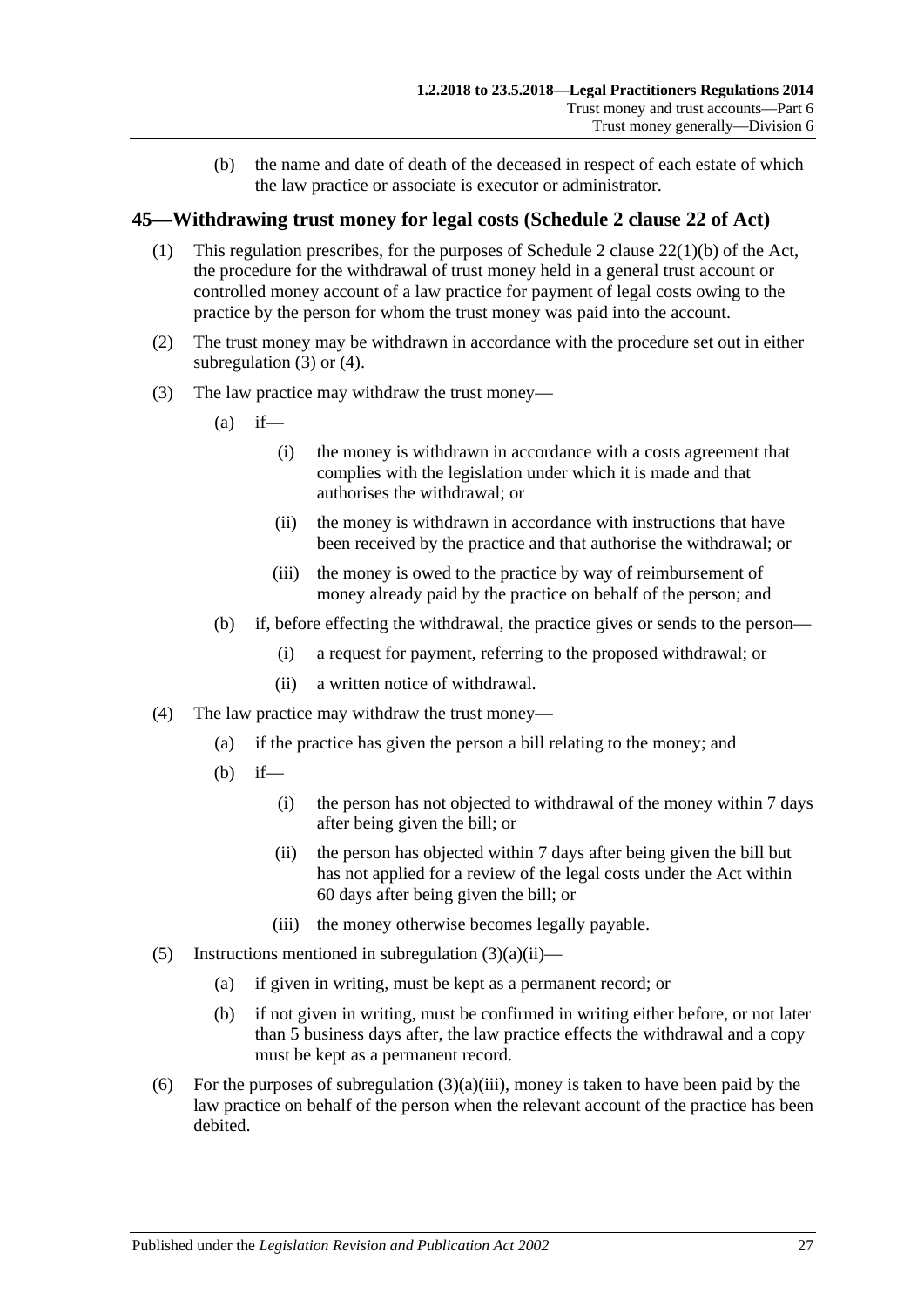## <span id="page-27-0"></span>**46—Keeping of trust records (Schedule 2 clause 25 of Act)**

- (1) This regulation has effect for the purposes of Schedule 2 clause 25 of the Act for the keeping in a permanent form of a law practice's trust records in relation to trust money received by the practice.
- (2) The trust records are to be kept for a period of 7 years after
	- in the case of a trust record referred to in paragraphs (a) to  $(m)$  (inclusive) of the definition of *trust records* in Schedule 2 clause 1 of the Act—the only or the last transaction entry in the trust record; or
	- (b) in the case of any other trust record—finalisation of the matter to which the trust record relates.
- (3) This regulation does not apply to a written direction referred to in Schedule 2 clause  $12(1)(a)$  or  $15(1)$  of the Act.

## <span id="page-27-1"></span>**47—Keeping other records and information**

- (1) A record maintained under [regulation](#page-8-1) 16 is, so far as it relates to particular information, to be kept by the law practice for a period of 7 years after finalisation of the matter to which the record relates.
- (2) Any other record or information required by this Part to be kept by a law practice is to be kept for a period of 7 years after finalisation of the matter to which the record relates.
- (3) This regulation does not apply to records to which [regulation](#page-11-1) 22, [regulation](#page-21-0) 36 or [regulation](#page-27-0) 46 applies.

## <span id="page-27-2"></span>**48—Statements regarding receipt or holding of trust money**

- (1) The Society may, by notice given under this regulation, require a law practice to give the Society a statement—
	- (a) specifying whether or not the practice has during a period specified by the Society received or held trust money; and
	- (b) if it has received or held trust money during that period, specifying to which of the following categories the trust money belongs:
		- (i) general trust money (being trust money other than that referred to in [subparagraphs](#page-27-3) (ii) to [\(iv\)](#page-27-4) (inclusive));
		- (ii) controlled money;
		- (iii) transit money;
		- (iv) money subject to a power.
- <span id="page-27-4"></span><span id="page-27-3"></span>(2) A notice may be given so as to apply in respect of 1 or more periods (whether they occur annually or otherwise), and may be withdrawn or varied by a further notice.
- (3) A notice may specify the time by which or the period during which the requirement is to be complied with.
- (4) A notice is given to—
	- (a) a particular law practice by sending the notice by post to the practice; or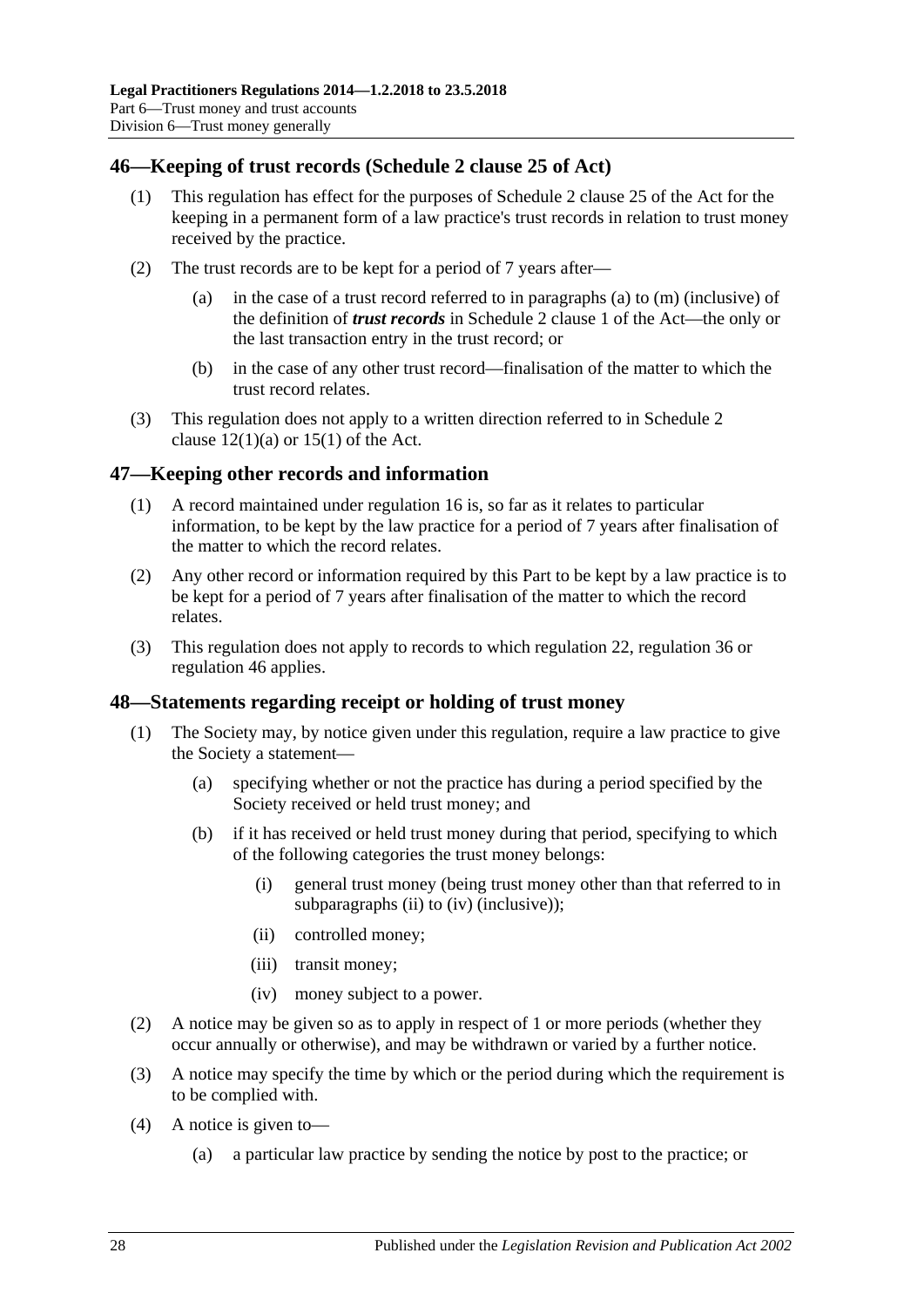- (b) a particular class of law practices by publishing the notice in a circular distributed generally to law practices of the class or in a magazine or other publication available generally to law practices of the class.
- (5) A law practice—
	- (a) must comply with a requirement imposed on it under this regulation and must do so by the time or during the period specified in the notice for compliance; and
	- (b) must not include in the statement any information that is false or misleading in a material particular.

## <span id="page-28-0"></span>**Division 7—External examinations**

## <span id="page-28-4"></span><span id="page-28-1"></span>**49—Appointment of external examiner (Schedule 2 clause 34 of Act)**

- (1) The appointment by a law practice of a firm of public accountants of which at least 1 member is a designated person will, for the purposes of Schedule 2 clause 34(1) of the Act, be taken to be a valid appointment under that clause of each person who is, from time to time, a member of the firm and is a designated person.
- <span id="page-28-3"></span>(2) A designated person or firm may only be appointed by a law practice under this regulation if the designated person or firm agrees to the appointment by notice in writing addressed to the practice.
- (3) A person must not hold himself or herself out, or act, as a law practice's approved external examiner unless—
	- (a) the person is a designated person; and
	- (b) the person or his or her firm has agreed to the appointment in accordance with [subregulation](#page-28-3) (2).
- (4) A law practice must, within 2 months, give the Society notice in writing of the appointment of a designated person as an external examiner.
- (5) A designated person who has been appointed under this regulation may not resign or be removed from office by a law practice without the prior approval of the Society.
- <span id="page-28-6"></span><span id="page-28-5"></span>(6) Subject to [subregulation](#page-28-4) (1), if a designated person appointed under this regulation—
	- (a) dies; or
	- (b) with the approval of the Society, resigns or is removed from office; or
	- (c) becomes incapable of auditing the accounts of the law practice (whether because the Society has revoked the designation or for another reason),

the practice must, within 2 months, appoint another designated person and give the Society notice in writing of the appointment and the details of the events referred to in [paragraphs](#page-28-5) (a) to [\(c\)](#page-28-6) (inclusive) that led to the new appointment.

#### <span id="page-28-2"></span>**50—No requirement for external examinations for transit money**

If the only trust money received or held by a law practice during a financial year is transit money, the practice's trust records in respect of that year are not required to be externally examined.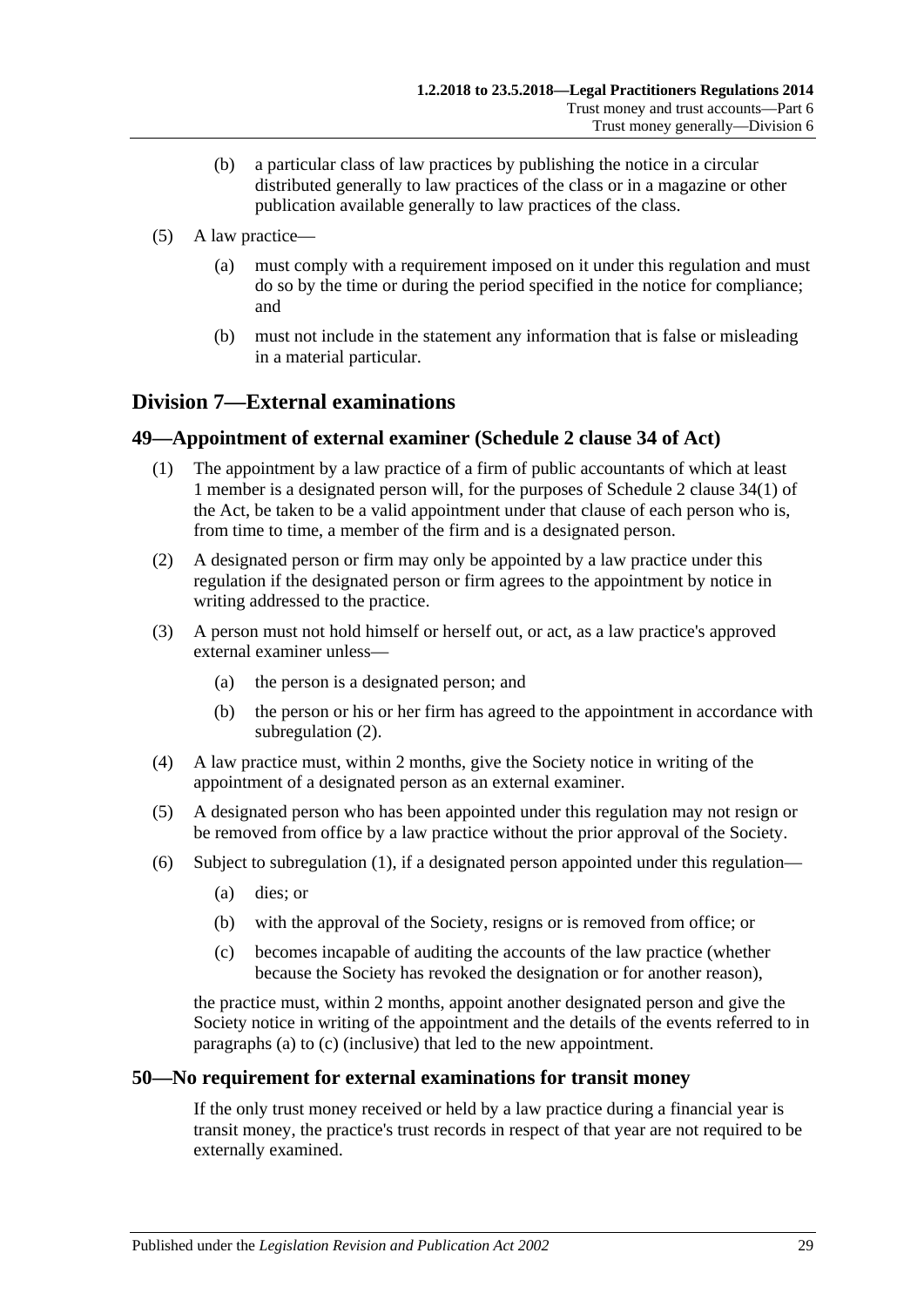## <span id="page-29-0"></span>**51—Carrying out examination (Schedule 2 clause 38 of Act)**

- (1) This regulation has effect for the purposes of Schedule 2 clause 38 of the Act in connection with an external examination of trust records.
- (2) An external examiner appointed to examine a law practice's trust records under Schedule 2 Part 3 of the Act must conduct such examinations in accordance with these regulations as and when such examinations are required under the Act.
- (3) If a law practice carries on practice at more than 1 place, the Society may from time to time give such directions as the Society thinks fit for separate examination of the practice's trust records in respect of the practice carried on at each place.
- <span id="page-29-3"></span><span id="page-29-2"></span>(4) In carrying out an examination, the external examiner must—
	- (a) make checks that will enable the examiner to give an opinion as to whether the law practice has, during the period covered by the examination, complied with the Act and these regulations relating to the practice's trust account and records; and
	- (b) ascertain whether a trust account was kept by the law practice during that period; and
	- (c) make a general test examination of any trust account kept by the law practice and of the pass books and statements relating to any such account during that period; and
	- (d) ascertain whether the law practice holds any investments of trust money and obtain independent verification of each such investment; and
	- (e) make a comparison as to no fewer than 2 dates (1 to be the last day of the period of the examination and 1 other to be a date within that period selected by the examiner) between—
		- (i) the liabilities of the law practice to the practice's clients and to other persons in connection with the practice as shown by the practice's trust ledger accounts and the records kept under this Part; and
		- (ii) the aggregate of the balances standing to the credit of the law practice's trust account and on deposit by the practice in the combined trust account under section 53 of the Act; and
	- (f) ask for such information and explanations as the auditor may require for the purposes of this regulation.
- (5) For the purpose of making checks, and the general test examination referred to in [subregulation](#page-29-2) (4), the external examiner is entitled to examine such number of dealings representative of each phase of the law practice's practice as the examiner in the circumstances considers reasonable.

## <span id="page-29-1"></span>**52—External examiner's report (Schedule 2 clause 39 of Act)**

- (1) The external examiner must, in each report for the purposes of Schedule 2 Part 3 of the Act, include all matters relating to the law practice's accounts and records that should, in the examiner's opinion, be communicated to the Society and, in particular, deal with each of the following matters:
	- (a) whether the accounts and records appear to have been kept regularly and properly written up at all times;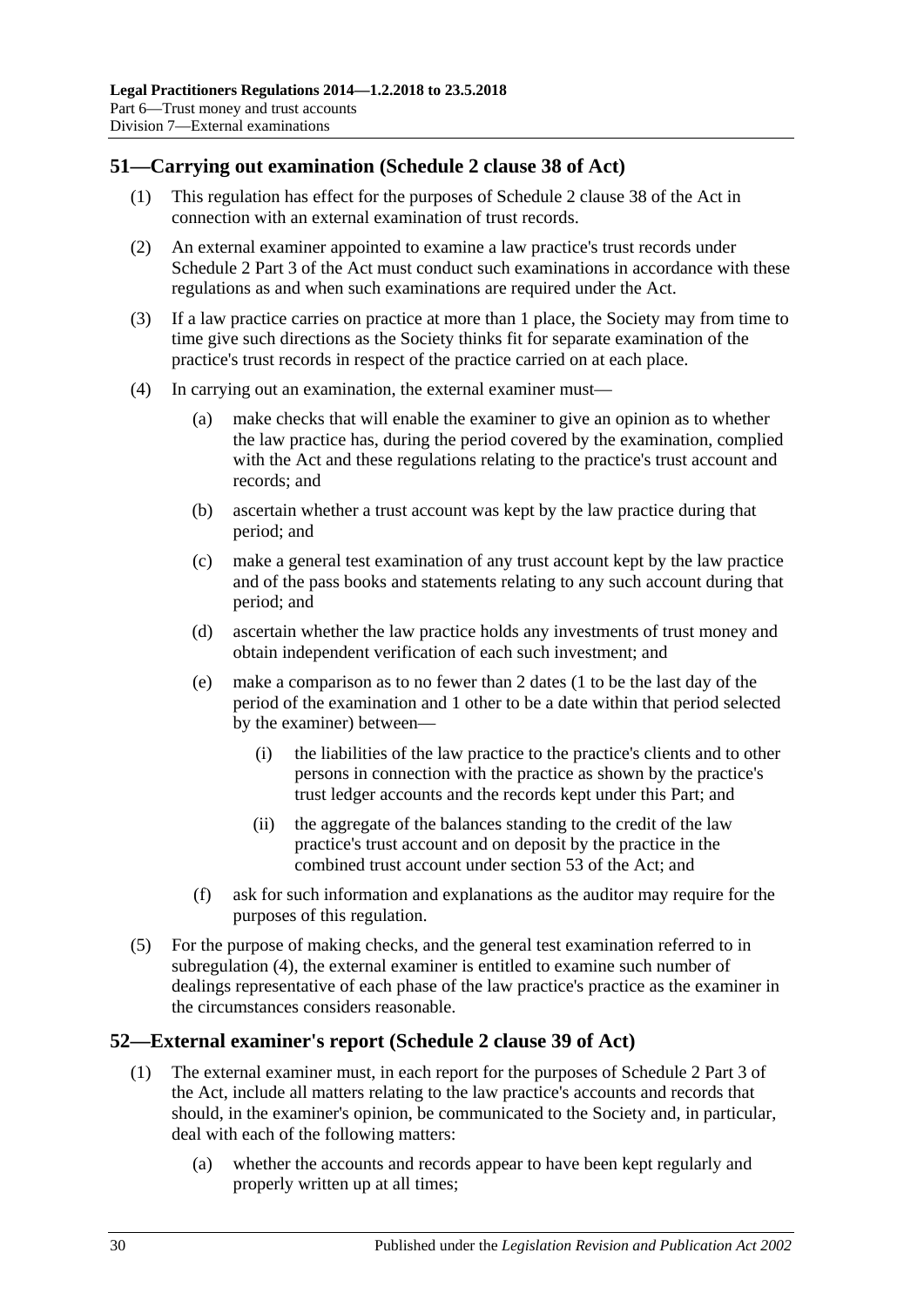- (b) whether the accounts and records have been ready for examination at the times appointed by the examiner;
- (c) whether the law practice has complied with the examiner's requirements;
- (d) whether, at any time during the period of the examination, the law practice's trust account was overdrawn or deficient and, if so, the full explanation for that given by the practice;
- (e) whether the law practice has, or has had, any debit balances in his or her trust ledger accounts and the explanation or reason for such a debit given by the practice;
- (f) whether the law practice has drawn from his or her trust account a sum on account of costs or otherwise without at the same time allocating the drawing to a specific account (other than a sum deposited in the combined trust account under section 53 of the Act);
- (g) whether the law practice has complied with section 53 of the Act;
- (h) whether the law practice holds any investments of trust money and, if so, any independent verification of such investments obtained by the examiner for the purposes of [regulation](#page-29-3) 51(4)(d);
- (i) if the law practice uses a computer program to keep the practice's accounts and records, whether the program allows for the accounts and records to be conveniently and properly audited;
- (j) any other matter required by the Act to be included in the report.
- (2) A report need not deal with deficiencies in a trust account that have been promptly rectified and were due to inadvertence or trust account errors provided that, in the case of deficiencies due to inadvertence, the total of the deficiencies has not exceeded \$100 in any 3 month period.
- (3) The examiner must deliver a copy of the report to the law practice.
- (4) The law practice must keep the copy of the external examiner's report and produce it on demand to the external examiner making the next succeeding examination of the practice's accounts and records.

## <span id="page-30-0"></span>**53—Conditions on approval of ADIs (Schedule 2 clause 41 of Act)**

For the purposes of Schedule 2 clause 41(3) of the Act, the kinds of conditions that may be imposed on an approval of an ADI under Schedule 2 clause 41 of the Act are conditions that provide for, or conditions that require arrangements to be negotiated and entered into between the ADI and the Society that provide for, any 1 or more of the following:

- <span id="page-30-1"></span>(a) the payment of interest to the Society on the whole or any part of deposits in trust accounts;
- (b) the manner in which the Society is informed of amounts held in trust accounts;
- (c) the auditing of balances in trust accounts;
- <span id="page-30-2"></span>(d) the keeping of any trust accounts or only trust accounts of a particular class (for example, controlled money accounts);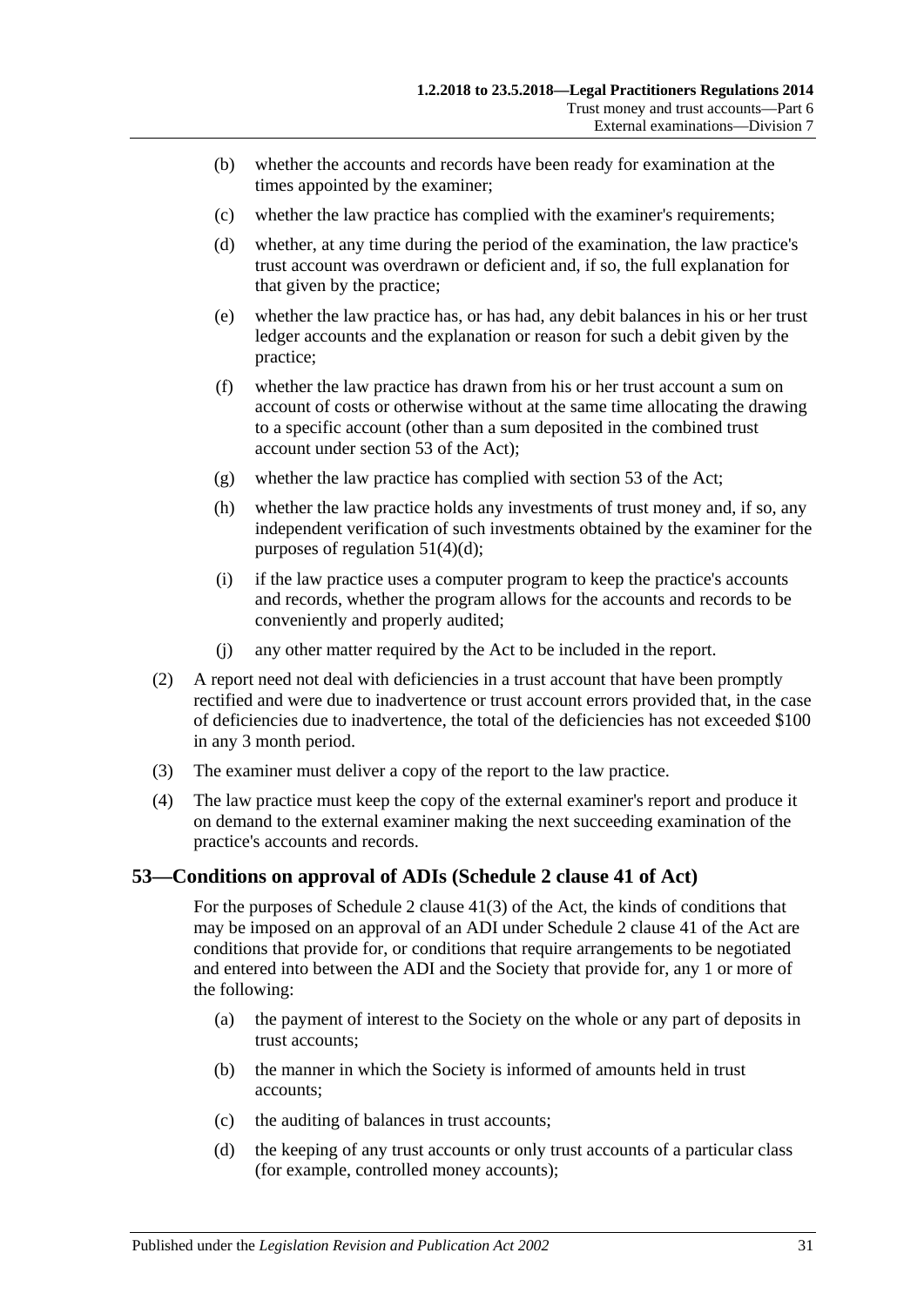(e) any matters relevant to [paragraphs](#page-30-1) (a) to [\(d\).](#page-30-2)

### <span id="page-31-4"></span><span id="page-31-0"></span>**54—Information to be provided to Society (Schedule 2 clause 48 of Act)**

- (1) For the purposes of Schedule 2 clause 48 of the Act, a law practice must notify the Society of the following details in respect of each account that is maintained at an ADI by the law practice (or by any legal practitioner associate of the practice) and in which is held money entrusted to the law practice (or by any legal practitioner associate of the practice):
	- (a) the name of the ADI, together with its BSB number;
	- (b) the name of the account, together with its account number;
	- (c) the name of each person who is authorised to operate on the account;
	- (d) for each amount of money so entrusted—
		- (i) the name of the person for whom the money is entrusted; and
		- (ii) the purpose for which the money is entrusted; and
		- (iii) the date on which money is deposited in the account, together with the manner in which it is deposited; and
		- (iv) the date on which the money is withdrawn from the account, together with the manner in which it is withdrawn.
- (2) The matters referred to in [subregulation](#page-31-4) (1) must be notified to the Society at such times, and in such manner, as the Society requires.

## <span id="page-31-1"></span>**Division 8—Miscellaneous**

## <span id="page-31-2"></span>**55—Law practice closing down, closing office or ceasing to receive or hold trust money**

- <span id="page-31-3"></span>(1) A law practice that holds trust money must give the Society at least 14 days' written notice of its intention—
	- (a) to cease to exist as a law practice; or
	- (b) to cease to engage in legal practice in this jurisdiction; or
	- (c) to cease to practise in such a way as to receive trust money.
- (2) Within 14 days of ceasing to hold trust money, a law practice that holds trust money must give the Society—
	- (a) written notice of that fact; and
	- (b) if the practice has not given a notice under [subregulation](#page-31-3) (1) within the previous 28 days, a notice that complies with that subregulation.
- (3) A notice under this regulation must include particulars sufficient to identify—
	- (a) a law practice's general trust accounts and controlled money accounts; and
	- (b) trust money controlled by the practice (or by an associate) pursuant to a power; and
	- (c) trust money invested by the practice.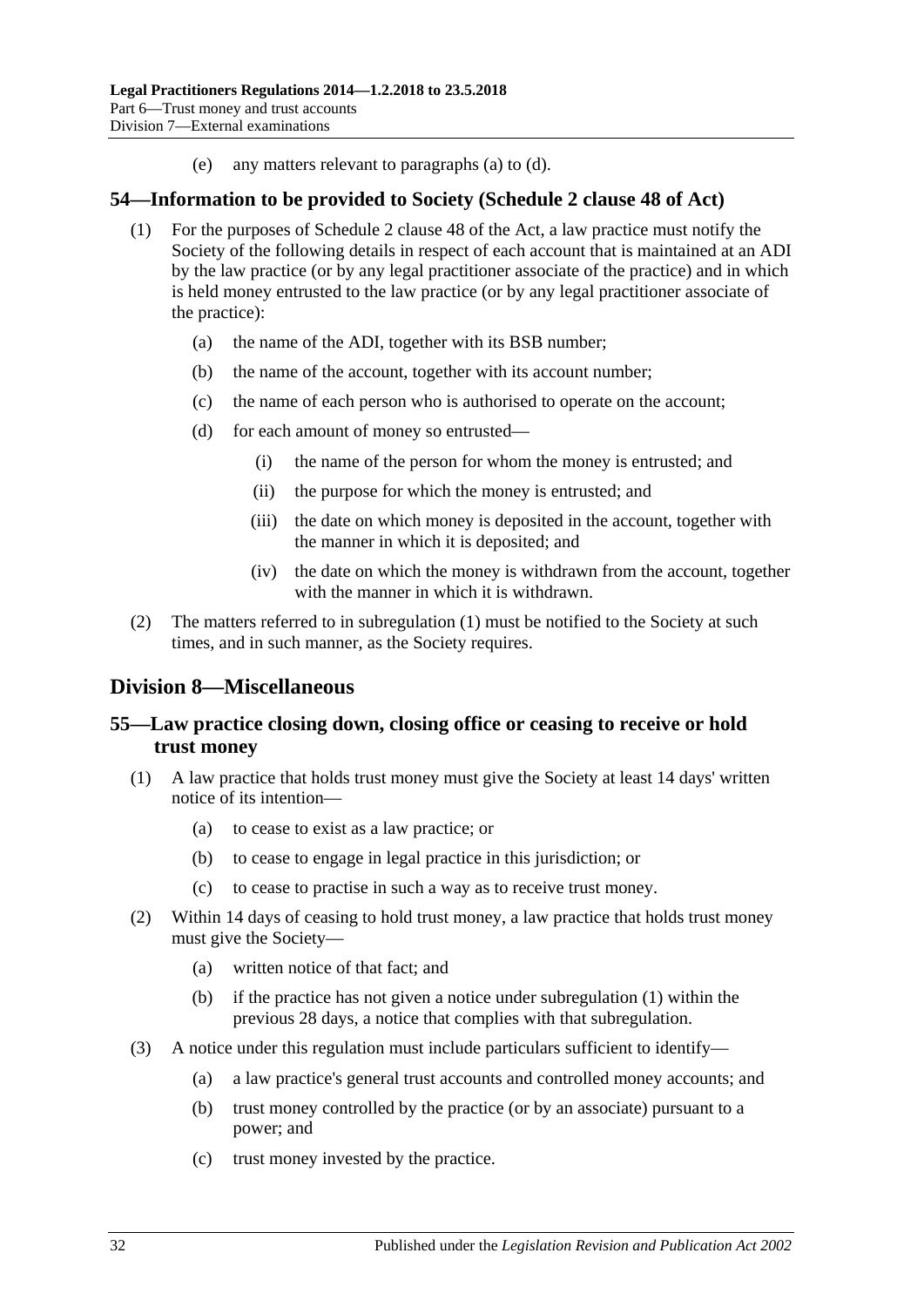(4) In this regulation—

*law practice* includes a former law practice and the persons who were principals of a law practice immediately before the law practice ceased to exist as a law practice or to engage in legal practice in this jurisdiction.

## <span id="page-32-0"></span>**56—Exemptions**

The Society—

- (a) may exempt a law practice from complying with any of the provisions of Schedule 2 of the Act, subject to any conditions that may be imposed by the Society; and
- (b) may, at any time, impose a new condition on the exemption, amend or revoke a condition already imposed on the exemption, or revoke the exemption.

## <span id="page-32-1"></span>**57—Transitional provision—retention of accounts and records kept under revoked regulations**

- (1) An account or record that a legal practitioner was required to retain under regulation 23 of the *[Legal Practitioners Regulations](http://www.legislation.sa.gov.au/index.aspx?action=legref&type=subordleg&legtitle=Legal%20Practitioners%20Regulations%202009) 2009* immediately before the revocation of those regulations by these regulations must be retained by the practitioner until the expiry of 7 years after the last entry was made in the account or record.
- (2) In this regulation—

#### *legal practitioner*—

- (a) has the same meaning as in Part 3 Division 5 of the Act as in force immediately before the commencement of section 24 of the *[Legal](http://www.legislation.sa.gov.au/index.aspx?action=legref&type=act&legtitle=Legal%20Practitioners%20(Miscellaneous)%20Amendment%20Act%202013)  [Practitioners \(Miscellaneous\) Amendment Act](http://www.legislation.sa.gov.au/index.aspx?action=legref&type=act&legtitle=Legal%20Practitioners%20(Miscellaneous)%20Amendment%20Act%202013) 2013*; but
- (b) includes an incorporated legal practice that was a legal practitioner before the commencement of Schedule 1 of the Act.

## <span id="page-32-2"></span>**Part 7—Costs disclosure and assessment**

## <span id="page-32-3"></span>**58—Substantial connection with this State (Schedule 3 of Act)**

For the purposes of Schedule 3 of the Act, a matter involving a client of a law practice has a substantial connection with this State in any of the following circumstances:

- (a) the client is a natural person and is resident in this State;
- (b) the client is a body corporate and—
	- (i) the client carries on its business activities principally in this State; or
	- (ii) the legal services provided or to be provided relate principally to business activities carried on by the client in this State;
- (c) the law practice, or the associate of the practice who is principally involved in the matter, engages in legal practice principally in this State;
- (d) the legal services provided or to be provided relate to this State, including, for example, legal services provided or to be provided for or in connection with—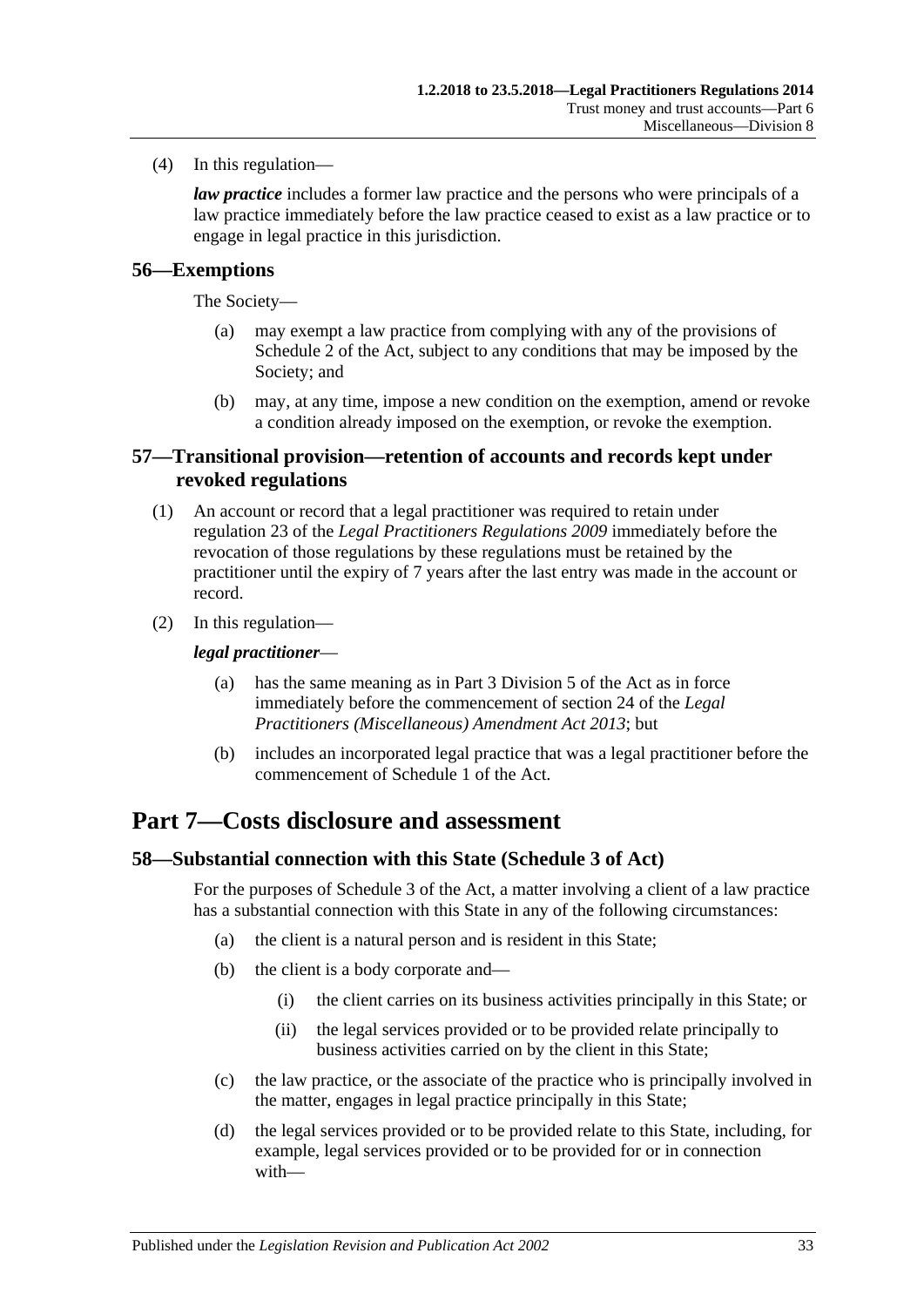- (i) the conveyance or transfer of real property located in this State; or
- (ii) court proceedings in this State.

### <span id="page-33-0"></span>**59—Disclosure of costs to clients—form (Schedule 3 clause 10 of Act)**

- (1) The form set out in Form 1 of [Schedule](#page-35-4) 1 is prescribed for the purposes of Schedule 3 clause 10(5) of the Act in connection with the details referred to in Schedule 3 clause  $10(1)(c)(i)$  to (iii) (inclusive), (h), (j), (k) and (m) of the Act.
- (2) The Society is required to produce and maintain the fact sheet referred to in the form and make it available on the Internet.

#### <span id="page-33-1"></span>**60—Exceptions to requirement for disclosure (Schedule 3 clause 13 of Act)**

For the purposes of Schedule 3 clause 13(1)(f) of the Act, disclosure under Schedule 3 clauses 10 or 11(1) of the Act is not required if the client is a corporation that has a share capital and whose shares or the majority of whose shares are held beneficially for the Commonwealth, a State or a Territory.

#### <span id="page-33-2"></span>**61—Interest on unpaid legal costs (Schedule 3 clause 23 of Act)**

- (1) This regulation is made for the purposes of Schedule 3 clause 23(4) of the Act and prescribes the rate of interest in excess of which a law practice may not charge interest under Schedule 3 clause 23(4) of the Act or under a costs agreement.
- (2) The rate for the period commencing on the date of commencement of this subregulation is the rate that is equal to the Cash Rate Target as at the relevant date, increased by 2 percentage points.
- (3) In this regulation—

*Cash Rate Target* means the percentage (or maximum percentage) specified by the Reserve Bank of Australia as the Cash Rate Target;

*relevant date* means the date the bill was issued by the law practice concerned.

#### <span id="page-33-3"></span>**62—Costs agreement with associated third party payer (Schedule 3 clause 24)**

Schedule 3 clause 25 of the Act is a prescribed provision for the purposes of Schedule 3 clause 24(6) of the Act.

#### <span id="page-33-4"></span>**63—Notification of client's rights—form (Schedule 3 clause 33 of Act)**

- (1) The form set out in Form 2 of [Schedule](#page-35-4) 1 is prescribed for the purposes of Schedule 3 clause 33(3) of the Act.
- (2) The Society is required to produce and maintain the fact sheet referred to in the form and make it available on the Internet.

## <span id="page-33-5"></span>**Part 8—Miscellaneous**

### <span id="page-33-6"></span>**64—Fees**

The fees set out in [Schedule](#page-36-0) 2 are payable as specified in that Schedule.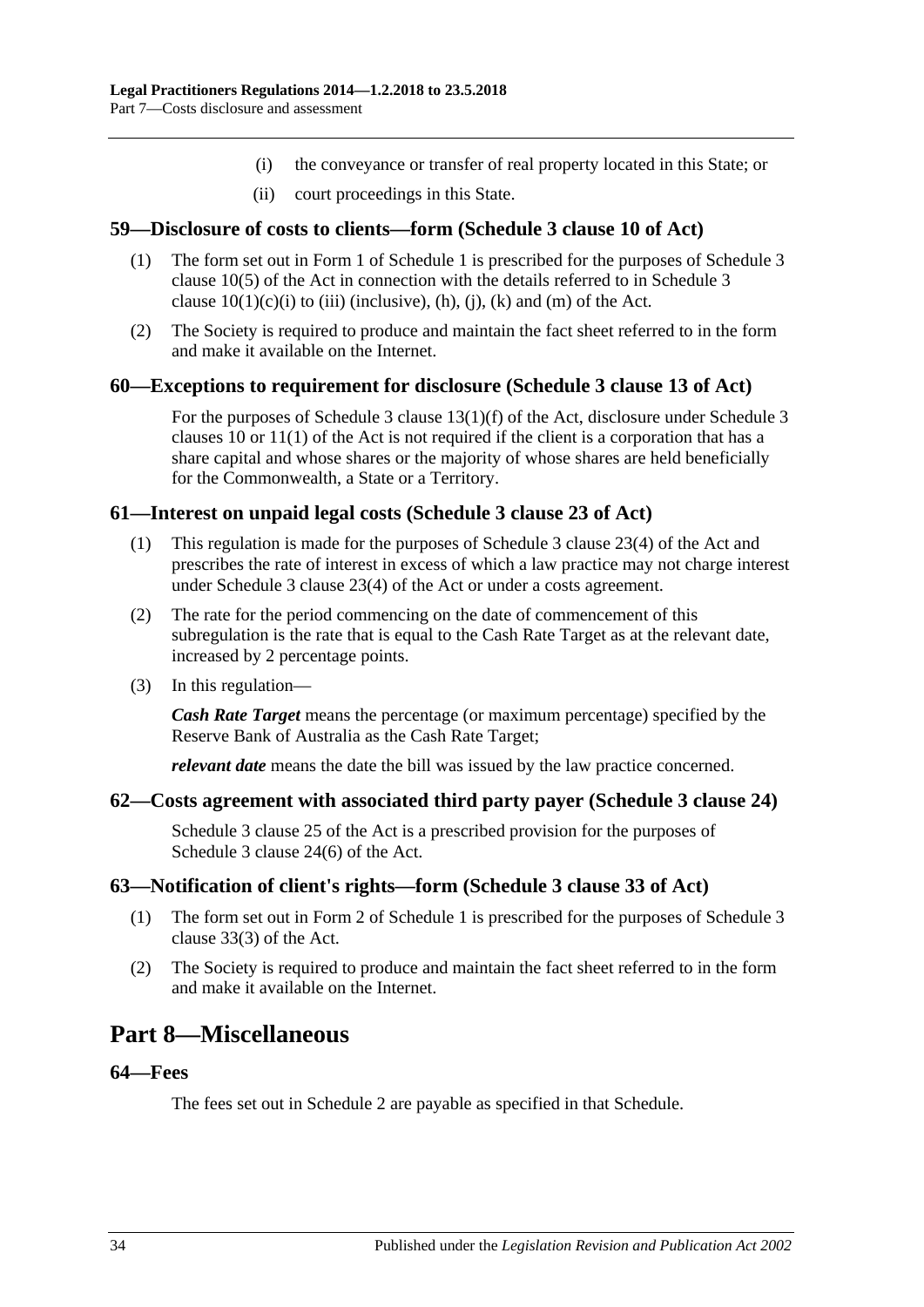#### <span id="page-34-0"></span>**65—Miscellaneous prescribed matters under Act**

- (1) For the purposes of section  $17(2)$  of the Act, the prescribed fine is—
	- (a) if the applicant has practised the profession of law while not holding a practising certificate for a period not exceeding 3 months—50% of the amount fixed as the fee for the issue or renewal of a practising certificate for at least 6 months;
	- (b) in any other case—100% of the amount of that fee.
- (2) For the purposes of section  $21(3)(n)(i)(A)$  of the Act, the maximum rental is \$36 000 per annum.
- (3) For the purposes of section  $21(3)(n)(ii)(A)$  of the Act, the maximum rental is \$17 000 per annum.
- (4) For the purposes of section 53(9) and (12) and Schedule 2 clause 27(1) of the Act, the prescribed rate is 2% above the rate fixed from time to time on interest on judgment by the Supreme Court under rule 261 of the *Supreme Court Civil Rules 2006*.
- (5) For the purposes of section 60(3) of the Act, the prescribed rate is 10% per annum.
- (6) For the purposes of section  $64(2)$  of the Act, the prescribed percentage is 20%.
- (7) For the purposes of section  $95(1)(b)(i)$  of the Act, the prescribed proportion is 19%.
- (8) For the purposes of section  $95(1)(b)(ii)$  of the Act, the prescribed proportion is 78.5%.

### <span id="page-34-3"></span><span id="page-34-1"></span>**67—Obligation to provide information to Supreme Court**

- (1) A practitioner or other person must, if so required by the Supreme Court, furnish to the Court any evidence, record or information reasonably required by the Court for the purpose of determining an application or exercising a discretion under the Act or these regulations.
- (2) If the Supreme Court has, by rules of court, assigned a function or power conferred or vested on it under Part 3 of the Act to a person or body other than a judge of the Court, a person affected by a decision of the assignee, or the failure of the assignee to make a decision, may appeal to the Supreme Court.
- (3) An appeal under this regulation is by way of a fresh hearing.

#### **Note—**

The power of the Supreme Court under [subregulation](#page-34-3) (1) is assigned by the Court, by rules of court, to the Law Society (see section 52A of the Act and Chapter 17 of the *Supreme Court Civil Rules 2006*).

#### <span id="page-34-2"></span>**68—Offences**

If—

- (a) a person contravenes, or fails to comply with, a provision of these regulations; and
- (b) no penalty in the Act applies in relation to the contravention or failure,

the person is guilty of an offence against these regulations.

Maximum penalty: \$10 000.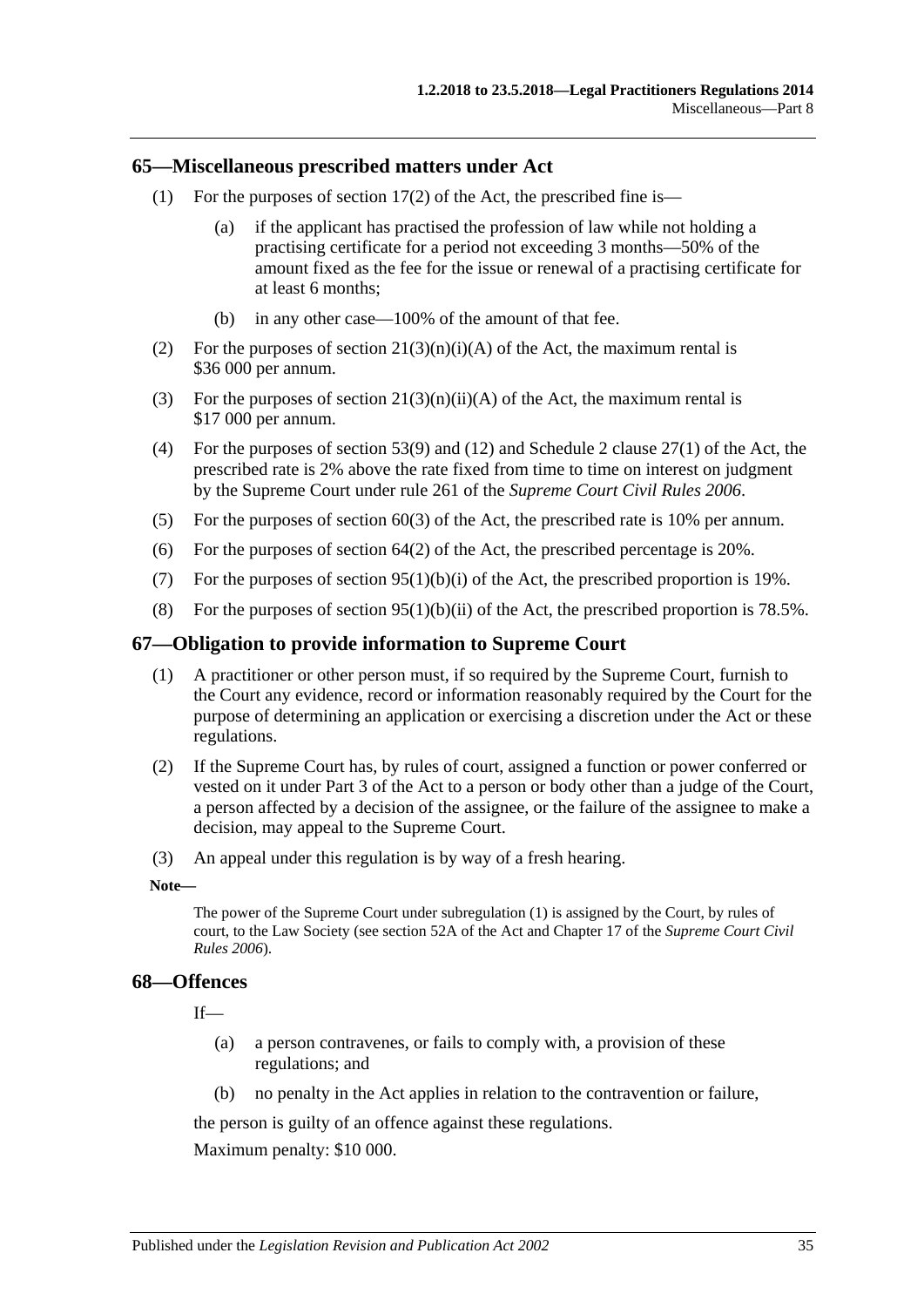### <span id="page-35-0"></span>**69—General defence**

It is a defence to a charge of an offence under these regulations if the defendant proves that the alleged offence—

- (a) was due to a reasonable mistake; or
- (b) was due to reasonable reliance on information supplied by another person; or
- $(c)$  that—
	- (i) the alleged offence was due to the act or default of another person, to an accident or to some other cause beyond the control of the defendant; and
	- (ii) the defendant took reasonable precautions and exercised due diligence to avoid the contravention.

# <span id="page-35-1"></span>**Part 9—Transitional provisions—***Legal Practitioners (Miscellaneous) Amendment Act 2013*

## <span id="page-35-2"></span>**70—Operation of amendment (requirement of incorporated legal practice to give notice)**

Schedule 1 clause 6 of the Act (as inserted by the *[Legal Practitioners \(Miscellaneous\)](http://www.legislation.sa.gov.au/index.aspx?action=legref&type=act&legtitle=Legal%20Practitioners%20(Miscellaneous)%20Amendment%20Act%202013)  [Amendment Act](http://www.legislation.sa.gov.au/index.aspx?action=legref&type=act&legtitle=Legal%20Practitioners%20(Miscellaneous)%20Amendment%20Act%202013) 2013*) does not apply to an incorporated legal practice, or to a director, officer, employee or agent of an incorporated legal practice, if Schedule 1 clause 5 of the Act applies to the practice.

## <span id="page-35-5"></span><span id="page-35-3"></span>**71—Reporting obligations for 2013/2014 financial year**

- (1) For the purposes of section 90A of the Act (as amended by the *[Legal Practitioners](http://www.legislation.sa.gov.au/index.aspx?action=legref&type=act&legtitle=Legal%20Practitioners%20(Miscellaneous)%20Amendment%20Act%202013)  [\(Miscellaneous\) Amendment Act](http://www.legislation.sa.gov.au/index.aspx?action=legref&type=act&legtitle=Legal%20Practitioners%20(Miscellaneous)%20Amendment%20Act%202013) 2013*), the Commissioner's report to the Attorney-General and the Chief Justice in respect of the 2013/2014 financial year is—
	- (a) to report on the proceedings of the Legal Practitioners Conduct Board (the *Board*) for that financial year; and
	- (b) to be in the same form, and deal with the same matters, as the report on the proceedings of the Board for the 2012/2013 financial year presented by the Board to the Attorney-General and the Chief Justice in accordance with that section.
- (2) Presentation to the Attorney-General of a report prepared under [subregulation](#page-35-5) (1) will be taken to have satisfied the Commissioner's obligation to present a report to the Minister under section 12 of the *[Public Sector Act](http://www.legislation.sa.gov.au/index.aspx?action=legref&type=act&legtitle=Public%20Sector%20Act%202009) 2009* in respect of the 2013/2014 financial year.

# <span id="page-35-4"></span>**Schedule 1—Forms**

## **Form 1—Disclosure of costs to clients [\(regulation](#page-33-0) 59)**

#### **Legal costs—your right to know**

You have the right to—

• negotiate a costs agreement with us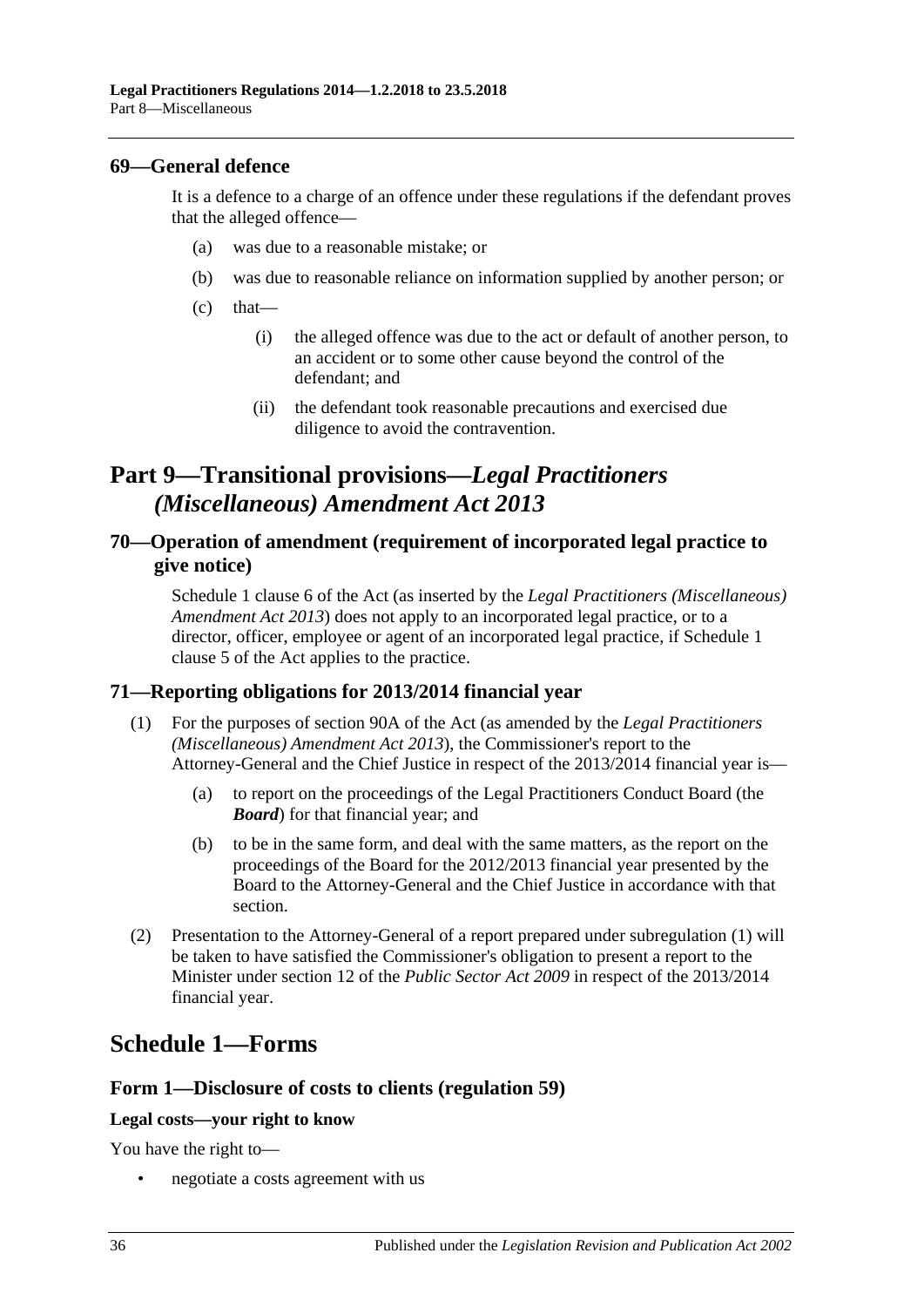- receive a bill of costs from us
- request an itemised bill of costs after you receive a lump sum bill from us
- request written reports about the progress of your matter and the costs incurred in your matter
- apply for costs to be adjudicated within 6 months if you are unhappy with our costs
- apply for the costs agreement to be set aside
- make a complaint to the Legal Profession Conduct Commissioner (if you believe there has been overcharging)
- accept or reject any offer we make for an interstate costs law to apply to your matter
- notify us that you require an interstate costs law to apply to your matter

For more information about your rights, please read the fact sheet titled *Legal Costs—your right to know*. You can ask us for a copy, or obtain it from the Law Society of South Australia (or download it from their website).

### **Form 2—Notification of client's rights [\(regulation](#page-33-4) 63)**

#### **Your rights in relation to legal costs**

The following avenues are available to you if you are not happy with this bill:

- requesting an itemised bill
- discussing your concerns with us
- having our costs adjudicated
- applying to set aside our costs agreement
- making a complaint to the Legal Profession Conduct Commissioner (if you believe there has been overcharging)

There may be other avenues available in your State or Territory (such as mediation).

For more information about your rights, please read the fact sheet titled *Your right to challenge legal costs*. You can ask us for a copy, or obtain it from the Law Society of South Australia (or download it from their website).

# <span id="page-36-0"></span>**Schedule 2—Fees**

1 For the issue or renewal of a practising certificate (other than a volunteer practising certificate)—

|   | for more than 6 months<br>(a)                                                                                                 | \$419 fee<br>$$189$ levy |
|---|-------------------------------------------------------------------------------------------------------------------------------|--------------------------|
|   | for 6 months or less<br>(b)                                                                                                   | \$246 fee<br>$$95$ levy  |
|   | Fee for the issue or renewal of a volunteer practising certificate (see LPEAC)<br>rule 3B: category D practising certificate) | $$103$ fee<br>$$47$ levy |
| 3 | Fee to accompany written notice provided under section 23D of the Act                                                         | \$30                     |
| 4 | Fee to accompany written notice provided under Schedule 1 clause 4 of the Act                                                 | \$30                     |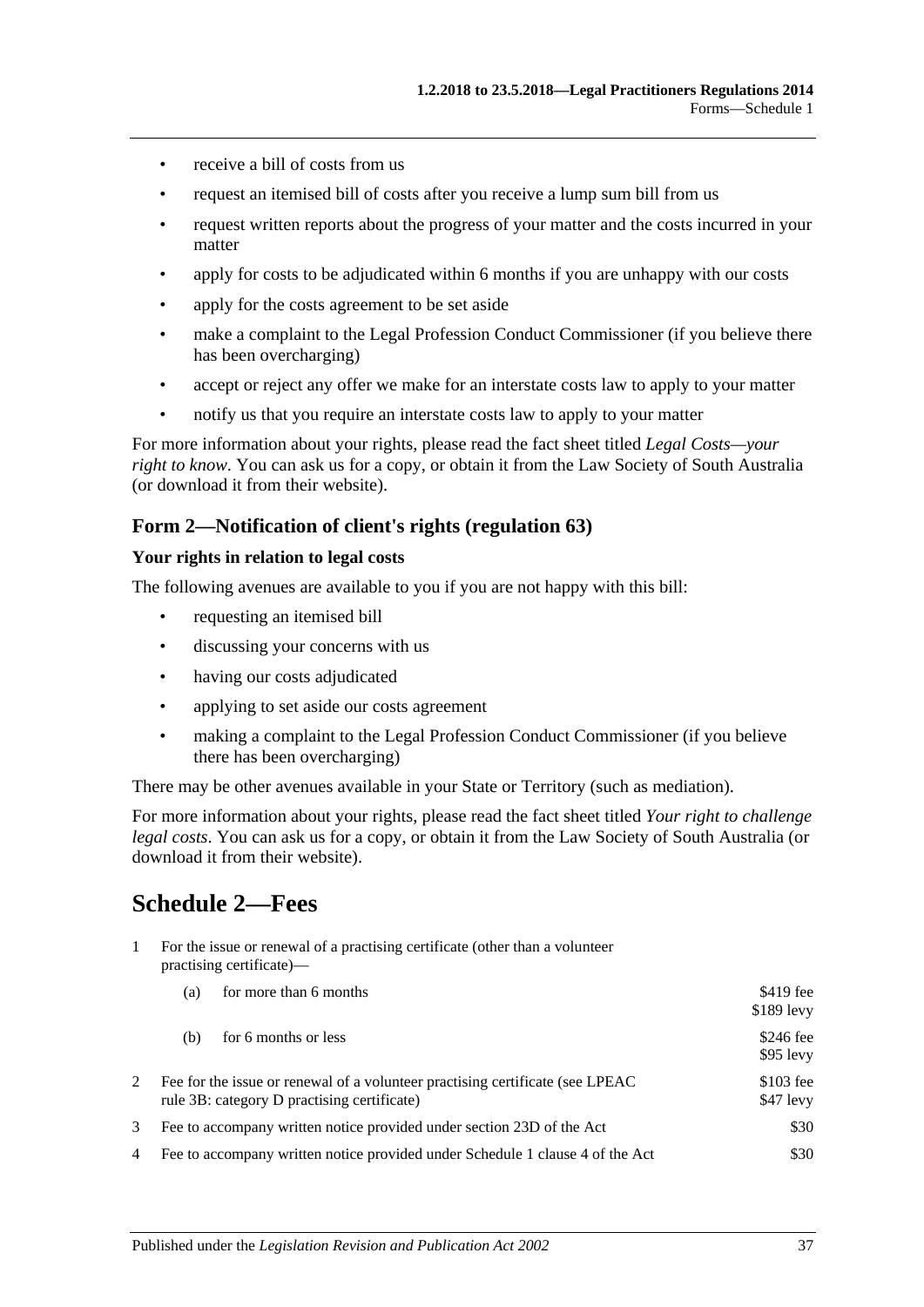# <span id="page-37-0"></span>**Legislative history**

## **Notes**

- Please note—References in the legislation to other legislation or instruments or to titles of bodies or offices are not automatically updated as part of the program for the revision and publication of legislation and therefore may be obsolete.
- Earlier versions of these regulations (historical versions) are listed at the end of the legislative history.
- For further information relating to the Act and subordinate legislation made under the Act see the Index of South Australian Statutes or www.legislation.sa.gov.au.

## **Legislation revoked by principal regulations**

The *Legal Practitioners Regulations 2014* revoked the following:

*Legal Practitioners Regulations 2009*

## **Principal regulations and variations**

New entries appear in bold.

| Year No  | Reference                | Commencement      |
|----------|--------------------------|-------------------|
| 2014 67  | Gazette 5.6.2014 p2243   | $1.7.2014$ : r 2  |
| 2014 247 | Gazette 2.10.2014 p6066  | $2.10.2014$ : r 2 |
| 2015 59  | Gazette 11.6.2015 p2544  | $11.6.2015$ : r 2 |
| 2016 40  | Gazette 2.6.2016 p2005   | $2.6.2016$ : r 2  |
| 2017 86  | Gazette 14.6.2017 p2150  | $14.6.2017:$ r 2  |
| 2017 202 | Gazette 25.7.2017 p2960  | $30.7.2017$ : r 2 |
| 2017 313 | Gazette 28.11.2017 p4758 | $1.2.2018:$ r 2   |

## **Provisions varied**

New entries appear in bold.

Entries that relate to provisions that have been deleted appear in italics.

| Provision        | How varied                                                            | Commencement |
|------------------|-----------------------------------------------------------------------|--------------|
| Pt1              |                                                                       |              |
| r <sub>2</sub>   | omitted under Legislation Revision and<br><b>Publication Act 2002</b> | 2.10.2014    |
| Pt <sub>3</sub>  |                                                                       |              |
| r 6              |                                                                       |              |
| r 6(1)           | r 6 redesignated as r 6(1) by 202/2017 r 4                            | 30.7.2017    |
| $r 6(2)$ and (3) | inserted by $202/2017$ r 4                                            | 30.7.2017    |
| Pt $6$           |                                                                       |              |
| r24              |                                                                       |              |
| r 24(3)          | varied by $247/2014$ r 4                                              | 2.10.2014    |